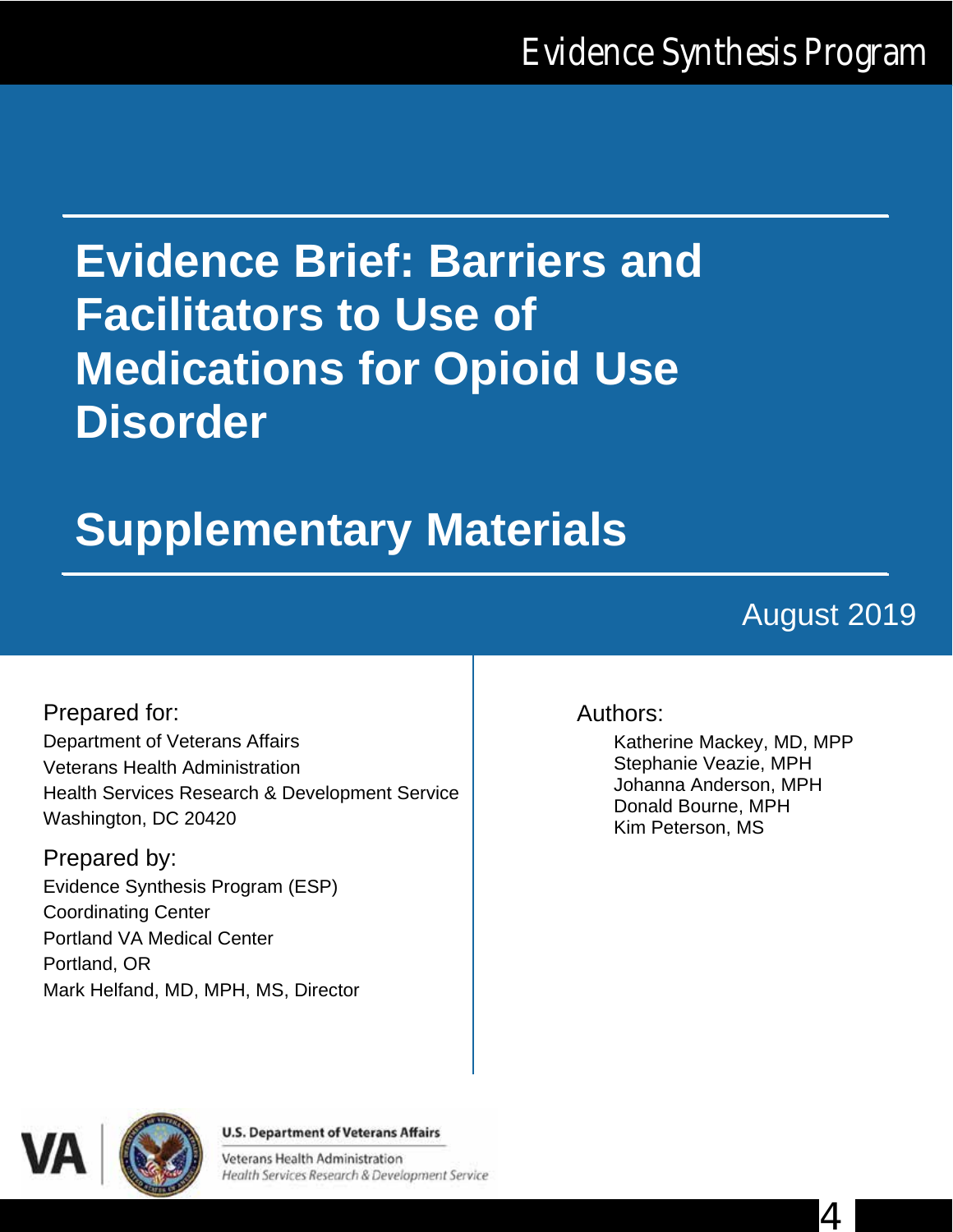## **TABLE OF CONTENTS**

**KK**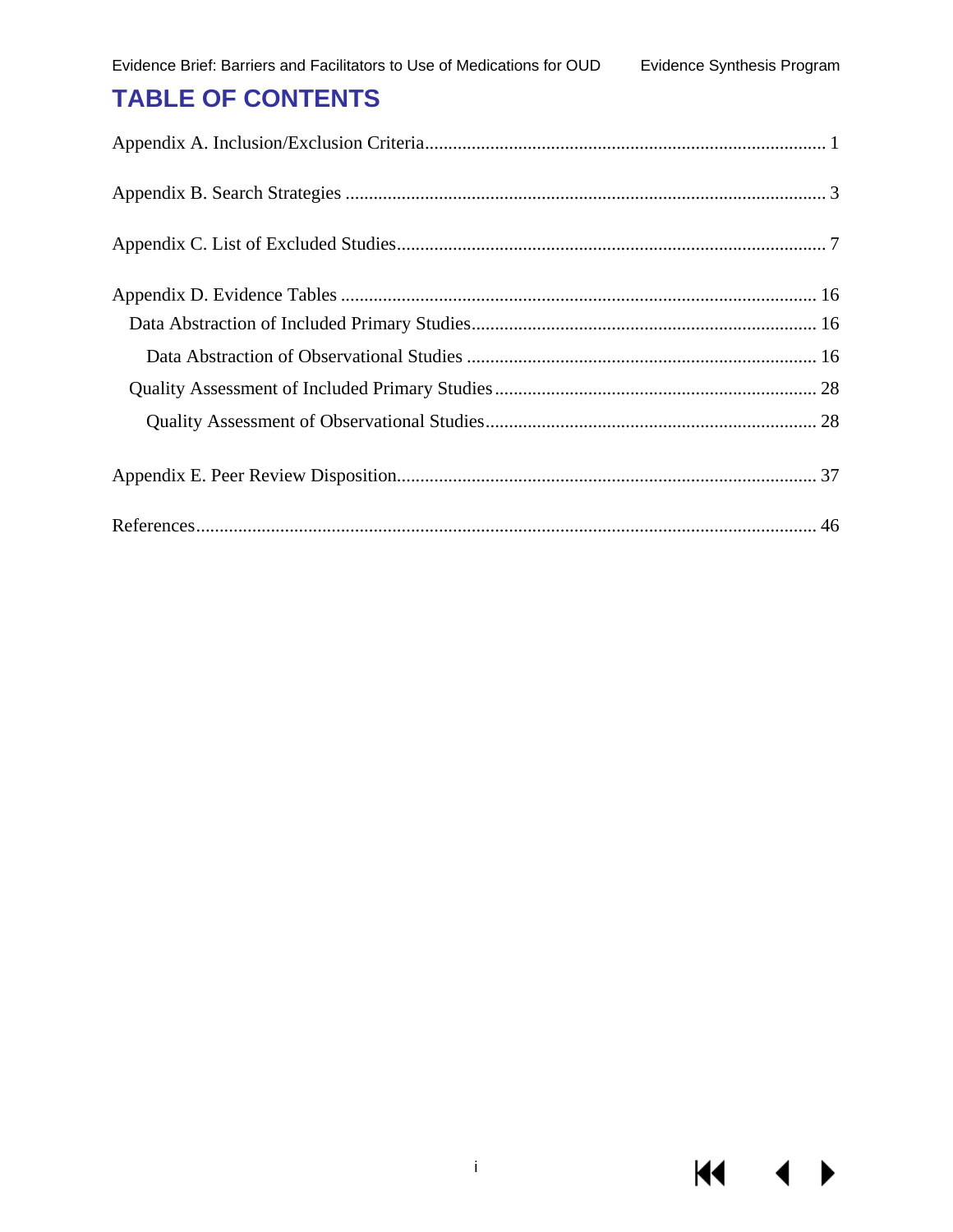# <span id="page-2-0"></span>**APPENDIX A. INCLUSION/EXCLUSION CRITERIA**

| <b>PICOS</b>                     | Inclusion/exclusion criteria                                                                                                                                                                                       | <b>Exclusion</b><br>code |
|----------------------------------|--------------------------------------------------------------------------------------------------------------------------------------------------------------------------------------------------------------------|--------------------------|
| Population                       | <b>Include:</b> Adults eligible for OUD treatment                                                                                                                                                                  | E1                       |
|                                  | <b>Exclude:</b> Pregnant women, children, adults using opioids that do not<br>have OUD, or adults with exclusively alcohol or other substance use<br>disorder.                                                     |                          |
| Intervention                     | Include: Buprenorphine or extended-release naltrexone for initial<br>treatment of OUD                                                                                                                              | E2                       |
|                                  | <b>Exclude:</b> Methadone or other treatment for OUD; use of buprenorphine<br>or extended-release naltrexone for continuing/retention in treatment of<br>OUD                                                       |                          |
| Comparator                       | Include: No MAT treatment, no comparator                                                                                                                                                                           | E <sub>3</sub>           |
| Outcome                          | <b>Include:</b> Any including but not limited to:                                                                                                                                                                  | E <sub>4</sub>           |
|                                  | Quantitative (factors shown by multivariate analysis to be<br>associated with rates of MAT use, prescribing capacity, and<br>acceptability)                                                                        |                          |
|                                  | Qualitative (patient- and provider-identified factors impacting<br>MAT use such as stigma, lack of institutional support, and lack<br>of expertise)                                                                |                          |
| Setting                          | <b>Include: United States</b>                                                                                                                                                                                      | E <sub>5</sub>           |
|                                  | <b>Exclude:</b> Any other country                                                                                                                                                                                  |                          |
| <b>Study Design</b>              | Include: Study aim is to examine barriers and facilitators in general, or<br>one patient, provider or system barrier/facilitator in particular, including<br>factors or predictors of MAT adoption or prescription | E <sub>6</sub>           |
|                                  | Exclude: Study that discuss effectiveness of MAT or MAT models of<br>care; study that describes barriers/facilitators but that were not explicitly<br>part of the study design.                                    |                          |
| Publication type                 | <b>Include:</b> Studies (qualitative or quantitative)                                                                                                                                                              | E7                       |
|                                  | <b>Exclude:</b> Commentary, abstract, or other article that is not a study                                                                                                                                         |                          |
| Outdated<br>systematic<br>review | Exclude: Systematic review that includes studies published before 2014                                                                                                                                             | E <sub>8</sub>           |
| Language                         | Include: English                                                                                                                                                                                                   | E9                       |

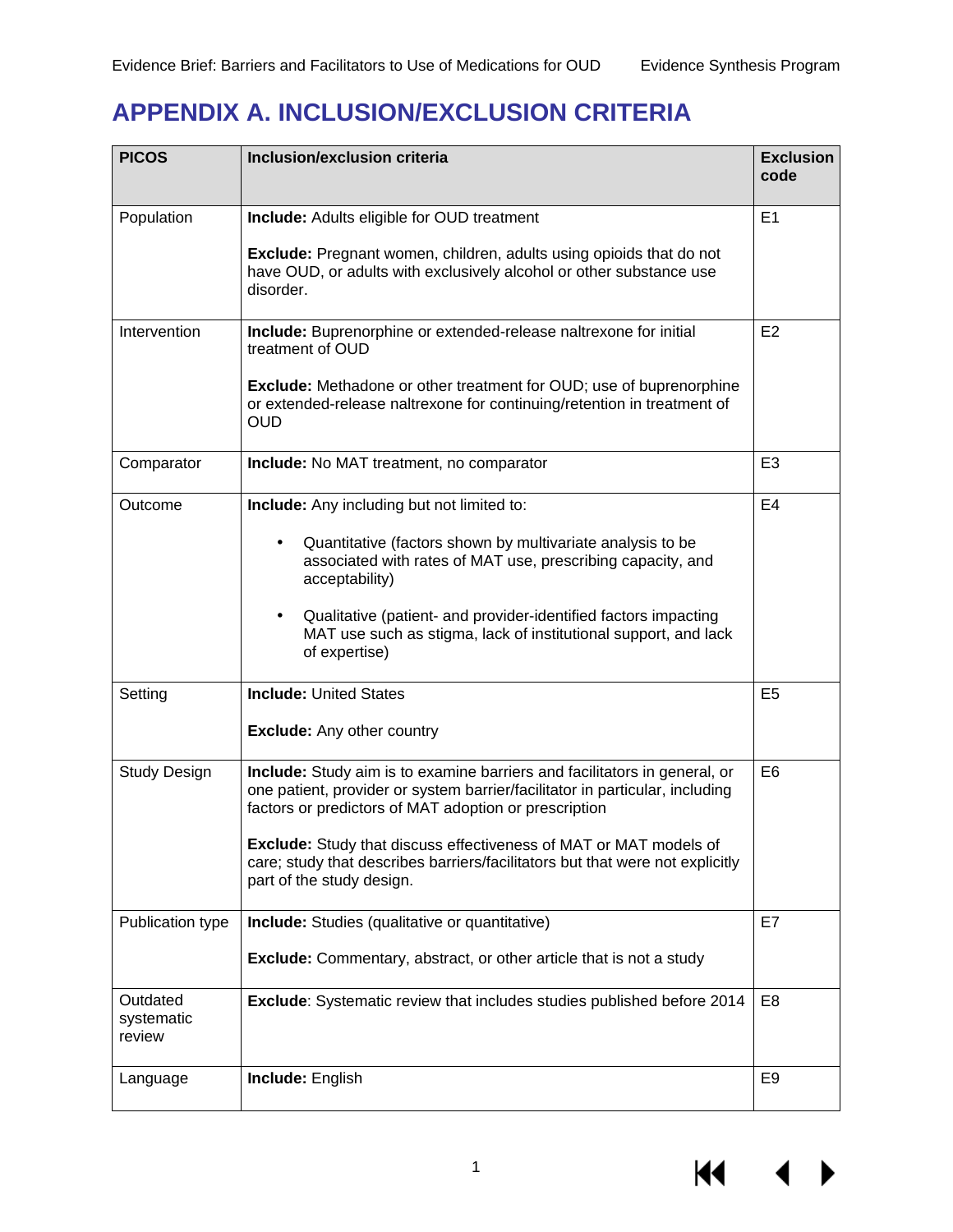$M \cdot 1$ 

 $\blacktriangleright$ 

|      | <b>Exclude:</b> Any other language      |                 |
|------|-----------------------------------------|-----------------|
| Year | <b>Include:</b> Published 2014 or later | E <sub>10</sub> |
|      | <b>Exclude: Published before 2014</b>   |                 |

Abbreviations: OUD=Opioid use disorder; MAT=Medication-Assisted Treatment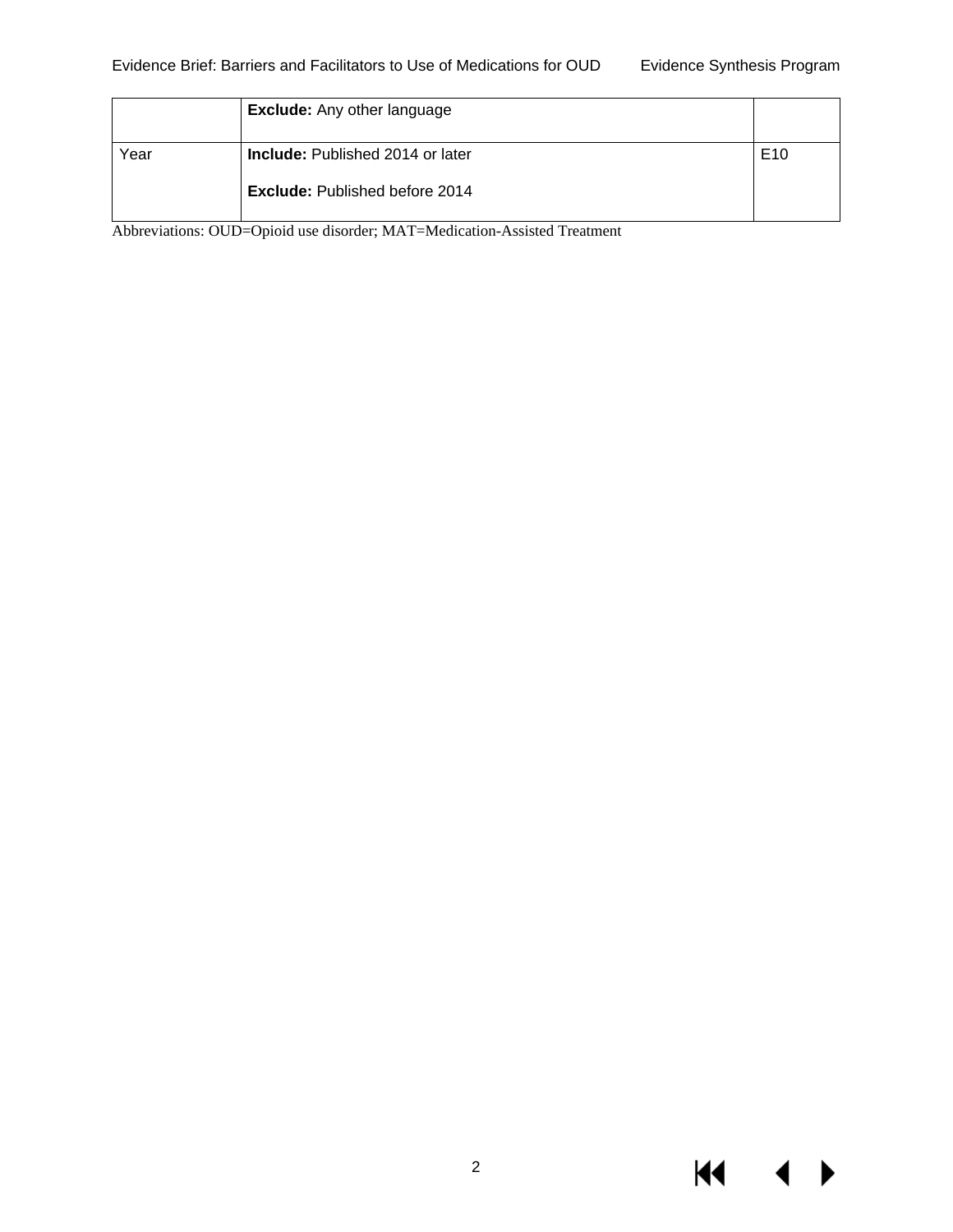# <span id="page-4-0"></span>**APPENDIX B. SEARCH STRATEGIES**

| 1. Search for current systematic reviews<br>Date Searched: 3/19/19                     |                                                                                                                                                                                                                                                                                                                                                                                                                                                                                                                                                                                                                                                                                                                                        |  |
|----------------------------------------------------------------------------------------|----------------------------------------------------------------------------------------------------------------------------------------------------------------------------------------------------------------------------------------------------------------------------------------------------------------------------------------------------------------------------------------------------------------------------------------------------------------------------------------------------------------------------------------------------------------------------------------------------------------------------------------------------------------------------------------------------------------------------------------|--|
| Sources:                                                                               | <b>Strategy:</b>                                                                                                                                                                                                                                                                                                                                                                                                                                                                                                                                                                                                                                                                                                                       |  |
| <b>AHRQ</b>                                                                            | Search: opioid; opiate                                                                                                                                                                                                                                                                                                                                                                                                                                                                                                                                                                                                                                                                                                                 |  |
| <b>CADTH</b>                                                                           | Search: opioid; opiate                                                                                                                                                                                                                                                                                                                                                                                                                                                                                                                                                                                                                                                                                                                 |  |
| <b>NICE</b><br>(NHS Evidence)                                                          | Search: opioid use disorder; opiate use disorder                                                                                                                                                                                                                                                                                                                                                                                                                                                                                                                                                                                                                                                                                       |  |
| <b>ECRI Institute</b>                                                                  | Search: opioid; opiate                                                                                                                                                                                                                                                                                                                                                                                                                                                                                                                                                                                                                                                                                                                 |  |
| <b>VA Products:</b><br>VATAP, PBM,<br>HSR&D<br>publications, VA<br><b>ART Database</b> | A. http://www.hsrd.research.va.gov/research/default.cfm<br>B. http://www.research.va.gov/research_topics/<br>C. http://art.puget-sound.med.va.gov/default.cfm<br>Search: opioid; opiate                                                                                                                                                                                                                                                                                                                                                                                                                                                                                                                                                |  |
| Cochrane<br>Database of<br>Systematic                                                  | Database: EBM Reviews - Cochrane Database of Systematic Reviews < 2005 to<br>March 13, 2019><br>Search Strategy:                                                                                                                                                                                                                                                                                                                                                                                                                                                                                                                                                                                                                       |  |
| <b>Reviews</b>                                                                         | exp Buprenorphine/ or (buprenorphine or Probuphine or Sublocade).ti,ab. (24)<br>1<br>2 exp Naltrexone/ or (Revia or Vivitrol or naltrexone).ti,ab. (14)<br>3 exp Buprenorphine, Naloxone Drug Combination/ or (Bunavail or Cassipa or<br>Suboxone or Subutex or Zubsolv).ti,ab. (0)<br>4 (medicat* adj2 assist* adj2 (treat* or therap* or regimen* or interven* or<br>program*)).ti,ab. (0)<br>5 ((opiate* or opioid* or narcotic*) adj2 (substitut* or replac* or maint*) adj2<br>(treatment* or therap* or regimen* or program* or interven*)).ti,ab. (5)<br>6 $or/1-5(36)$<br>7 (barrier* or facilitat*).ti,ab. (257)<br>8 stigma*.ti,ab. (12)<br>9 (health service and demand).ti,ab. (1)<br>10 or/7-9 (270)<br>11 $6$ and 10 (1) |  |
|                                                                                        | ***************************                                                                                                                                                                                                                                                                                                                                                                                                                                                                                                                                                                                                                                                                                                            |  |

| 2. Systematic reviews currently under development (forthcoming reviews & protocols)<br>Date Searched: 3/19/19 |                                                                        |  |
|---------------------------------------------------------------------------------------------------------------|------------------------------------------------------------------------|--|
| Sources:                                                                                                      | Strategy:                                                              |  |
| <b>PROSPERO</b><br>(SR registry)                                                                              | Search: opioid; opiate                                                 |  |
|                                                                                                               | <b>Relevant Results:</b>                                               |  |
|                                                                                                               | https://www.crd.york.ac.uk/PROSPERO/display_record.php?RecordID=98777  |  |
|                                                                                                               | https://www.crd.york.ac.uk/PROSPERO/display_record.php?RecordID=103836 |  |
|                                                                                                               | https://www.crd.york.ac.uk/PROSPERO/display_record.php?RecordID=109375 |  |
|                                                                                                               | https://www.crd.york.ac.uk/PROSPERO/display_record.php?RecordID=87236  |  |

KI.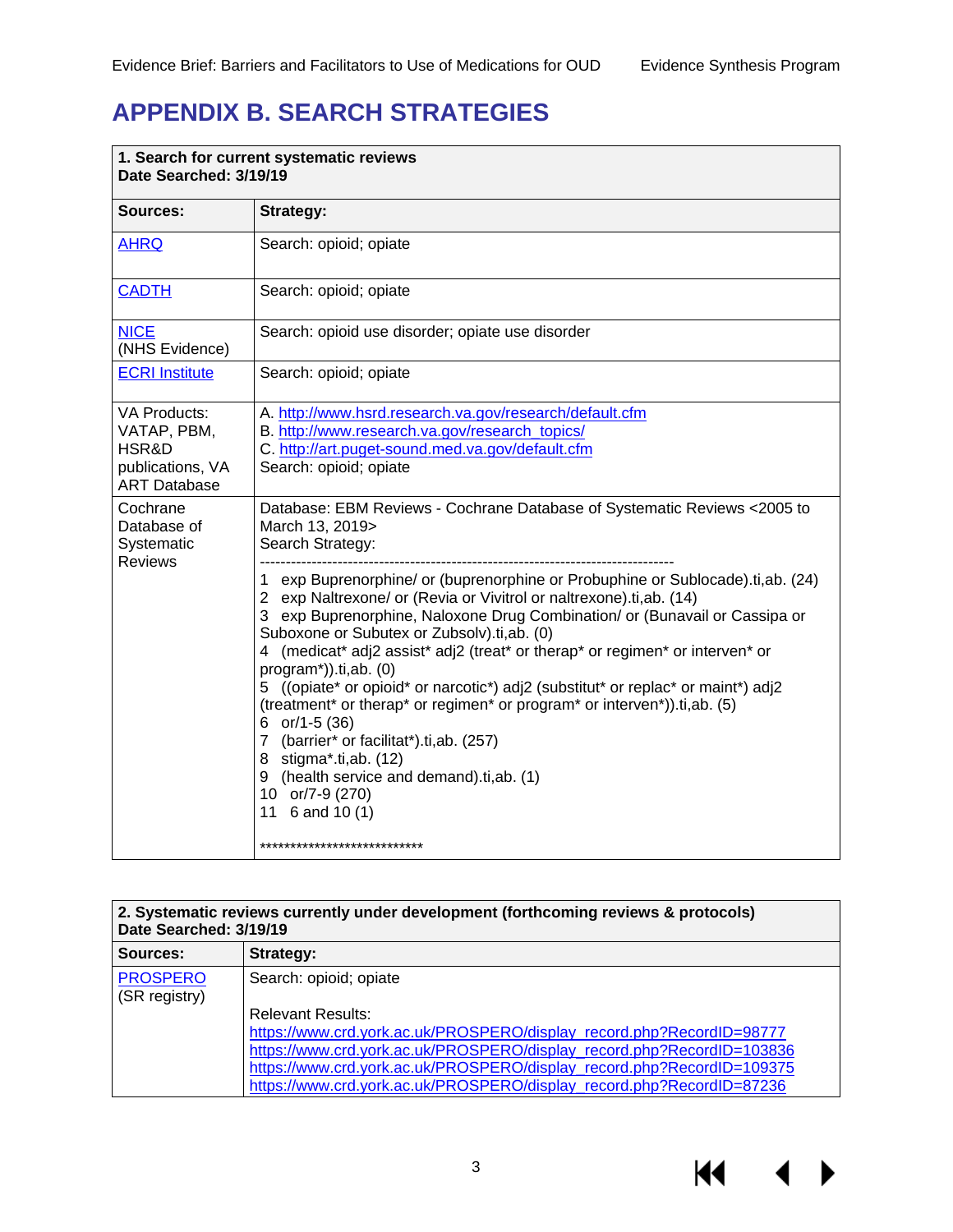| <b>DoPHER</b>  | Search: opioid; opiate |
|----------------|------------------------|
| (SR Protocols) |                        |

| <b>3. Current Guidelines</b><br>Date Searched: 3/19/19         |                                                                                                                                                                                                                                                                                                                                                                                                                                                                                                                                                                                                                                                                                                                                                                                                                                                                                                                                                                                                                                                                                                                                                                                                                                                                                                                                                                                                                                                                                                                                                                                                                                                                                                                                                                                   |  |
|----------------------------------------------------------------|-----------------------------------------------------------------------------------------------------------------------------------------------------------------------------------------------------------------------------------------------------------------------------------------------------------------------------------------------------------------------------------------------------------------------------------------------------------------------------------------------------------------------------------------------------------------------------------------------------------------------------------------------------------------------------------------------------------------------------------------------------------------------------------------------------------------------------------------------------------------------------------------------------------------------------------------------------------------------------------------------------------------------------------------------------------------------------------------------------------------------------------------------------------------------------------------------------------------------------------------------------------------------------------------------------------------------------------------------------------------------------------------------------------------------------------------------------------------------------------------------------------------------------------------------------------------------------------------------------------------------------------------------------------------------------------------------------------------------------------------------------------------------------------|--|
| Sources:                                                       | <b>Strategy:</b>                                                                                                                                                                                                                                                                                                                                                                                                                                                                                                                                                                                                                                                                                                                                                                                                                                                                                                                                                                                                                                                                                                                                                                                                                                                                                                                                                                                                                                                                                                                                                                                                                                                                                                                                                                  |  |
| <b>VA/DoD Clinical</b><br><b>Practice</b><br><b>Guidelines</b> | Search: N/A                                                                                                                                                                                                                                                                                                                                                                                                                                                                                                                                                                                                                                                                                                                                                                                                                                                                                                                                                                                                                                                                                                                                                                                                                                                                                                                                                                                                                                                                                                                                                                                                                                                                                                                                                                       |  |
| <b>Guideline Central</b>                                       | Search: opioid; opiate                                                                                                                                                                                                                                                                                                                                                                                                                                                                                                                                                                                                                                                                                                                                                                                                                                                                                                                                                                                                                                                                                                                                                                                                                                                                                                                                                                                                                                                                                                                                                                                                                                                                                                                                                            |  |
| PubMed:<br>Guideline Search                                    | ((Guideline[Publication Type] OR (Clinical[All Fields] AND Guideline[Publication<br>Type]) OR Practice Guideline[Publication Type]) AND (opioid[Title/Abstract] OR<br>opioid'[Title/Abstract] OR opioid's[Title/Abstract] OR opioidactivated[Title/Abstract]<br>OR opioidaddiction[Title/Abstract] OR opioidal[Title/Abstract] OR<br>opioidbenzomorphans[Title/Abstract] OR opioiddependent[Title/Abstract] OR<br>opioidderivative[Title/Abstract] OR opioiddosage[Title/Abstract] OR<br>opioiddoses[Title/Abstract] OR opioide[Title/Abstract] OR opioiderg[Title/Abstract]<br>OR opioidergic[Title/Abstract] OR opioidergic'[Title/Abstract] OR<br>opioideric[Title/Abstract] OR opioides[Title/Abstract] OR<br>opioidfentanyl[Title/Abstract] OR opioidic[Title/Abstract] OR<br>opioidinduced[Title/Abstract] OR opioidlike[Title/Abstract] OR<br>opioidmanager[Title/Abstract] OR opioidmimetic[Title/Abstract] OR<br>opioidmimetics[Title/Abstract] OR opioidoergic[Title/Abstract] OR<br>opioidogenic[Title/Abstract] OR opioidok[Title/Abstract] OR<br>opioidophobia[Title/Abstract] OR opioidphobia[Title/Abstract] OR<br>opioidprescribing[Title/Abstract] OR opioidprescriptions[Title/Abstract] OR<br>opioidreceptor[Title/Abstract] OR opioidrequirements[Title/Abstract] OR<br>opioidrezeptoren[Title/Abstract] OR opioidrgic[Title/Abstract] OR<br>opioids[Title/Abstract] OR opioids'[Title/Abstract] OR opioidsas[Title/Abstract] OR<br>opioidscompared [Title/Abstract] OR opioidsdagger [Title/Abstract] OR<br>opioidsfor[Title/Abstract] OR opioidsleads[Title/Abstract] OR<br>opioidterapia[Title/Abstract] OR opioidtolerant[Title/Abstract] OR<br>opioidverabreichung[Title/Abstract] OR opioidy[Title/Abstract])) AND "opioid use<br>disorder"[All Fields] |  |

| 4. Current primary literature<br>Date Searched: 3/19/19 |                                                                                                                                                                                                                                                                                                                                                                                                                                                                                                                                                                                                   |  |
|---------------------------------------------------------|---------------------------------------------------------------------------------------------------------------------------------------------------------------------------------------------------------------------------------------------------------------------------------------------------------------------------------------------------------------------------------------------------------------------------------------------------------------------------------------------------------------------------------------------------------------------------------------------------|--|
| Sources:                                                | <b>Search Strategy/ Evidence:</b>                                                                                                                                                                                                                                                                                                                                                                                                                                                                                                                                                                 |  |
| <b>MEDLINE</b>                                          | Database: Ovid MEDLINE(R) and Epub Ahead of Print, In-Process & Other Non-<br>Indexed Citations, Daily and Versions(R) <1946 to March 18, 2019><br>Search Strategy:                                                                                                                                                                                                                                                                                                                                                                                                                               |  |
|                                                         | exp Buprenorphine/ or (buprenorphine or Probuphine or Sublocade).ti,ab.<br>(6762)<br>2 exp Naltrexone/ or (Revia or Vivitrol or naltrexone).ti, ab. (9527)<br>3 exp Buprenorphine, Naloxone Drug Combination/ or (Bunavail or Cassipa or<br>Suboxone or Subutex or Zubsolv).ti, ab. (369)<br>4 (medicat* adj2 assist* adj2 (treat* or therap* or regimen* or interven* or<br>$program*)$ ).ti,ab. (490)<br>5 ((opiate* or opioid* or narcotic*) adj2 (substitut* or replac* or maint*) adj2<br>(treatment* or therap* or regimen* or program* or interven*)).ti,ab. (1324)<br>or/1-5 (16939)<br>6 |  |

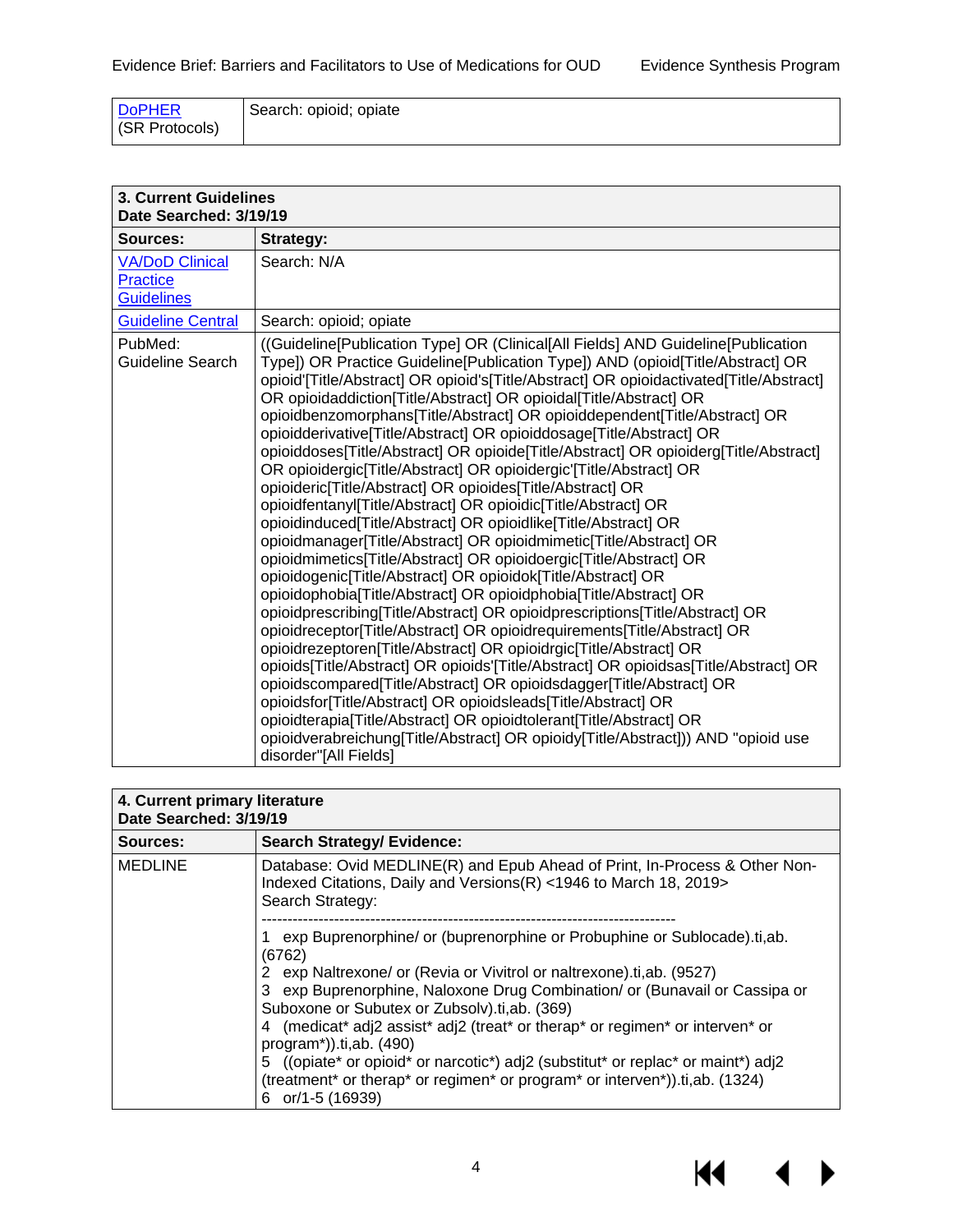|          | $\overline{7}$<br>(barrier* or facilitat*).ti,ab. (709715)<br>8 stigma*.ti,ab. (31334)<br>9 Health Knowledge, Attitudes, Practice/ (101536)<br>10 Health Services Accessibility/ (68106)<br>11 (health service and demand).ti, ab. (952)<br>12 "Attitude of Health Personnel"/ (114617)<br>13 or/7-12 (969001)<br>14 6 and 13 (1227)<br>15 limit 14 to english language (1189)<br>16 limit 15 to humans (760)<br>***************************                                                                                                                                                                                                                                                                                                                                                                                                                                                                                                                              |
|----------|---------------------------------------------------------------------------------------------------------------------------------------------------------------------------------------------------------------------------------------------------------------------------------------------------------------------------------------------------------------------------------------------------------------------------------------------------------------------------------------------------------------------------------------------------------------------------------------------------------------------------------------------------------------------------------------------------------------------------------------------------------------------------------------------------------------------------------------------------------------------------------------------------------------------------------------------------------------------------|
| PsycINFO | Database: PsycINFO <1806 to March Week 2 2019><br>Search Strategy:                                                                                                                                                                                                                                                                                                                                                                                                                                                                                                                                                                                                                                                                                                                                                                                                                                                                                                        |
|          | 1 exp Buprenorphine/ or (buprenorphine or Probuphine or Sublocade).ti,ab.<br>(2529)<br>2 exp Naltrexone/ or (Revia or Vivitrol or naltrexone).ti,ab. (3294)<br>3 exp Buprenorphine, Naloxone Drug Combination/ or (Bunavail or Cassipa or<br>Suboxone or Subutex or Zubsolv).ti,ab. (104)<br>4 (medicat* adj2 assist* adj2 (treat* or therap* or regimen* or interven* or<br>program*)).ti,ab. (292)<br>5 ((opiate* or opioid* or narcotic*) adj2 (substitut* or replac* or maint*) adj2<br>(treatment* or therap* or regimen* or program* or interven*)).ti,ab. (841)<br>6 $or/1-5(6314)$<br>7 (barrier* or facilitat*).ti,ab. (207296)<br>8 stigma*.ti,ab. (27490)<br>9 Health Knowledge, Attitudes, Practice/ (0)<br>10 Health Services Accessibility/ (0)<br>11 (health service and demand).ti, ab. (264)<br>12 "Attitude of Health Personnel"/(0)<br>13 or/7-12 (230906)<br>14 6 and 13 (491)<br>15 limit 14 to english language (467)<br>16 limit 15 to human (387) |
|          | ***************************                                                                                                                                                                                                                                                                                                                                                                                                                                                                                                                                                                                                                                                                                                                                                                                                                                                                                                                                               |
| CCRCT    | Database: EBM Reviews - Cochrane Central Register of Controlled Trials<br><february 2019=""><br/>Search Strategy:</february>                                                                                                                                                                                                                                                                                                                                                                                                                                                                                                                                                                                                                                                                                                                                                                                                                                              |
|          | 1 exp Buprenorphine/ or (buprenorphine or Probuphine or Sublocade).ti,ab.<br>(1912)<br>2 exp Naltrexone/ or (Revia or Vivitrol or naltrexone).ti, ab. (1937)<br>3 exp Buprenorphine, Naloxone Drug Combination/ or (Bunavail or Cassipa or<br>Suboxone or Subutex or Zubsolv).ti,ab. (50)<br>4 (medicat* adj2 assist* adj2 (treat* or therap* or regimen* or interven* or<br>$program*)$ ).ti,ab. $(72)$<br>5 ((opiate* or opioid* or narcotic*) adj2 (substitut* or replac* or maint*) adj2<br>(treatment* or therap* or regimen* or program* or interven*)).ti,ab. (236)<br>6 or/1-5 (3896)<br>7 (barrier* or facilitat*).ti, ab. (27161)<br>8 stigma*.ti,ab. (1469)<br>9 Health Knowledge, Attitudes, Practice/ (5455)<br>10 Health Services Accessibility/ (604)<br>(health service and demand).ti,ab. (54)<br>11                                                                                                                                                     |



KI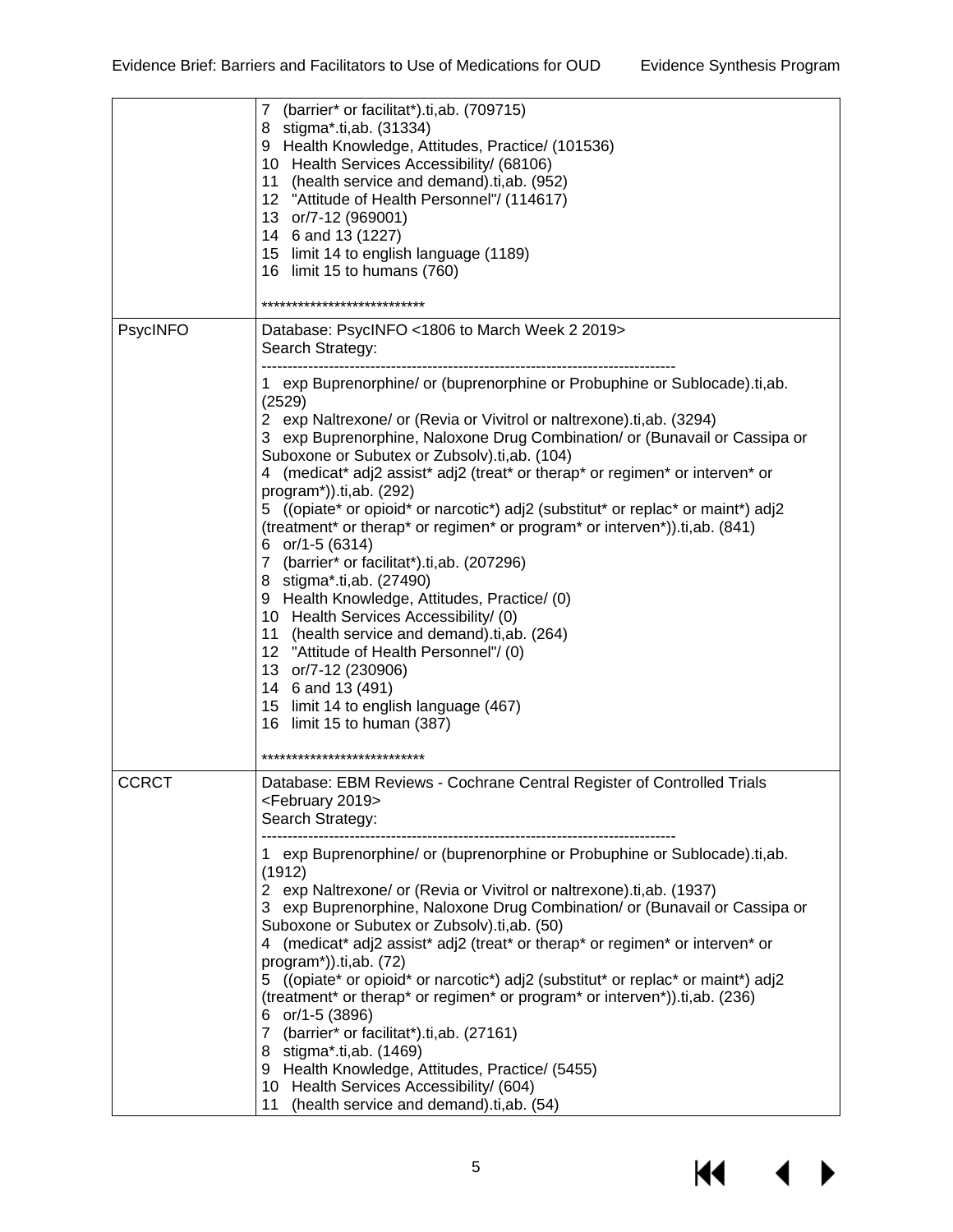**KK** 

▶

|               | 12 "Attitude of Health Personnel"/ (1845)<br>13 or/7-12 (34848)<br>14 6 and 13 (142)<br>15 limit 14 to english language (108)<br>***************************                                                                                                                                                                                                                                                                                                                                                                                                                                                                                                                                                                                                                                                                                                                                                                                                                                                                                                                                         |
|---------------|------------------------------------------------------------------------------------------------------------------------------------------------------------------------------------------------------------------------------------------------------------------------------------------------------------------------------------------------------------------------------------------------------------------------------------------------------------------------------------------------------------------------------------------------------------------------------------------------------------------------------------------------------------------------------------------------------------------------------------------------------------------------------------------------------------------------------------------------------------------------------------------------------------------------------------------------------------------------------------------------------------------------------------------------------------------------------------------------------|
| <b>EMBASE</b> | Database: Embase <1974 to 2019 March 18><br>Search Strategy:<br>1 exp Buprenorphine/ or (buprenorphine or Probuphine or Sublocade).ti,ab.<br>(16799)<br>2 exp Naltrexone/ or (Revia or Vivitrol or naltrexone).ti, ab. (14815)<br>3 exp Buprenorphine, Naloxone Drug Combination/ or (Bunavail or Cassipa or<br>Suboxone or Subutex or Zubsolv).ti, ab. (1662)<br>4 (medicat* adj2 assist* adj2 (treat* or therap* or regimen* or interven* or<br>$program*)$ ).ti,ab. (667)<br>5 ((opiate* or opioid* or narcotic*) adj2 (substitut* or replac* or maint*) adj2<br>(treatment* or therap* or regimen* or program* or interven*)).ti,ab. (2020)<br>6 or/1-5 (31615)<br>7 (barrier* or facilitat*).ti,ab. (860286)<br>8 stigma*.ti,ab. (39965)<br>9 Health Knowledge, Attitudes, Practice/ (81062)<br>10 Health Services Accessibility/ (131200)<br>11 (health service and demand).ti, ab. (1265)<br>12 "Attitude of Health Personnel"/ (60401)<br>13 or/7-12 (1131869)<br>14 6 and 13 (1979)<br>15 limit 14 to english language (1905)<br>16 limit 15 to human (1498)<br>*************************** |

| 5. Primary literature currently under development (forthcoming studies & protocols)<br>Date Searched: 3/19/19 |                                                                                                                                      |  |
|---------------------------------------------------------------------------------------------------------------|--------------------------------------------------------------------------------------------------------------------------------------|--|
| Sour                                                                                                          | <b>Search Strategy/ Evidence:</b>                                                                                                    |  |
| ces:                                                                                                          |                                                                                                                                      |  |
| Clinic<br>altrial                                                                                             | Search: Opioid Abuse OR Opioid Related Disorders OR Opioid Dependence OR Opioid-use<br>Disorder   MAT OR medication assisted therapy |  |
| s.gov                                                                                                         |                                                                                                                                      |  |
|                                                                                                               | <b>Relevant Results:</b>                                                                                                             |  |
|                                                                                                               | https://clinicaltrials.gov/ct2/results?cond=Opioid+Abuse+OR+Opioid+Related+Disorders+OR+O                                            |  |
|                                                                                                               | pioid+Dependence+OR+Opioid-                                                                                                          |  |
|                                                                                                               | use+Disorder&term=&type=&rslt=&age_v=&gndr=&intr=MAT+OR+medication+assisted+therap                                                   |  |
|                                                                                                               | y&titles=&outc=&spons=&lead=&id=&cntry=&state=&city=&dist=&locn=&strd_s=&strd_e=&prcd                                                |  |
|                                                                                                               | $s = 8$ prcd $e = 8$ sfpd $s = 8$ sfpd $e = 8$ lupd $s = 8$ lupd $e = 8$ sort                                                        |  |
|                                                                                                               |                                                                                                                                      |  |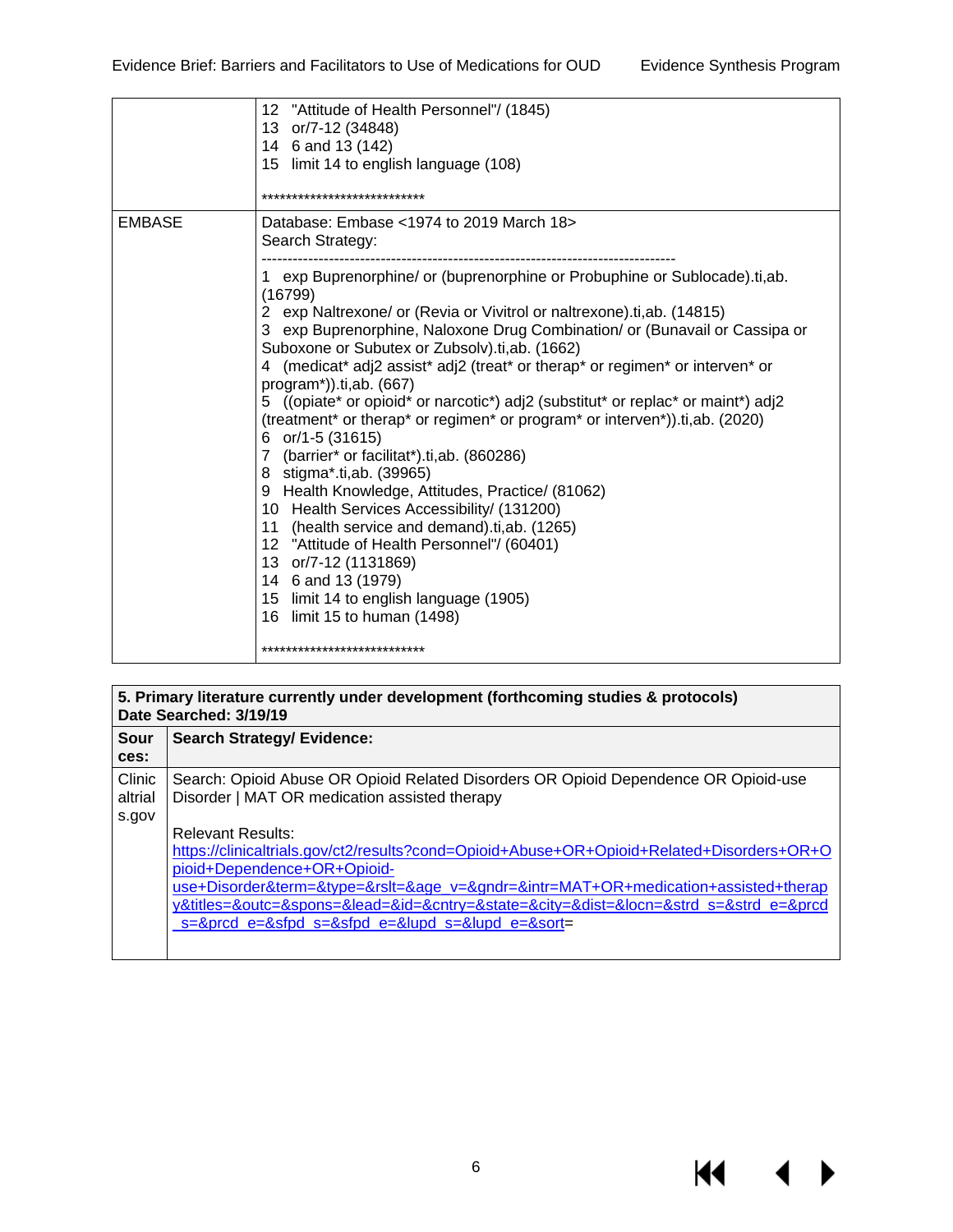# <span id="page-8-0"></span>**APPENDIX C. LIST OF EXCLUDED STUDIES**

Exclude reasons: 1=Ineligible population, 2=Ineligible intervention, 3=Ineligible comparator, 4=Ineligible outcome, 5=Ineligible timing, 6=Ineligible study design, 7=Ineligible publication type 8=Outdated or ineligible systematic review

| #               | <b>Citation</b>                                                                                                                                                                                                                                                                   | <b>Exclude</b><br>reason |
|-----------------|-----------------------------------------------------------------------------------------------------------------------------------------------------------------------------------------------------------------------------------------------------------------------------------|--------------------------|
| $\mathbf 1$     | Alanis-Hirsch K, Croff R, Ford JH, 2nd, et al. Extended-Release Naltrexone: A<br>Qualitative Analysis of Barriers to Routine Use. J Subst Abuse Treat. 2016;62:68-<br>73.                                                                                                         | E <sub>1</sub>           |
| $\overline{2}$  | Borders AE, Weiss D, Dixon M, Saroyan K, Keenan-Devlin L, Lee King PA. 242:<br>Hospital readiness to care for mothers and newborns affected by opioids.<br>American Journal of Obstetrics and Gynecology. 2019;220(1 Suppl):S174-S175.                                            | E1                       |
| 3               | Brown SE, Altice FL. Self-management of buprenorphine/naloxone among online<br>discussion board users. Subst Use Misuse. 2014;49(8):1017-1024.                                                                                                                                    | E <sub>1</sub>           |
| 4               | Carroll JJ, Rich JD, Green TC. The More Things Change:<br>Buprenorphine/naloxone Diversion Continues While Treatment Remains<br>Inaccessible. J Addict Med. 2018;12(6):459-465.                                                                                                   | E <sub>1</sub>           |
| 5               | Knudsen HK, Abraham AJ, Oser CB. Barriers to the implementation of<br>medication-assisted treatment for substance use disorders: the importance of<br>funding policies and medical infrastructure. Eval Program Plann. 2011;34(4):375-<br>381.                                    | E <sub>1</sub>           |
| 6               | Schultz NR, Martinez R, Cucciare MA, Timko C. Patient, Program, and System<br>Barriers and Facilitators to Detoxification Services in the U.S. Veterans Health<br>Administration: A Qualitative Study of Provider Perspectives. Subst Use Misuse.<br>2016;51(10):1330-1341.       | E1                       |
| 7               | Timko C, Schultz NR, Britt J, Cucciare MA. Transitioning From Detoxification to<br>Substance Use Disorder Treatment: Facilitators and Barriers. J Subst Abuse<br>Treat. 2016;70:64-72.                                                                                            | E <sub>1</sub>           |
| 8               | Wakeman SE, Baggett MV, Pham-Kanter G, Campbell EG. Internal medicine<br>residents' training in substance use disorders: a survey of the quality of instruction<br>and residents' self-perceived preparedness to diagnose and treat addiction. Subst<br>Abus. 2013;34(4):363-370. | E <sub>1</sub>           |
| 9               | Alexandridis AA, Dasgupta N, McCort AD, et al. Associations between<br>implementation of Project Lazarus and opioid analgesic dispensing and<br>buprenorphine utilization in North Carolina, 2009-2014. Injury Epidemiology.<br>2019;6 (1) (no pagination)(2).                    | E <sub>2</sub>           |
| 10 <sup>1</sup> | Azar P, Nikoo M, Miles I. Methadone to buprenorphine/naloxone induction without<br>withdrawal utilizing transdermal fentanyl bridge in an inpatient setting-Azar<br>method. Am J Addict. 2018;27(8):601-604.                                                                      | E <sub>2</sub>           |
|                 | 11   Bozinoff N, Anderson BJ, Bailey GL, Stein MD. Correlates of stigma severity<br>among persons seeking opioid detoxification. J Addict Med. 2018;12(1):19-23.                                                                                                                  | E <sub>2</sub>           |
| 12 <sup>°</sup> | Chatterjee A, Yu EJ, Tishberg L. Exploring opioid addiction and treatmentamong<br>in-dividuals experiencing homelessness as part of a family. J Gen Intern Med.<br>2018;33(2 Suppl 1):191-192.                                                                                    | E <sub>2</sub>           |
| 13              | Damian AJ, Mendelson T, Agus D. Predictors of buprenorphine treatment<br>success of opioid dependence in two Baltimore City grassroots recovery<br>programs. Addict Behav. 2017;73:129-132.                                                                                       | E <sub>2</sub>           |
| 14              | Finlay AK, Wong JJ, Ellerbe LS, et al. Barriers and Facilitators to Implementation<br>of Pharmacotherapy for Opioid Use Disorders in VHA Residential Treatment                                                                                                                    | E <sub>2</sub>           |

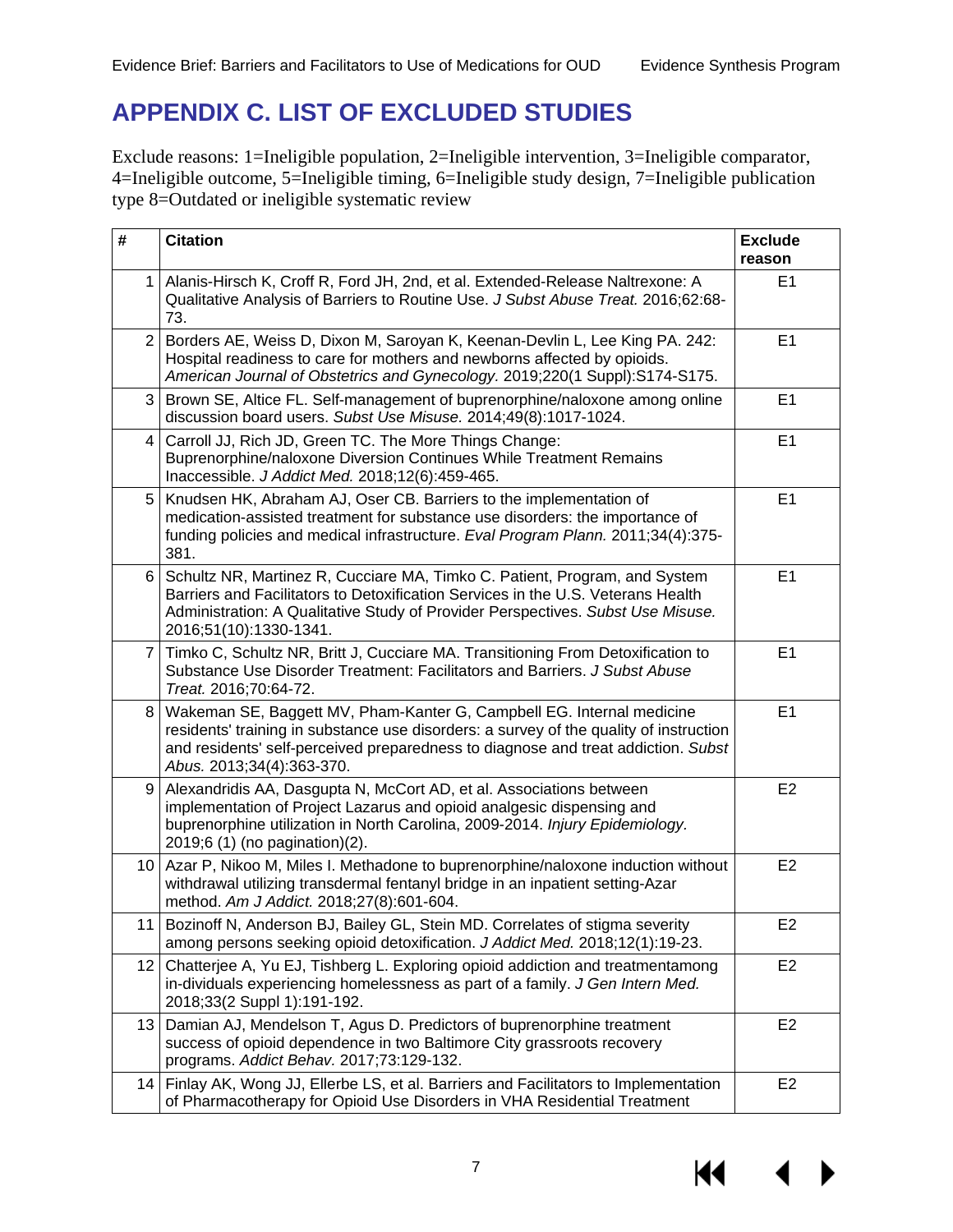| $\#$            | <b>Citation</b>                                                                                                                                                                                                                                                                                                                                | <b>Exclude</b><br>reason |
|-----------------|------------------------------------------------------------------------------------------------------------------------------------------------------------------------------------------------------------------------------------------------------------------------------------------------------------------------------------------------|--------------------------|
|                 | Programs. Journal of studies on alcohol and drugs. 2018;79(6):909-917.                                                                                                                                                                                                                                                                         |                          |
| 15 <sup>1</sup> | Friedmann PD, Hoskinson R, Jr., Gordon M, et al. Medication-assisted treatment<br>in criminal justice agencies affiliated with the criminal justice-drug abuse<br>treatment studies (CJ-DATS): Availability, barriers, and intentions. Subst Abus.<br>2012;33(1):9-18.                                                                         | E <sub>2</sub>           |
| 16              | Khatiwoda P, Proeschold-Bell RJ, Meade CS, Park LP, Proescholdbell S.<br>Facilitators and Barriers to Naloxone Kit Use Among Opioid-Dependent Patients<br>Enrolled in Medication Assisted Therapy Clinics in North Carolina. N C Med J.<br>2018;79(3):149-155.                                                                                 | E <sub>2</sub>           |
| 17              | Knudsen HK, Roman PM. Financial factors and the implementation of<br>medications for treating opioid use disorders. J Addict Med. 2012;6(4):280-286.                                                                                                                                                                                           | E <sub>2</sub>           |
| 18 <sup>1</sup> | Kourounis G, Richards BD, Kyprianou E, Symeonidou E, Malliori MM, Samartzis<br>L. Opioid substitution therapy: Lowering the treatment thresholds. Drug Alcohol<br>Depend. 2016;161:1-8.                                                                                                                                                        | E <sub>2</sub>           |
| 19 <sub>l</sub> | Lagisetty P, Klasa K, Bush C, Heisler M, Chopra V, Bohnert A. Primary care<br>models for treating opioid use disorders: What actually works? A systematic<br>review. PLoS ONE. 2017;12 (10) (no pagination)(e0186315).                                                                                                                         | E <sub>2</sub>           |
| 20 <sub>1</sub> | Lin LA, Lofwall MR, Walsh SL, Knudsen HK. Perceived need and availability of<br>psychosocial interventions across buprenorphine prescriber specialties. Addict<br>Behav. 2019;93:72-77.                                                                                                                                                        | E <sub>2</sub>           |
| 21              | Lloyd JJ, Ricketts EP, Strathdee SA, et al. Social contextual factors associated<br>with entry into opiate agonist treatment among injection drug users. Am J Drug<br>Alcohol Abuse. 2005;31(4):555-570.                                                                                                                                       | E <sub>2</sub>           |
| 22              | MacDonald K, Lamb K, Thomas ML, Khentigan W. Buprenorphine Maintenance<br>Treatment of Opiate Dependence: Correlations Between Prescriber Beliefs and<br>Practices. Subst Use Misuse. 2016;51(1):85-90.                                                                                                                                        | E <sub>2</sub>           |
| 23              | McMurphy S, Shea J, Switzer J, Turner BJ. Clinic-based treatment for opioid<br>dependence: a qualitative inquiry. Am J Health Behav. 2006;30(5):544-554.                                                                                                                                                                                       | E <sub>2</sub>           |
| 24              | Mitchell SG, Willet J, Monico LB, et al. Community correctional agents' views of<br>medication-assisted treatment: Examining their influence on treatment referrals<br>and community supervision practices. Subst Abus. 2016;37(1):127-133.                                                                                                    | E <sub>2</sub>           |
| 25              | Ober AJ, Watkins KE, McCullough CM, Setodji CM, Osilla K, Hunter SB. Patient<br>predictors of substance use disorder treatment initiation in primary care. J Subst<br>Abuse Treat. 2018;90:64-72.                                                                                                                                              | E <sub>2</sub>           |
| 26 <sub>1</sub> | Oser CB, Roman PM. A categorical typology of naltrexone-adopting private<br>substance abuse treatment centers. J Subst Abuse Treat. 2008;34(4):433-442.                                                                                                                                                                                        | E <sub>2</sub>           |
| 27              | Rieckmann T, Moore L, Croy C, Aarons GA, Novins DK. National Overview of<br>Medication-Assisted Treatment for American Indians and Alaska Natives With<br>Substance Use Disorders. Psychiatr Serv. 2017;68(11):1136-1143.                                                                                                                      | E <sub>2</sub>           |
| 28              | Baxter JD, Clark RE, Samnaliev M, Leung GY, Hashemi L. Factors associated<br>with Medicaid patients' access to buprenorphine treatment. J Subst Abuse Treat.<br>2011;41(1):88-96.                                                                                                                                                              | E <sub>3</sub>           |
| 29              | Andrilla CHA, Moore TE, Patterson DG. Overcoming Barriers to Prescribing<br>Buprenorphine for the Treatment of Opioid Use Disorder: Recommendations from<br>Rural Physicians. The Journal of rural health: official journal of the American<br>Rural Health Association and the National Rural Health Care Association.<br>2019;35(1):113-121. | E4                       |
| 30 <sub>1</sub> | Brigham GS, Amass L, Winhusen T, Harrer JM, Pelt A. Using buprenorphine<br>short-term taper to facilitate early treatment engagement. J Subst Abuse Treat.                                                                                                                                                                                     | E <sub>4</sub>           |

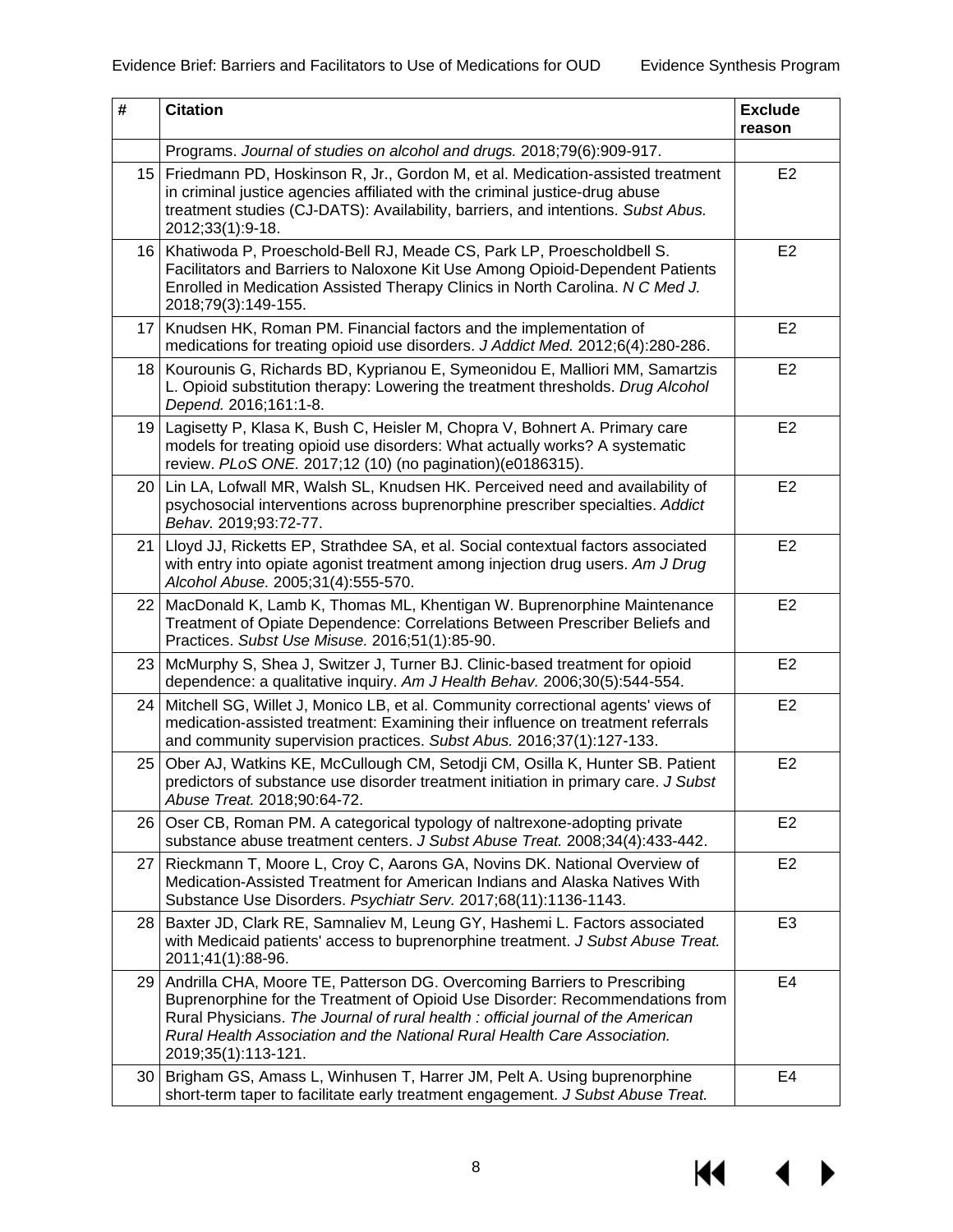| #               | <b>Citation</b>                                                                                                                                                                                                                                                                                            | <b>Exclude</b><br>reason |
|-----------------|------------------------------------------------------------------------------------------------------------------------------------------------------------------------------------------------------------------------------------------------------------------------------------------------------------|--------------------------|
|                 | 2007;32(4):349-356.                                                                                                                                                                                                                                                                                        |                          |
| 31              | CADTH. Programs for the Reduction or Discontinuation of Opioids or Opioid<br>Substitution Therapy: A Review of the Clinical Effectiveness. 2018.                                                                                                                                                           | E <sub>4</sub>           |
| 32              | Chai P, Ben-Ghaly L, Tseng E, Gilbert M, Boyer E. Illuminating the darknet: An<br>assessment of opioid users" online interactions regarding naloxone and<br>naltrexone. Journal of Medical Toxicology. 2018;14(1):14.                                                                                      | E4                       |
| 33              | Gonzalez KF, Meyers S, Portelli-Gupta J, et al. Undergraduate-level health<br>coaches as volunteers to assist with office-based opioid treatment with<br>buprenorphine. Am J Addict. 2017;26(3):285-286.                                                                                                   | E4                       |
| 34              | Hatcher AE, Mendoza S, Hansen H. At the Expense of a Life: Race, Class, and<br>the Meaning of Buprenorphine in Pharmaceuticalized "Care". Subst Use Misuse.<br>2018;53(2):301-310.                                                                                                                         | E <sub>4</sub>           |
| 35 <sup>1</sup> | Knudsen HK, Ducharme LJ, Roman PM, Link T. Buprenorphine diffusion: The<br>attitudes of substance abuse treatment counselors. J Subst Abuse Treat.<br>2005;29(2):95-106.                                                                                                                                   | E4                       |
| 36 <sub>1</sub> | Knudsen HK, Studts JL. Perceived Impacts of the Affordable Care Act:<br>Perspectives of Buprenorphine Prescribers. J Psychoactive Drugs.<br>2017;49(2):111-121.                                                                                                                                            | E <sub>4</sub>           |
| 37 I            | Lin LA, Lofwall MR, Walsh SL, Gordon AJ, Knudsen HK. Perceptions and<br>practices addressing diversion among US buprenorphine prescribers. Drug<br>Alcohol Depend. 2018;186:147-153.                                                                                                                       | E <sub>4</sub>           |
| 38              | Matusow H, Dickman SL, Rich JD, et al. Medication assisted treatment in US<br>drug courts: results from a nationwide survey of availability, barriers and attitudes.<br>J Subst Abuse Treat. 2013;44(5):473-480.                                                                                           | E <sub>4</sub>           |
| 39              | Muthulingam D, Bia J, Madden LM, Farnum SO, Barry DT, Altice FL. Using<br>nominal group technique to identify barriers, facilitators, and preferences among<br>patients seeking treatment for opioid use disorder: A needs assessment for<br>decision making support. J Subst Abuse Treat. 2019;100:18-28. | E4                       |
| 40              | Roman PM, Abraham AJ, Knudsen HK. Using medication-assisted treatment for<br>substance use disorders: evidence of barriers and facilitators of implementation.<br>Addict Behav. 2011;36(6):584-589.                                                                                                        | E4                       |
| 41              | Suzuki J, Ellison TV, Connery HS, Surber C, Renner JA. Training in<br>Buprenorphine and Office-Based Opioid Treatment: A Survey of Psychiatry<br>Residency Training Programs. Acad Psychiatry. 2016;40(3):498-502.                                                                                         | E <sub>4</sub>           |
| 42              | Suzuki J, Connery HS, Ellison TV, Renner JA. Preliminary survey of office-based<br>opioid treatment practices and attitudes among psychiatrists never receiving<br>buprenorphine training to those who received training during residency. Am J<br>Addict. 2014;23(6):618-622.                             | E4                       |
| 43              | Thornton JD, Lyvers E, Scott VGG, Dwibedi N. Pharmacists' readiness to provide<br>naloxone in community pharmacies in West Virginia. J Am Pharm Assoc (2003).<br>2017;57(2S):S12-S18.e14.                                                                                                                  | E4                       |
| 44              | Weiss L, Netherland J, Egan JE, et al. Integration of buprenorphine/naloxone<br>treatment into HIV clinical care: lessons from the BHIVES collaborative. Journal<br>of Acquired Immune Deficiency Syndromes. 2011;56(Suppl 1):S68-75.                                                                      | E4                       |
| 45              | Cohen, S. A. (2015). "Office-based treatment of opioid dependence: Mental<br>health services & best practice guidelines for buprenorphine-assisted treatment."<br>Dissertation Abstracts International: Section B: The Sciences and Engineering<br>76(2-B(E)): No Pagination Specified.                    | E4                       |
| 46              | Auriacombe M, Fatseas M, Dubernet J, Daulouede JP, Tignol J. French field                                                                                                                                                                                                                                  | E <sub>5</sub>           |

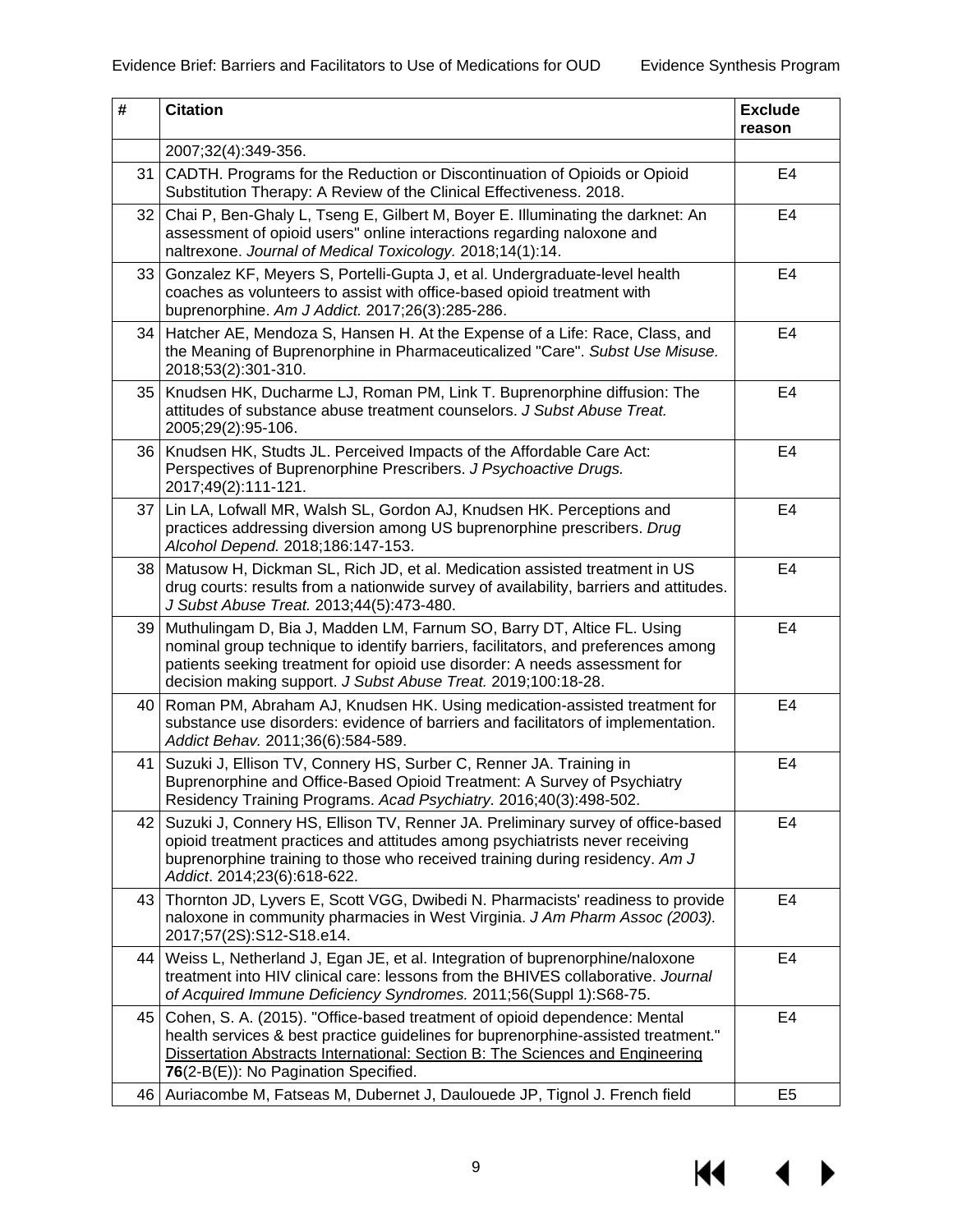| $\#$            | <b>Citation</b>                                                                                                                                                                                                                                                                            | <b>Exclude</b><br>reason |
|-----------------|--------------------------------------------------------------------------------------------------------------------------------------------------------------------------------------------------------------------------------------------------------------------------------------------|--------------------------|
|                 | experience with buprenorphine. Am J Addict. 2004;13(Suppl 1):S17-28.                                                                                                                                                                                                                       |                          |
| 47              | Bojko MJ, Mazhnaya A, Makarenko I, et al. "Bureaucracy & Beliefs": Assessing<br>the barriers to accessing opioid substitution therapy by people who inject drugs in<br>Ukraine. Drugs: Education, Prevention & Policy. 2015;22(3):255-262.                                                 | E <sub>5</sub>           |
| 48              | Daulouede JP, Caer Y, Galland P, et al. Preference for buprenorphine/naloxone<br>and buprenorphine among patients receiving buprenorphine maintenance therapy<br>in France: a prospective, multicenter study. J Subst Abuse Treat. 2010;38(1):83-<br>89.                                   | E <sub>5</sub>           |
| 49              | Fatseas M, Auriacombe M. Why buprenorphine is so successful in treating opiate<br>addiction in France. Curr Psychiatry Rep. 2007;9(5):358-364.                                                                                                                                             | E <sub>5</sub>           |
| 50 <sub>1</sub> | Holliday S, Magin P, Oldmeadow C, et al. An examination of the influences on<br>new South Wales general practitioners regarding the provision of opioid<br>substitution therapy. Drug and Alcohol Review. 2013;32(5):495-503.                                                              | E <sub>5</sub>           |
| 51              | Kouyoumdjian FG, Patel A, To MJ, Kiefer L, Regenstreif L. Physician prescribing<br>of opioid agonist treatments in provincial correctional facilities in Ontario, Canada:<br>A survey. PLoS ONE. 2018;13(2):e0192431.                                                                      | E <sub>5</sub>           |
| 52              | Kumar S, Gupte HA, Isaakidis P, Mishra JK, Munjattu JF. "They don't like us":<br>Barriers to antiretroviral and opioid substitution therapy among homeless HIV<br>positive people who inject drugs in Delhi: A mixed method study. PLoS ONE.<br>2018;13(8):e0203262.                       | E <sub>5</sub>           |
| 53              | Sharma Haase K, Kunoe N, Opheim A, et al. Interest in Extended Release<br>Naltrexone among Opioid Users. Eur Addict Res. 2016;22(6):301-305.                                                                                                                                               | E <sub>5</sub>           |
| 54              | Alford DP, LaBelle CT, Kretsch N, et al. Collaborative care of opioid-addicted<br>patients in primary care using buprenorphine: five-year experience. Arch Intern<br>Med. 2011;171(5):425-431.                                                                                             | E <sub>6</sub>           |
| 55              | Bahji A, Bajaj N. Opioids on trial: A systematic review of interventions for the<br>treatment and prevention of opioid overdose. Canadian Journal of Addiction.<br>2018;9(1):26-33.                                                                                                        | E <sub>6</sub>           |
| 56 <sub>1</sub> | Campbell CI, Parthasarathy S, Young-Wolff KC, Satre DD. Buprenorphine<br>Treatment and Patient Use of Health Services after the Affordable Care Act in an<br>Integrated Health Care System. J Psychoactive Drugs. 2017;49(2):160-168.                                                      | E <sub>6</sub>           |
| 57              | Hassamal S, Goldenberg M, Ishak W, Haglund M, Miotto K, Danovitch I.<br>Overcoming Barriers to Initiating Medication-assisted Treatment for Heroin Use<br>Disorder in a General Medical Hospital: A Case Report and Narrative Literature<br>Review. J Psychiatr Pract. 2017;23(3):221-229. | E <sub>6</sub>           |
| 58              | Jones CW, Christman Z, Smith CM, et al. Comparison between buprenorphine<br>provider availability and opioid deaths among US counties. J Subst Abuse Treat.<br>2018;93:19-25.                                                                                                              | E <sub>6</sub>           |
| 59              | Polydorou S, Ross S, Coleman P, et al. Integrating Buprenorphine Into an Opioid<br>Treatment Program: Tailoring Care for Patients With Opioid Use Disorders.<br>Psychiatr Serv. 2017;68(3):295-298.                                                                                        | E <sub>6</sub>           |
| 60 l            | Reif S, Horgan CM, Hodgkin D, Matteucci AM, Creedon TB, Stewart MT. Access<br>to Addiction Pharmacotherapy in Private Health Plans. J Subst Abuse Treat.<br>2016;66:23-29.                                                                                                                 | E <sub>6</sub>           |
| 61              | Patients more likely to engage in treatment at 30 days when given buprenorphine<br>in the ED, referred for follow-up. ED Manag. 2015;27(8):92-95.                                                                                                                                          | E7                       |
| 62              | Alexandridis AA. Longitudinal cohort studies of addiction treatment initiation and<br>opioid overdose prevention efforts in North Carolina. Dissertation Abstracts<br>International: Section B: The Sciences and Engineering. 2019;80(1-B(E)):No                                           | E7                       |

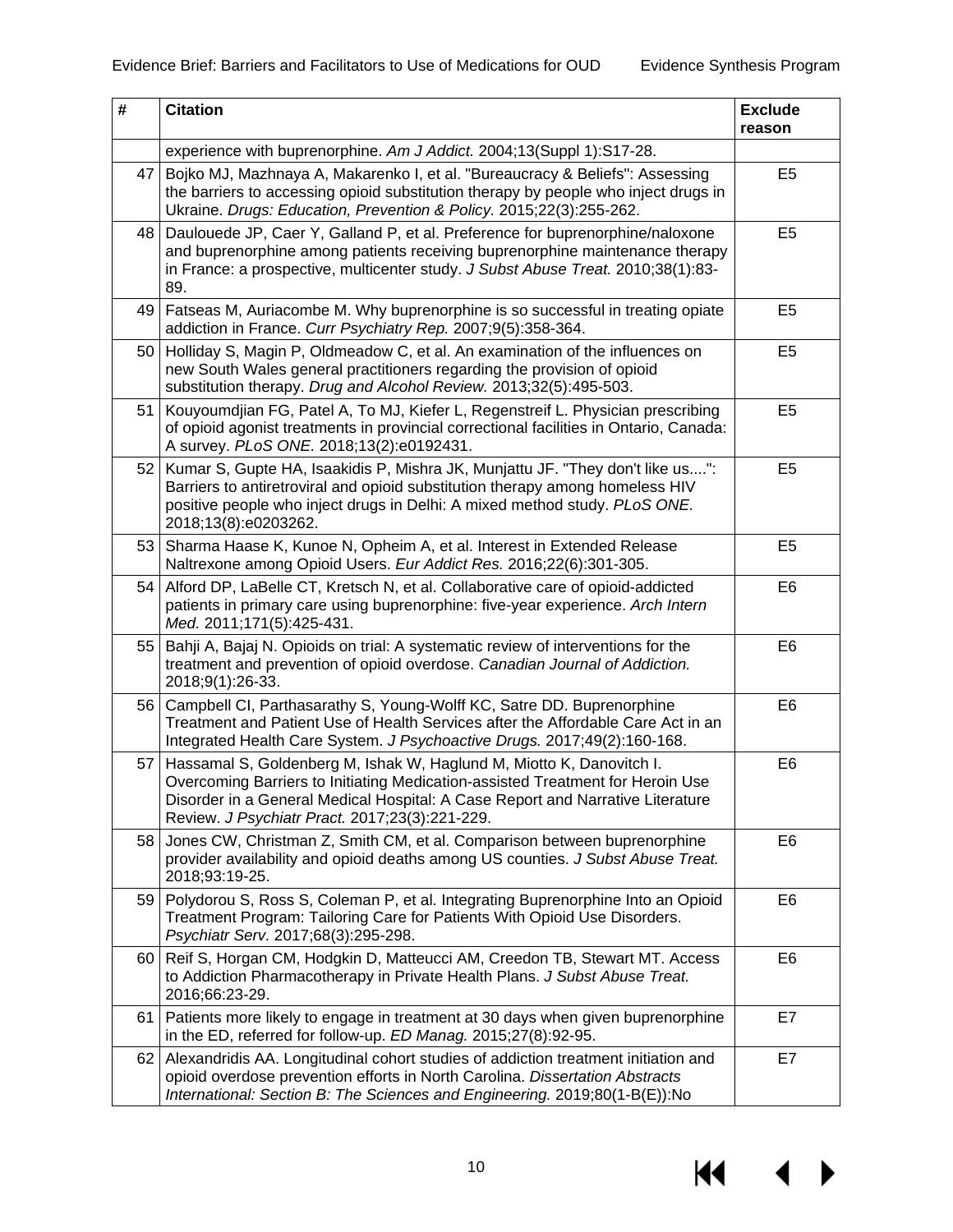| #    | <b>Citation</b>                                                                                                                                                                                                                                                                     | <b>Exclude</b><br>reason |
|------|-------------------------------------------------------------------------------------------------------------------------------------------------------------------------------------------------------------------------------------------------------------------------------------|--------------------------|
|      | Pagination Specified.                                                                                                                                                                                                                                                               |                          |
|      | 63   Alim T, Richardson F, Settles-Reaves B, et al. Buprenorphine integrated care<br>delivery project: Correlates of mental health screening and primary care<br>outcomes. Neuropsychopharmacology. 2017;43(Suppl 1):S256-S257.                                                     | E7                       |
| 64   | Andraka-Christou BT. Social and legal perspectives on underuse of medication-<br>assisted treatment for opioid dependence. Dissertation Abstracts International<br>Section A: Humanities and Social Sciences. 2017;78(2-A(E)):No Pagination<br>Specified.                           | E7                       |
|      | 65   Azores-Gococo NM, Fridberg DJ. Harm-reduction strategies for injection drug<br>use. Psychiatric Annals. 2017;47(1):45-48.                                                                                                                                                      | E7                       |
| 66   | Balouch H, Noott A. The therapeutic alliance between pharmacist and services<br>users accessing substitute treatment for opiate addiction-keys to successful<br>engagement and outcomes. International Journal of Pharmacy Practice.<br>2013;2:125-126.                             | E7                       |
| 67 I | Bartholow LAM, Pope J. Use of Buprenorphine to Treat Opioid Use Disorder. J<br>Psychosoc Nurs Ment Health Serv. 2018;56(11):9-12.                                                                                                                                                   | E7                       |
| 68   | Barthwell AG, Young JM, Barnes MC, Kulkarni SR. What's in a number?<br>Recommending practicality in the DATA 2000 patient limits. J Opioid Manag.<br>2016;12(4):243-250.                                                                                                            | E7                       |
| 69 I | Basu S, Smith-Rohrberg D, Bruce RD, Altice FL. Models for integrating<br>buprenorphine therapy into the primary HIV care setting. Clin Infect Dis.<br>2006;42(5):716-721.                                                                                                           | E7                       |
| 70 l | Batkis MF, Treisman GJ, Angelino AF. Integrated opioid use disorder and HIV<br>treatment: rationale, clinical guidelines for addiction treatment, and review of<br>interactions of antiretroviral agents and opioid agonist therapies. AIDS Patient<br>Care STDS. 2010;24(1):15-22. | E7                       |
| 71   | Bisaga A. Integrating MAT into systems based practice and innovative<br>collaborative care models, emphasizing data from vermont hub and Spoke<br>System. Am J Addict. 2017;26 (3):235.                                                                                             | E7                       |
| 72 I | Bruce RD, Kresina TF, McCance-Katz EF. Medication-assisted treatment and<br>HIV/AIDS: aspects in treating HIV-infected drug users. Aids. 2010;24(3):331-340.                                                                                                                        | E7                       |
|      | 73 CADTH. Treating Opioid Use Disorder. 2018.                                                                                                                                                                                                                                       | E7                       |
| 74   | Childers J, Horowitz R, Broglio K, Jangro W. No Patient Left Behind: Integrating<br>Addiction Treatment with Buprenorphine into Your Outpatient Palliative Care<br>Practice (TH316). Journal of Pain and Symptom Management. 2019;57(2):372-<br>373.                                | E7                       |
| 75   | Cisewski DH, Santos C, Koyfman A, Long B. Approach to buprenorphine use for<br>opioid withdrawal treatment in the emergency setting. American Journal of<br>Emergency Medicine. 2019;37(1):143-150.                                                                                 | E7                       |
| 76   | Connery HS, Publicker M, Hoyne J, et al. NIDA clinical trials network: Examples<br>of community program buprenorphine dissemination in low-access areas. Am J<br>Addict. 2011;20(4):378-379.                                                                                        | E7                       |
| 77   | Csete J. Criminal Justice Barriers to Treatment of Opioid Use Disorders in the<br>United States: The Need for Public Health Advocacy. Am J Public Health.<br>2019;109(3):419-422.                                                                                                   | E7                       |
| 78 I | Festinger DS, Dugosh KL, Gastfriend DR, Sierka C. Attitudes and practices on<br>the use of extended-release naltrexone in criminal justice settings. Drug and<br>Alcohol Dependence. 2017;171:e62-e63.                                                                              | E7                       |
|      | 79   Finnegan T, Ullman S, Earley P. Assessment of psychiatrists' practice patterns for                                                                                                                                                                                             | E7                       |

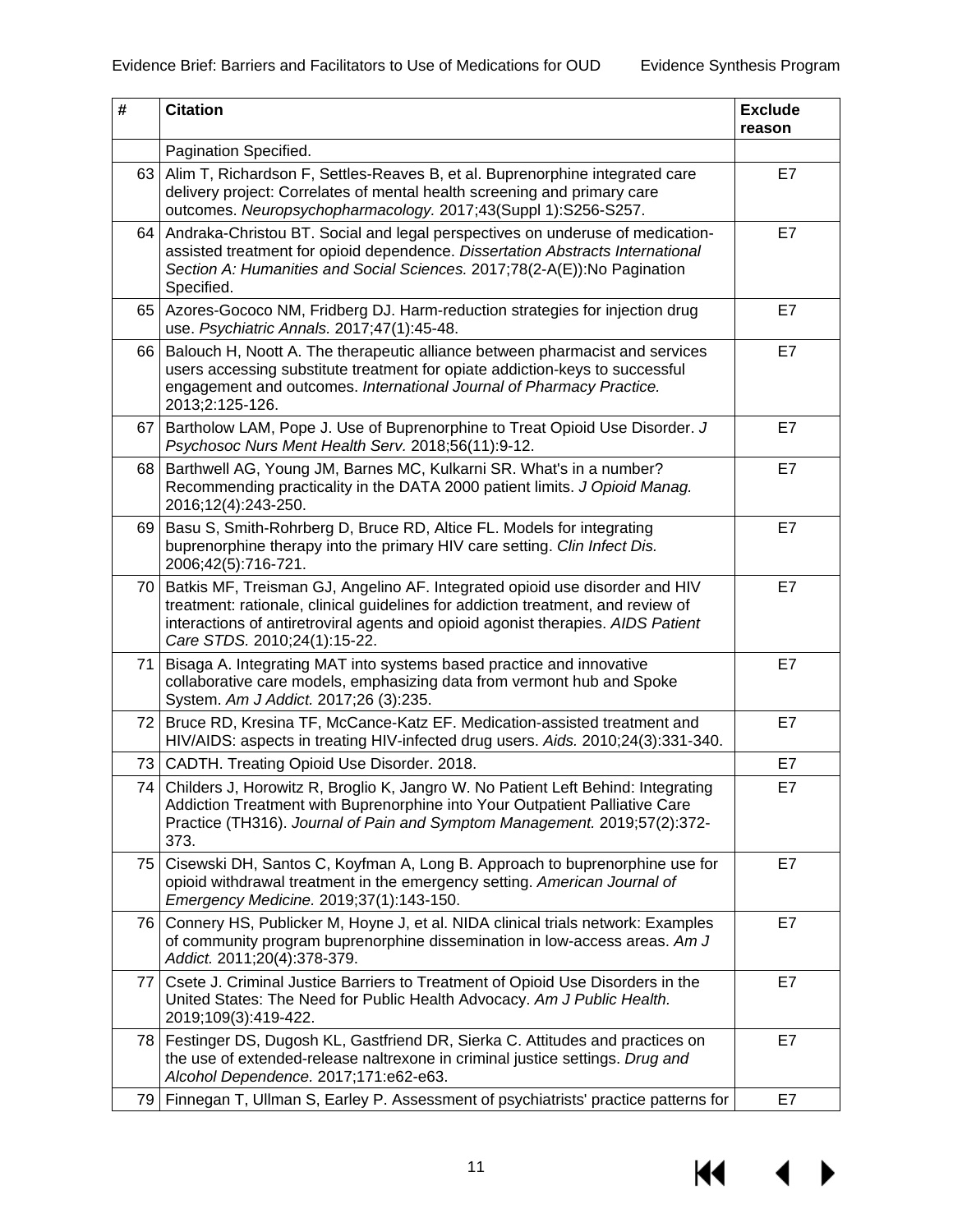| $\#$            | <b>Citation</b>                                                                                                                                                                                                                                                                                                                       | <b>Exclude</b><br>reason |
|-----------------|---------------------------------------------------------------------------------------------------------------------------------------------------------------------------------------------------------------------------------------------------------------------------------------------------------------------------------------|--------------------------|
|                 | the recognition and management of opioid use disorder. Am J Addict.<br>2018;27(4):289.                                                                                                                                                                                                                                                |                          |
| 80 l            | Fornili K, Burda C. Buprenorphine prescribing: Why physicians aren't and nurse<br>prescribers can't. Journal of Addictions Nursing. 2009;20(4):218-226.                                                                                                                                                                               | E7                       |
| 81              | Fox A, Chamberlain A, Frost TM, Cunningham C. Illicit buprenorphine use, and<br>access to and interest in buprenorphine treatment. J Gen Intern Med.<br>2014;1:S116.                                                                                                                                                                  | E7                       |
| 82              | Gunderson EW. Buprenorphine induction: A major barrier for physician adoption<br>of office-based opioid dependence treatment. J Addict Med. 2011;5(4):304-305.                                                                                                                                                                        | E7                       |
| 83              | Haffajee RL, Bohnert ASB, Lagisetty PA. Policy Pathways to Address Provider<br>Workforce Barriers to Buprenorphine Treatment. American Journal of Preventive<br>Medicine. 2018;54(6 Supplement 3):S230-S242.                                                                                                                          | E7                       |
| 84              | Hagedorn H, Kenny M, Gordon AJ, et al. Advancing pharmacological treatments<br>for opioid use disorder (ADaPT-OUD): protocol for testing a novel strategy to<br>improve implementation of medication-assisted treatment for veterans with opioid<br>use disorders in low-performing facilities. Addict Sci Clin Pract. 2018;13(1):25. | E7                       |
|                 | 85   Hewell VM. Developing a patient-driven, substantive definition of office-based<br>opioid treatment success. Dissertation Abstracts International: Section B: The<br>Sciences and Engineering. 2017;77(12-B(E))                                                                                                                   | E7                       |
| 86 I            | Hutchinson E, Rosenblatt R. Understanding and overcoming barriers to office-<br>based physicians' treatment of opioid addiction. Journal of Investigative Medicine.<br>2013;61(1):115.                                                                                                                                                | E7                       |
| 87              | Knudsen HK, Lofwall MR. Access to buprenorphine treatment: Is the patient limit<br>a barrier? Drug and Alcohol Dependence. 2015;156:e115.                                                                                                                                                                                             | E7                       |
| 88              | Li X, Shorter D, Kosten TR. Buprenorphine in the treatment of opioid addiction:<br>opportunities, challenges and strategies. Expert Opin Pharmacother.<br>2014;15(15):2263-2275.                                                                                                                                                      | E7                       |
| 89              | Lin A, McHugh RK, McCue B, et al. Acceptance of medication assisted treatment<br>among uniformed service personnel receiving residential treatment for mental<br>health and substance use disorders. Am J Addict. 2017;26(3):285.                                                                                                     | E7                       |
| 90              | Ling W, Jacobs P, Hillhouse M, et al. From research to the real world:<br>buprenorphine in the decade of the Clinical Trials Network. J Subst Abuse Treat.<br>2010;38(Suppl 1):S53-60.                                                                                                                                                | E7                       |
| 91              | McElrath K. Medication-Assisted Treatment for Opioid Addiction in the United<br>States: Critique and Commentary. Subst Use Misuse. 2018;53(2):334-343.                                                                                                                                                                                | E7                       |
| 92 <sub>1</sub> | McElrath K, Joseph H. Medication-Assisted Treatment (MAT) for Opioid<br>Addiction: Introduction to the Special Issue. Subst Use Misuse. 2018;53(2):177-<br>180.                                                                                                                                                                       | E7                       |
| 93              | Miller V. Buprenorphine and HIV primary care: Report of a Forum for<br>Collaborative HIV Research Workshop. Clin Infect Dis. 2006;43(Suppl 4):S254-<br>S257.                                                                                                                                                                          | E7                       |
| 94              | Mitchell SG, Gryczynski J, Schwartz RP. Commentary on "The More Things<br>Change: Buprenorphine/Naloxone Diversion Continues While Treatment is<br>Inaccessible". J Addict Med. 2018;12(6):424-425.                                                                                                                                   | E7                       |
| 95 I            | Oliva EM, Maisel NC, Gordon AJ, Harris AHS. Barriers to use of<br>pharmacotherapy for addiction disorders and how to overcome them. Curr<br>Psychiatry Rep. 2011;13(5):374-381.                                                                                                                                                       | E7                       |
| 96              | Quest TL, Rosenblatt R. Buprenorphine therapy for opioid addiction in<br>ruralwashington: The early adopters. Journal of Investigative Medicine.                                                                                                                                                                                      | E7                       |

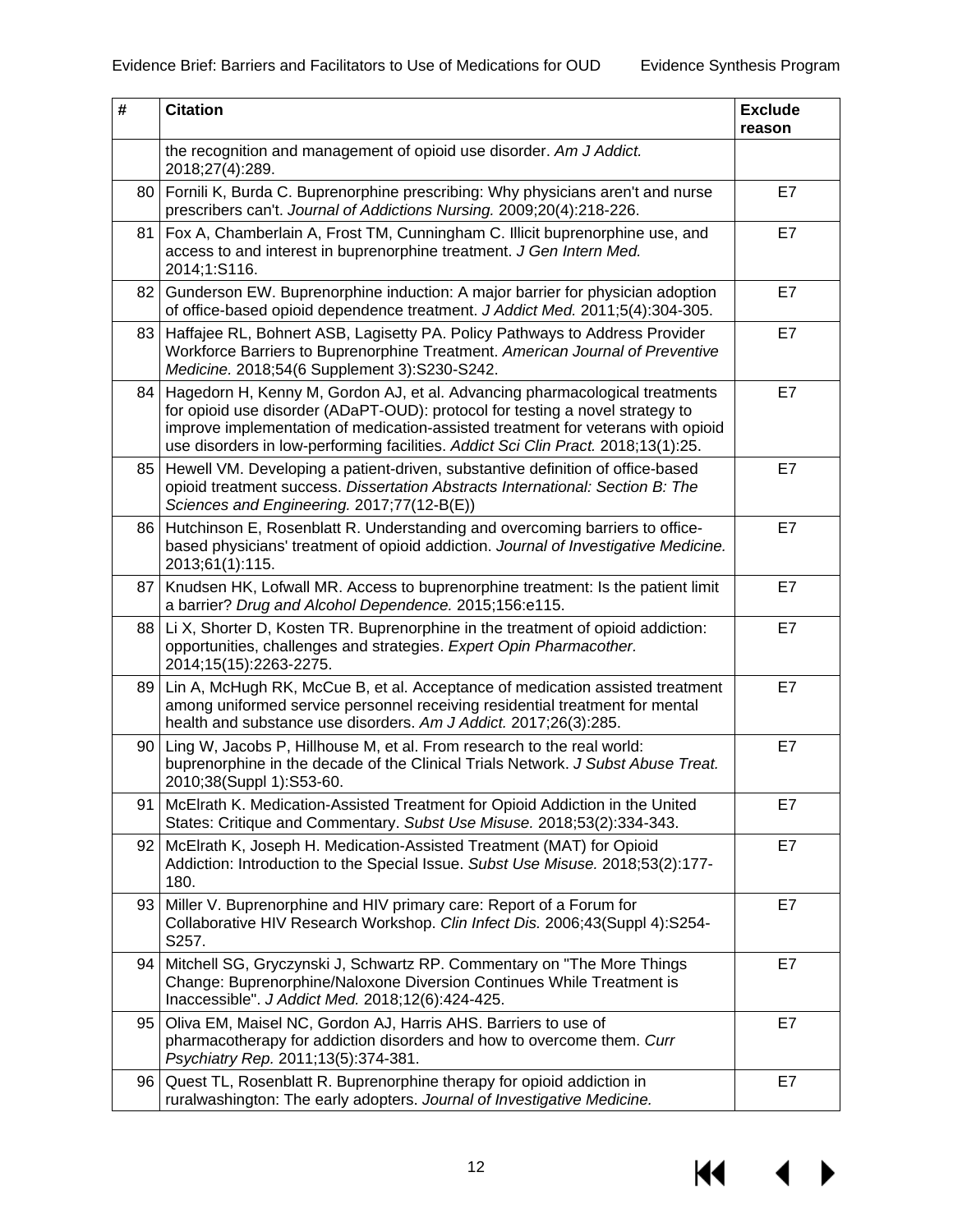| $\#$ | <b>Citation</b>                                                                                                                                                                                                               | <b>Exclude</b><br>reason |
|------|-------------------------------------------------------------------------------------------------------------------------------------------------------------------------------------------------------------------------------|--------------------------|
|      | 2011;59(1):210-211.                                                                                                                                                                                                           |                          |
| 97   | Sharma A, Kelly SM, Mitchell SG, Gryczynski J, O'Grady KE, Schwartz RP.<br>Update on Barriers to Pharmacotherapy for Opioid Use Disorders. Curr<br>Psychiatry Rep. 2017;19(6):35.                                             | E7                       |
| 98   | Smith RV, Lofwall MR, Walsh SL, Havens JR. Diverted buprenorphine use<br>among Appalachian people who use drugs. Drug and Alcohol Dependence.<br>2015;156:e207.                                                               | E7                       |
| 99   | Stanos S. Continuing evolution of opioid use in primary care practice: Implications<br>of emerging technologies. Current Medical Research and Opinion.<br>2012;28(9):1505-1516.E7                                             | E7                       |
| 100  | Tierney M, Finnell DS, Naegle MA, LaBelle C, Gordon AJ. Advanced Practice<br>Nurses: Increasing Access to Opioid Treatment by Expanding the Pool of<br>Qualified Buprenorphine Prescribers. Subst Abus. 2015;36(4):389-392.E7 | E7                       |
| 101  | Venkat D, Ling B, Watson C, Singh H, Cuevas E. Questioning biases: Assessing<br>resident attitudes towards opioid mainenance therapy. J Gen Intern Med.<br>2018;33(2 Suppl 1):319-320.E7                                      | E7                       |
| 102  | Williams AM, Mitchell A, Geldwert E, Ciraldo K, Ha L. Promoting effective models<br>for office-based opioid use disorder treatment. Am J Addict. 2017;26(3):292-<br>293.E7                                                    | E7                       |
| 103  | Abraham AJ. Improving medication use in addictions treatment. In:<br>Comprehensive addictive behaviors and disorders, Vol 3: Interventions for<br>addiction. San Diego, CA: Elsevier Academic Press; US; 2013:675-685.        | E10                      |
| 104  | Albright J, Ciaverelli R, Essex A, Tkacz J, Ruetsch C. Psychiatrist characteristics<br>that influence use of buprenorphine medication-assisted treatment. J Addict Med.<br>2010;4(4):197-203.                                 | E10                      |
| 105  | Barry DT, Irwin KS, Jones ES, et al. Integrating buprenorphine treatment into<br>office-based practice: a qualitative study. J Gen Intern Med. 2009;24(2):218-225.                                                            | E10                      |
| 106  | Barry DT, Moore BA, Pantalon MV, et al. Patient satisfaction with primary care<br>office-based buprenorphine/naloxone treatment. J Gen Intern Med.<br>2007;22(2):242-245.                                                     | E10                      |
| 107  | Coffin PO, Blaney S, Fuller C, Vadnai L, Miller S, Vlahov D. Support for<br>buprenorphine and methadone prescription to heroin-dependent patients among<br>New York City physicians. Am J Drug Alcohol Abuse. 2006;32(1):1-6. | E10                      |
| 108  | Cunningham CO, Kunins HV, Roose RJ, Elam RT, Sohler NL. Barriers to<br>obtaining waivers to prescribe buprenorphine for opioid addiction treatment<br>among HIV physicians. J Gen Intern Med. 2007;22(9):1325-1329.           | E10                      |
| 109  | Cunningham CO, Sohler NL, McCoy K, Kunins HV. Attending physicians' and<br>residents' attitudes and beliefs about prescribing buprenorphine at an urban<br>teaching hospital. Fam Med. 2006;38(5):336-340.                    | E10                      |
| 110  | Ducharme LJ, Abraham AJ. State policy influence on the early diffusion of<br>buprenorphine in community treatment programs. Subst Abuse Treat Prev Policy.<br>2008;3:17.                                                      | E10                      |
| 111  | Ducharme LJ, Knudsen HK, Roman PM, Johnson J. Innovation adoption in<br>substance abuse treatment: Exposure, trialability, and the Clinical Trials Network.<br>J Subst Abuse Treat. 2007;32(4):321-329.                       | E10                      |
| 112  | Ducharme LJ, Roman PM. Opioid treatment programs in the Clinical Trials<br>Network: representativeness and buprenorphine adoption. J Subst Abuse Treat.<br>2009;37(1):90-94.                                                  | E10                      |
|      | 113   Ferguson RP, Gao Y, Cumming R, Camire L. Factors limiting successful                                                                                                                                                    | E10                      |

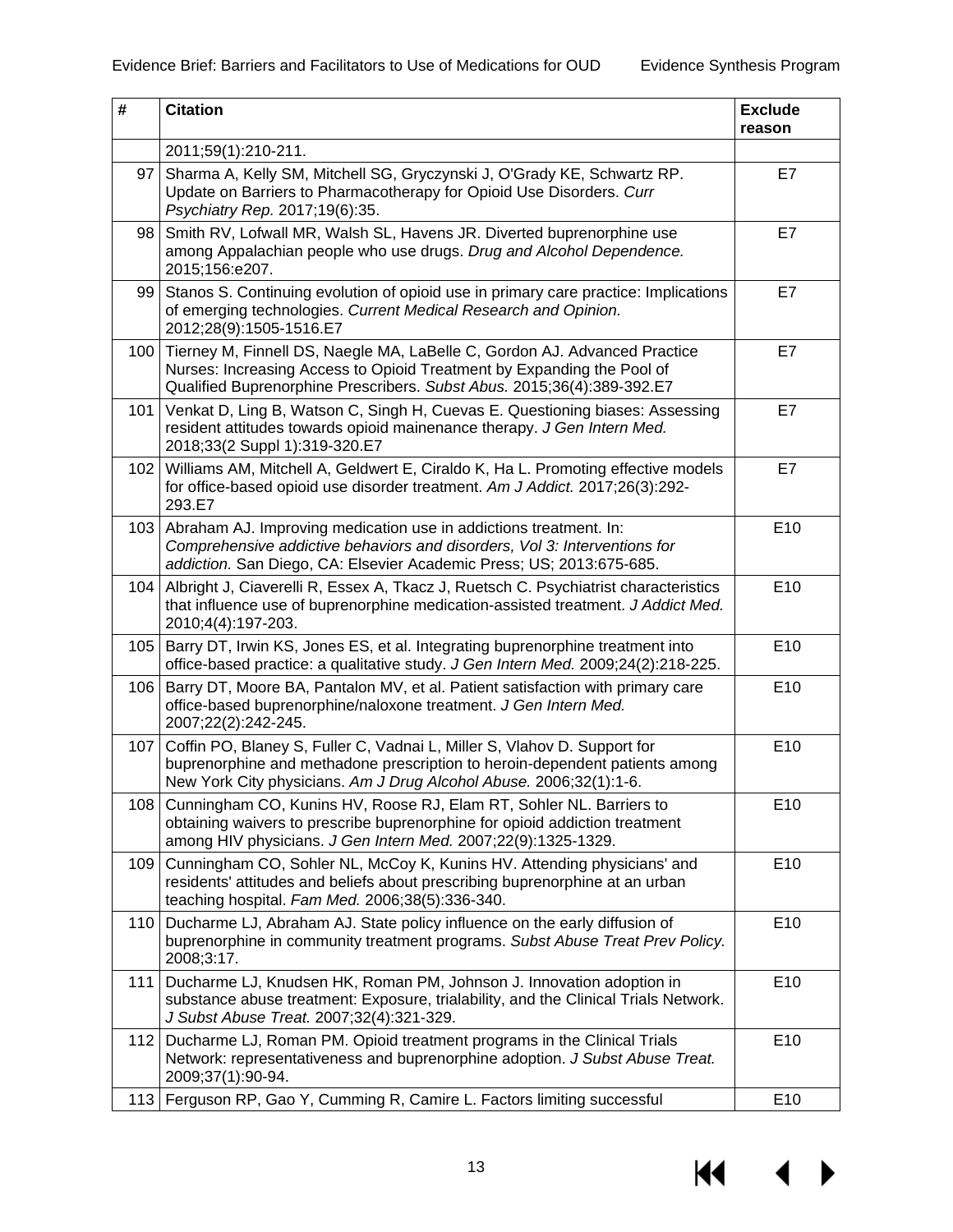| #   | <b>Citation</b>                                                                                                                                                                                                                                                                                              | <b>Exclude</b><br>reason |
|-----|--------------------------------------------------------------------------------------------------------------------------------------------------------------------------------------------------------------------------------------------------------------------------------------------------------------|--------------------------|
|     | buprenorphine treatment with inner city heroin users: A patient survey. Addictive<br>Disorders & Their Treatment. 2008;7(4):219-222.                                                                                                                                                                         |                          |
| 114 | Finkelstein R, Netherland J, Sylla L, et al. Policy implications of integrating<br>buprenorphine/naloxone treatment and HIV care. J Acquir Immune Defic Syndr.<br>2011;56(Suppl 1):S98-S104.                                                                                                                 | E <sub>10</sub>          |
| 115 | Gordon AJ, Kavanagh G, Krumm M, et al. Facilitators and barriers in<br>implementing buprenorphine in the Veterans Health Administration. Psychol<br>Addict Behav. 2011;25(2):215-224.                                                                                                                        | E10                      |
|     | 116 Horgan CM, Reif S, Hodgkin D, Garnick DW, Merrick EL. Availability of addiction<br>medications in private health plans. J Subst Abuse Treat. 2008;34(2):147-156.                                                                                                                                         | E <sub>10</sub>          |
| 117 | Kissin W, McLeod C, Sonnefeld J, Stanton A. Experiences of a national sample of<br>qualified addiction specialists who have and have not prescribed buprenorphine<br>for opioid dependence. J Addict Dis. 2006;25(4):91-103.                                                                                 | E10                      |
| 118 | Knudsen HK, Abraham AJ, Johnson JA, Roman PM. Buprenorphine adoption in<br>the National Drug Abuse Treatment Clinical Trials Network. J Subst Abuse Treat.<br>2009;37(3):307-312.                                                                                                                            | E10                      |
|     | 119 Knudsen HK, Ducharme LJ, Roman PM. Research network involvement and<br>addiction treatment center staff: counselor attitudes toward buprenorphine. Am J<br>Addict. 2007;16(5):365-371.                                                                                                                   | E10                      |
| 120 | Korthuis P, Gregg J, Rogers WE, McCarty D, Nicolaidis C, Boverman J. Patients'<br>reasons for choosing office-based buprenorphine: Preference for patient-centered<br>care. J Addict Med. 2010;4(4):204-210.                                                                                                 | E10                      |
| 121 | Lawental Schori M. Organizational correlates of medication-assisted treatment in<br>substance abuse treatment facilities: Examining how institutional forces shape<br>treatment. Dissertation Abstracts International Section A: Humanities and Social<br>Sciences. 2013;74(6-A(E)):No Pagination Specified. | E10                      |
| 122 | Netherland J, Botsko M, Egan JE, et al. Factors affecting willingness to provide<br>buprenorphine treatment. J Subst Abuse Treat. 2009;36(3):244-251.                                                                                                                                                        | E10                      |
| 123 | Quest TL, Merrill JO, Roll J, Saxon AJ, Rosenblatt RA. Buprenorphine therapy for<br>opioid addiction in rural Washington: the experience of the early adopters. J<br>Opioid Manag. 2012;8(1):29-38.                                                                                                          | E10                      |
| 124 | Rieckmann TR, Kovas AE, McFarland BH, Abraham AJ. A multi-level analysis of<br>counselor attitudes toward the use of buprenorphine in substance abuse<br>treatment. J Subst Abuse Treat. 2011;41(4):374-385.                                                                                                 | E10                      |
| 125 | Savage SA, Abraham AJ, Knudsen HK, Rothrauff TC, Roman PM. Timing of<br>buprenorphine adoption by privately funded substance abuse treatment<br>programs: the role of institutional and resource-based interorganizational<br>linkages. J Subst Abuse Treat. 2012;42(1):16-24.                               | E10                      |
| 126 | Shah PA, Sohler NL, Lopez C, Fox AD, Cunningham CO. Awareness of,<br>experience with, and attitudes toward buprenorphine among opioid users visiting<br>a New York City syringe exchange program. J Opioid Manag. 2013;9(6):407-413.                                                                         | E10                      |
| 127 | Thomas CP, Reif S, Hag S, Wallack SS, Hoyt A, Ritter GA. Use of buprenorphine<br>for addiction treatment: perspectives of addiction specialists and general<br>psychiatrists. Psychiatr Serv. 2008;59(8):909-916.                                                                                            | E <sub>10</sub>          |
| 128 | Turner BJ, Laine C, Lin YT, Lynch K. Barriers and facilitators to primary care or<br>human immunodeficiency virus clinics providing methadone or buprenorphine for<br>the management of opioid dependence. Arch Intern Med. 2005;165(15):1769-<br>1776.E10                                                   | E <sub>10</sub>          |
| 129 | Wallack SS, Thomas CP, Martin TC, Chilingerian J, Reif S. Substance abuse                                                                                                                                                                                                                                    | E <sub>10</sub>          |

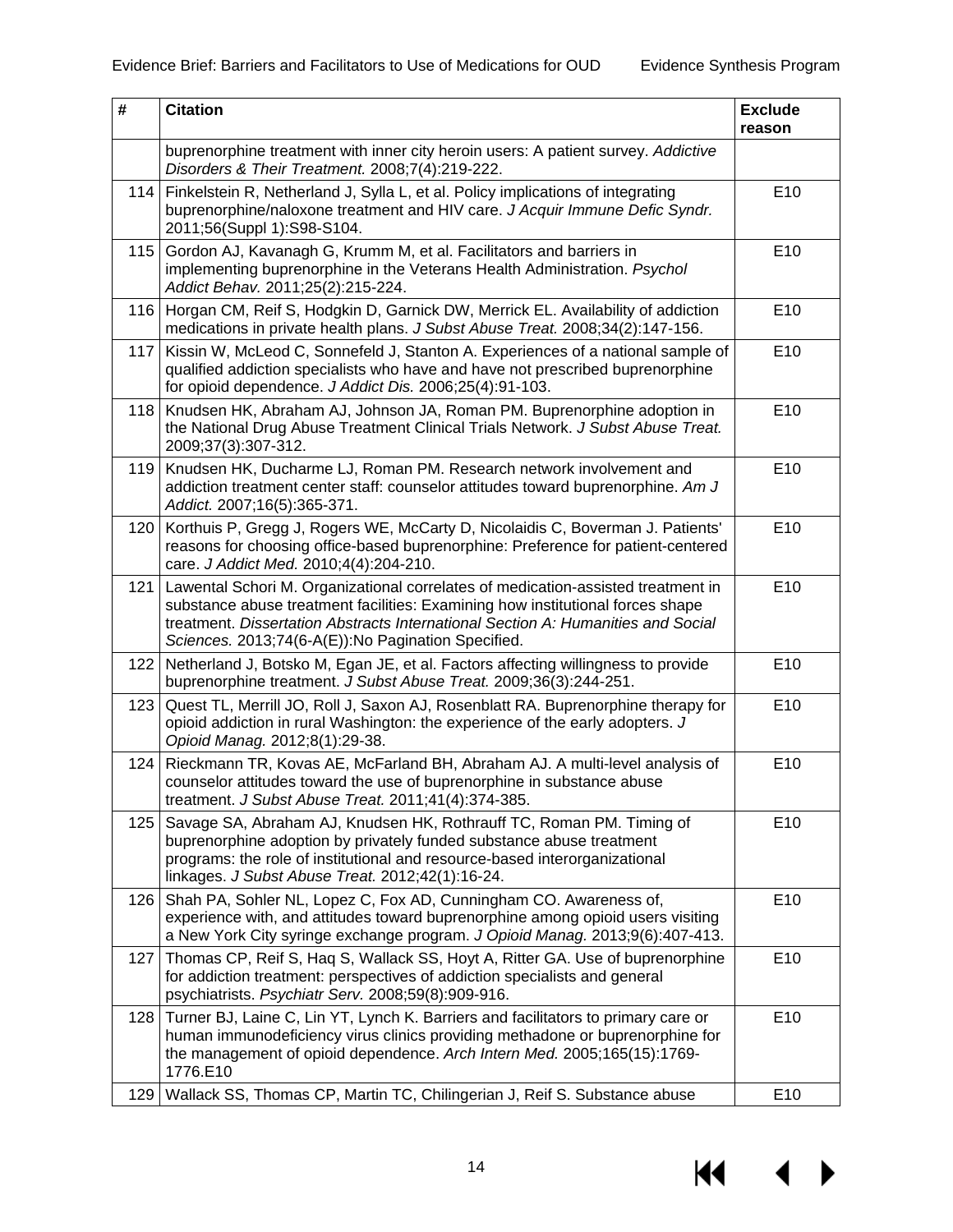$M \rightarrow$ 

| # | <b>Citation</b>                                                                                                                                                                                  | <b>Exclude</b><br>reason |
|---|--------------------------------------------------------------------------------------------------------------------------------------------------------------------------------------------------|--------------------------|
|   | treatment organizations as mediators of social policy: slowing the adoption of a<br>congressionally approved medication. J Behav Health Serv Res. 2010;37(1):64-<br>78.E10                       |                          |
|   | 130   Walley AY, Alperen JK, Cheng DM, et al. Office-based management of opioid<br>dependence with buprenorphine: clinical practices and barriers. J Gen Intern<br>Med. 2008;23(9):1393-1398.E10 | E10                      |
|   | 131   West JC, Kosten TR, Wilk J, et al. Challenges in increasing access to<br>buprenorphine treatment for opiate addiction. Am J Addict. 2004;13 Suppl 1:S8-<br>16.E10                          | E10                      |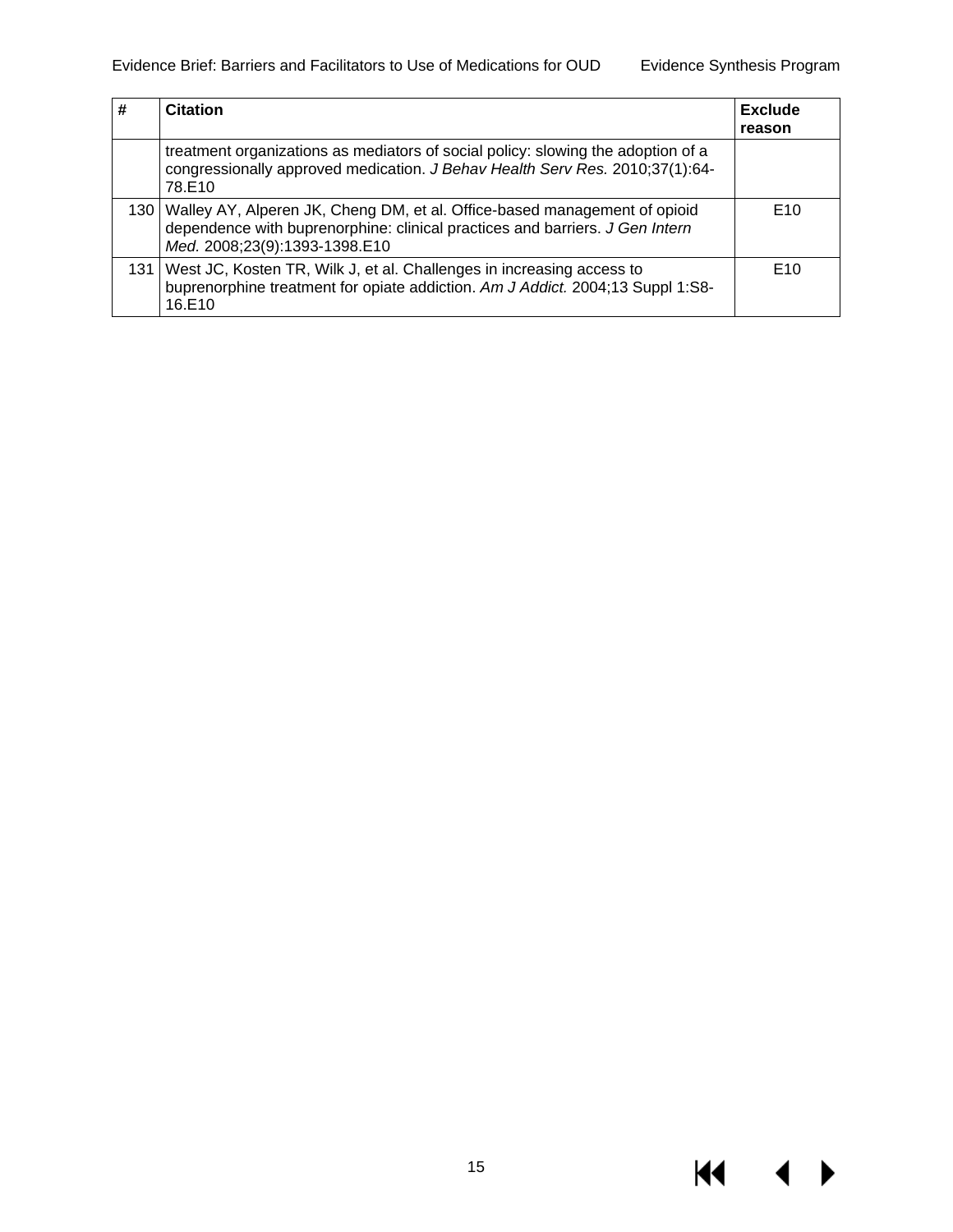## **APPENDIX D. EVIDENCE TABLES**

#### **DATA ABSTRACTION OF INCLUDED PRIMARY STUDIES**

#### **Data Abstraction of Observational Studies**

<span id="page-17-2"></span><span id="page-17-1"></span><span id="page-17-0"></span>

| <b>Author</b><br>Year<br>N                          | <b>Study</b><br>Design            | Geographic<br>Area                                                                                             | <b>Population</b>                                                                              | <b>Setting</b>                                      | <b>Type of MAT</b><br>examined<br>(buprenorphine,<br>extended-<br>release<br>naltrexone, or<br>both) | Patient, provider, and systems-levels barriers and<br>facilitators to use of MAT for OUD                                                                                                                                                                                                                                                                                                                                                                                                                                                                                                                                                                                                |
|-----------------------------------------------------|-----------------------------------|----------------------------------------------------------------------------------------------------------------|------------------------------------------------------------------------------------------------|-----------------------------------------------------|------------------------------------------------------------------------------------------------------|-----------------------------------------------------------------------------------------------------------------------------------------------------------------------------------------------------------------------------------------------------------------------------------------------------------------------------------------------------------------------------------------------------------------------------------------------------------------------------------------------------------------------------------------------------------------------------------------------------------------------------------------------------------------------------------------|
| <b>Aletraris</b><br>20161<br>$N = 725$              | Survey                            | National                                                                                                       | Counselors                                                                                     | Substance<br>abuse disorder<br>treatment<br>centers | Buprenorphine                                                                                        | <b>KQ1:</b><br>Provider facilitators: Multivariate analysis indicated regional<br>differences, and that medication-specific training (b=.251,<br>SE=.037, P<.001), adaptability (b=.131, SE=.062, P<.05), and<br>educational attainment (b=.362, SE=.148, p<.05) were<br>positively related with perceptions of acceptability of<br>buprenorphine, even after controlling for organizational<br>characteristics. Counselors' reported awareness of<br>buprenorphine's effectiveness was not significantly related to<br>its acceptability.<br>Provider barriers: Adherence to a 12-step orientation was<br>negatively associated with acceptability (b=-.170, SE=.047,<br>$P < .001$ ). |
| Andraka-<br>Christou<br>2018 <sup>2</sup><br>$N=20$ | Semi-<br>structured<br>interviews | No limit to<br>geographic<br>area; 4 states<br>represented<br>(Indiana,<br>Florida,<br>Wisconsin,<br>Illinois) | Physicians<br>(mix of<br>specialty,<br>including<br>addiction<br>medicine and<br>primary care) | Office-based<br>practice                            | <b>Both</b>                                                                                          | <b>KQ1:</b><br><b>Provider barriers to addiction treatment:</b><br>Limited addiction education<br>2.<br>Perception of patients with addiction as "difficult"; time and<br>staff limitations<br>Financial or insurance-related barriers<br>3.<br>Stigma of addiction<br>4.<br>Misconceptions about MAT<br>5.<br>Provider barriers to buprenorphine prescription:<br><b>Regulatory barriers</b><br>Concerns of illicit activity and legal liability<br>2.<br>Barriers imposed by the criminal justice system<br>3.<br>Provider barriers to extended-release naltrexone:                                                                                                                   |

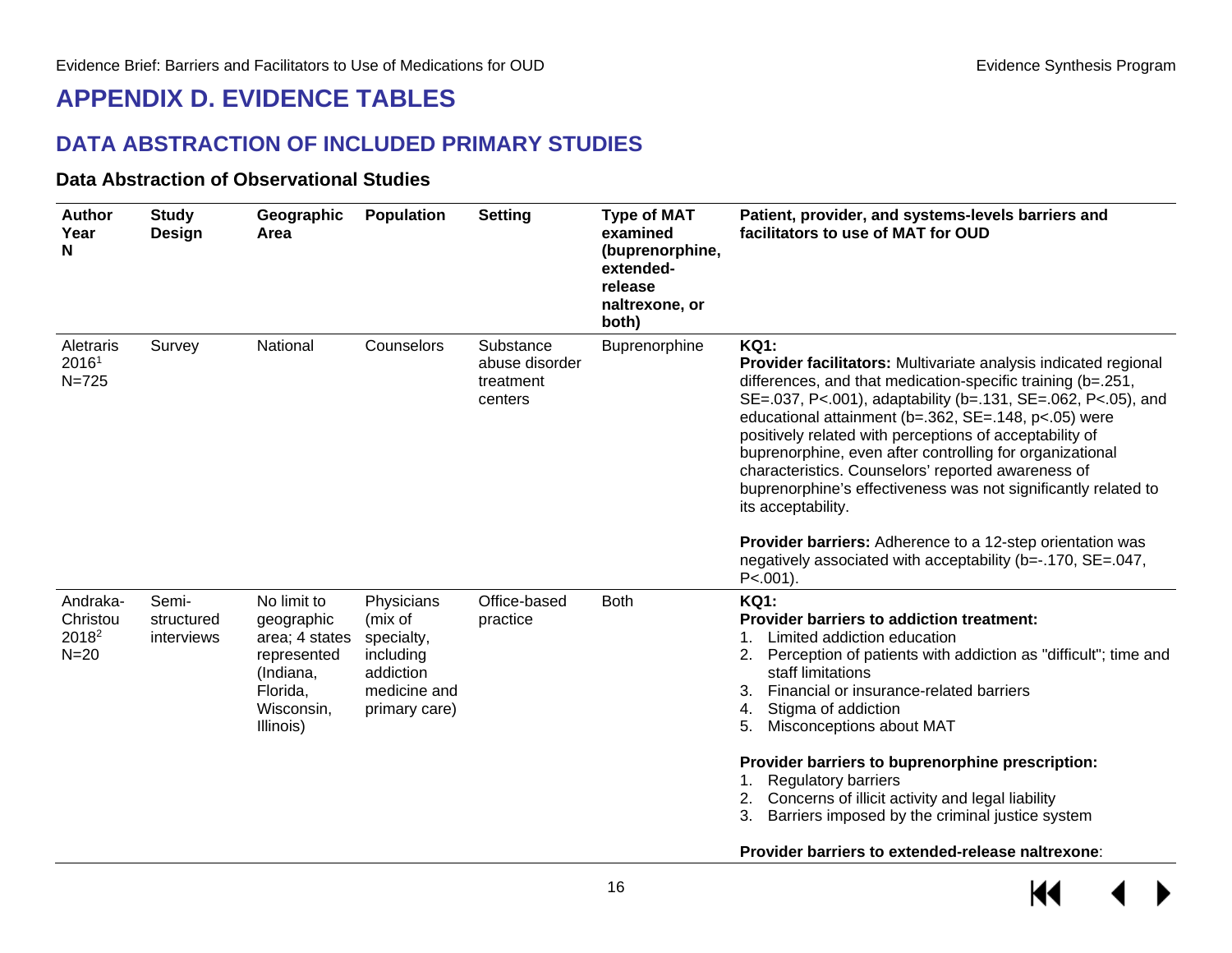| <b>Author</b><br>Year<br>N     | <b>Study</b><br>Design | Geographic<br>Area | <b>Population</b>                      | <b>Setting</b>                               | <b>Type of MAT</b><br>examined<br>(buprenorphine,<br>extended-<br>release<br>naltrexone, or<br>both) | Patient, provider, and systems-levels barriers and<br>facilitators to use of MAT for OUD                                                                                                                                                                                                                                                                                                                                                                                                                                                                                                                                                                                             |
|--------------------------------|------------------------|--------------------|----------------------------------------|----------------------------------------------|------------------------------------------------------------------------------------------------------|--------------------------------------------------------------------------------------------------------------------------------------------------------------------------------------------------------------------------------------------------------------------------------------------------------------------------------------------------------------------------------------------------------------------------------------------------------------------------------------------------------------------------------------------------------------------------------------------------------------------------------------------------------------------------------------|
|                                |                        |                    |                                        |                                              |                                                                                                      | 1. Lack of medication awareness<br>2. Patient fear or lack of interest in the medication<br>Limited access to medically-supervised opioid<br>3.<br>detoxification                                                                                                                                                                                                                                                                                                                                                                                                                                                                                                                    |
|                                |                        |                    |                                        |                                              |                                                                                                      | <b>Provider facilitators:</b><br>Expanded education opportunities<br>2. Insurance reform<br>Collaboration with other behavioral health professionals<br>3.<br>Changes to buprenorphine regulations<br>4.                                                                                                                                                                                                                                                                                                                                                                                                                                                                             |
| Andrilla<br>20183<br>$N=1,221$ | Survey                 | National           | Physicians<br>with a rural<br>practice | Variety of<br>settings within<br>rural areas | Buprenorphine                                                                                        | <b>KQ2:</b><br><b>Provider barriers: Physicians in the Pacific Census Division</b><br>reported lacking confidence in their ability to manage OUD at<br>nearly 3 times the rate of physicians elsewhere (22.0% vs<br>7.7%, p<0.001). Physicians in the East and West South<br>Census Divisions reported higher rates of concern about<br>attracting drug users to their practice than other physicians<br>(42.7% vs 27.8% respectively, p=0.001).                                                                                                                                                                                                                                     |
| Andrilla<br>20174<br>$N=1,124$ | Survey                 | National           | Physicians<br>with a rural<br>practice |                                              | Buprenorphine                                                                                        | <b>KQ1:</b><br><b>Provider barriers:</b><br>Physicians provided with a list of possible barriers and<br>1.<br>option to fill in one or more, endorsed barriers in this<br>order:<br>2. Diversion or misuse of medication concerns (48%)<br>Lack of available mental health or psychosocial support<br>3.<br>services (44%)<br>4. Time constraints (40%)<br>Lack of specialty backup for complex problems (32%)<br>5.<br>6. Attention of drug users to practice (31%)<br>Financial/Reimbursement concerns (29%)<br>7.<br>Resistance from practice partner (14%)<br>8.<br>DEA intrusion (14%)<br>9.<br>10. Lack of confidence in managing OUD (10%)<br>11. Lack of patient need (2.4%) |

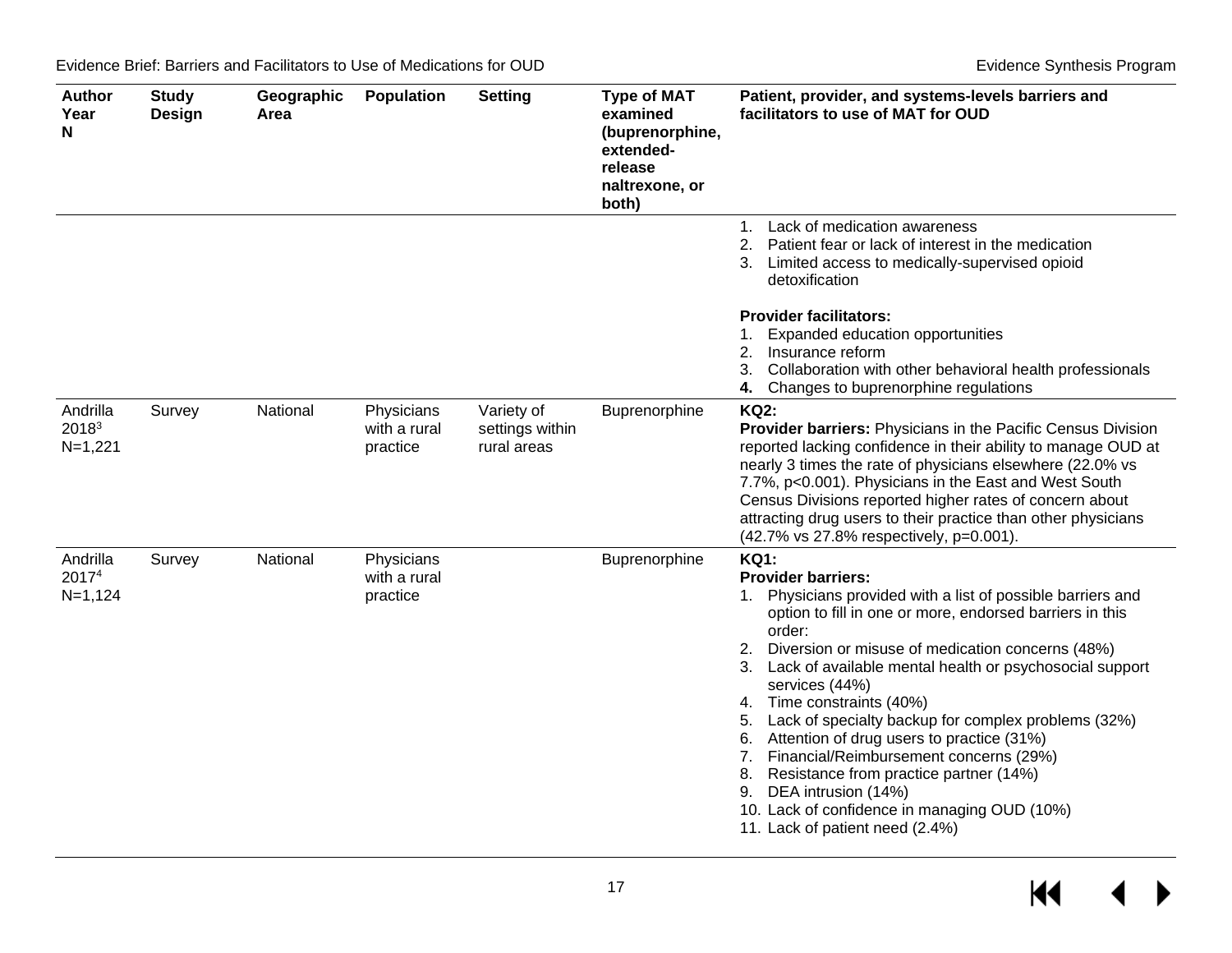| <b>Author</b><br>Year<br>N                            | <b>Study</b><br>Design | Geographic<br>Area                     | <b>Population</b>                                  | <b>Setting</b>                       | <b>Type of MAT</b><br>examined<br>(buprenorphine,<br>extended-<br>release<br>naltrexone, or<br>both) | Patient, provider, and systems-levels barriers and<br>facilitators to use of MAT for OUD                                                                                                                                                                                                                                                                      |
|-------------------------------------------------------|------------------------|----------------------------------------|----------------------------------------------------|--------------------------------------|------------------------------------------------------------------------------------------------------|---------------------------------------------------------------------------------------------------------------------------------------------------------------------------------------------------------------------------------------------------------------------------------------------------------------------------------------------------------------|
|                                                       |                        |                                        |                                                    |                                      |                                                                                                      | Among a subset of providers that listed additional barriers,<br>common barriers were administrative/infrastructure issues;<br>regulatory hurdles; difficult patients; and stigma.                                                                                                                                                                             |
| <b>Burns</b><br>2016 <sup>5</sup><br>$N=45$<br>states | Survey                 | National                               | <b>State</b><br>Medicaid and<br>substance<br>abuse | <b>State Medicaid</b><br>departments | Buprenorphine                                                                                        | <b>KQ1:</b><br><b>System facilitators: States increasingly covered</b><br>buprenorphine over time.                                                                                                                                                                                                                                                            |
|                                                       |                        |                                        | treatment<br>officials                             |                                      |                                                                                                      | System barriers: Requirement of prior authorization,<br>copayments, and concurrent counseling.<br>KQ2: No regional pattern among states with prior<br>authorization requirements or lack thereof.                                                                                                                                                             |
| Cicero<br>20186<br>$N = 303$                          | Survey                 | National                               | Patients with<br><b>OUD</b>                        | <b>OUD</b> treatment<br>centers      | Buprenorphine                                                                                        | <b>KQ1:</b><br><b>Patient barriers:</b><br>1. High out-of-pocket costs of buprenorphine<br>2. Lack of access to prescribing physician                                                                                                                                                                                                                         |
|                                                       |                        |                                        |                                                    |                                      |                                                                                                      | Patient facilitators: Most (81%) patients with a history of<br>buprenorphine diversion reported having access to a<br>prescribing physician would encourage them to get a<br>prescription, and 43% of all patients reported that they would<br>use buprenorphine more often if it was easier to find and more<br>accessible by prescription or other sources. |
|                                                       |                        |                                        |                                                    |                                      |                                                                                                      | <b>KQ2:</b><br>Patient barriers: The same barriers were reported by patients<br>who had used diverted buprenorphine (33%) and those that<br>didn't (38%).                                                                                                                                                                                                     |
| DeFlavio<br>2015 <sup>7</sup><br>$N = 108$            | Survey                 | Vermont and<br><b>New</b><br>Hampshire | Family<br>physicians in<br>rural states            | Family<br>Medicine                   | Buprenorphine                                                                                        | <b>KQ1:</b><br>Provider barriers: Most providers said cost was a barrier to<br>treatment (89%). Providers also cited logistic barriers such as<br>inadequately trained staff (88%), insufficient time (80%),<br>inadequate office space (49%), and cumbersome regulations<br>(37%). Most commonly cited barriers in open-ended                                |

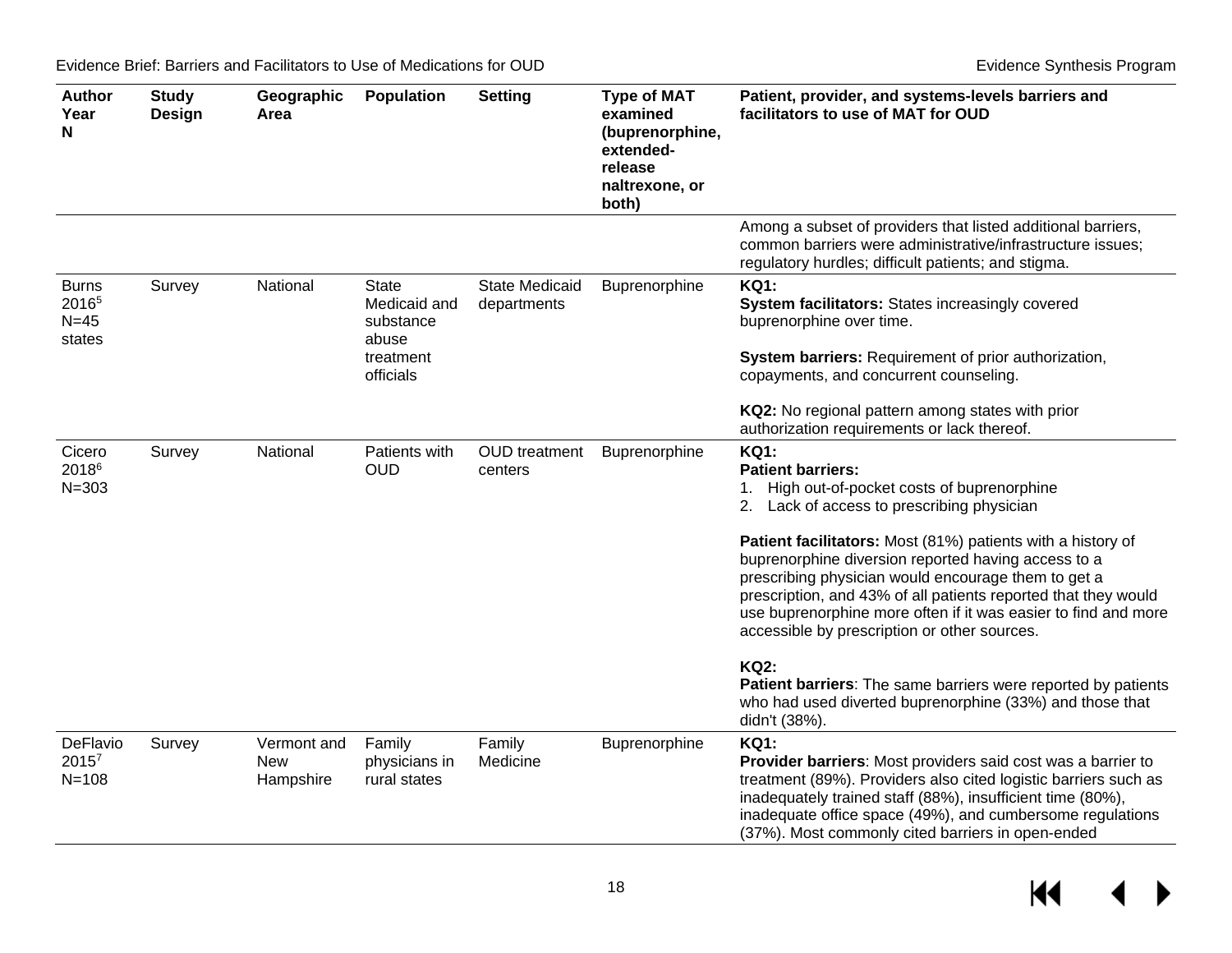| <b>Author</b><br>Year<br>N                | <b>Study</b><br>Design            | Geographic<br>Area | <b>Population</b>                                                                                                                                   | <b>Setting</b>                                         | <b>Type of MAT</b><br>examined<br>(buprenorphine,<br>extended-<br>release<br>naltrexone, or<br>both) | Patient, provider, and systems-levels barriers and<br>facilitators to use of MAT for OUD                                                                                                                                                                                                                                                                                                                                                                                                                                                                                                                                                |
|-------------------------------------------|-----------------------------------|--------------------|-----------------------------------------------------------------------------------------------------------------------------------------------------|--------------------------------------------------------|------------------------------------------------------------------------------------------------------|-----------------------------------------------------------------------------------------------------------------------------------------------------------------------------------------------------------------------------------------------------------------------------------------------------------------------------------------------------------------------------------------------------------------------------------------------------------------------------------------------------------------------------------------------------------------------------------------------------------------------------------------|
|                                           |                                   |                    |                                                                                                                                                     |                                                        |                                                                                                      | responses were lack of knowledge, time, or interest; mistrust;<br>and difficulty treating patients with addiction.                                                                                                                                                                                                                                                                                                                                                                                                                                                                                                                      |
| Fox<br>$2015a^8$<br>$N = 102$             | Survey                            | New York<br>City   | Syringe<br>exchange<br>participants<br>with history of<br>opioid use and<br>using<br>buprenorphine<br>either<br>prescribed or<br>non-<br>prescribed | Community-<br>based harm<br>reduction<br>agency        | Buprenorphine                                                                                        | <b>KQ1:</b><br><b>Patient barriers:</b><br>Did not know where to get buprenorphine treatment (50%)<br>$1_{\cdot}$<br>2.<br>Could not pay (33%)<br>Did not have transportation (28%)<br>3.<br>Treated poorly by treatment center staff (14%)<br>4.<br>Did not want to be seen at treatment center (14%)<br>5.<br>Did not trust treating physician (9%)<br>6.<br>Did not have child care (6%)<br>7.<br><b>KQ2:</b><br>Those who used buprenorphine illicitly were significantly more<br>likely to report not knowing where to get buprenorphine<br>treatment than those who did not use buprenorphine illicitly<br>(64% vs 36%, p <. 01). |
| Fox<br>2015b <sup>9</sup><br>$B=21$       | Semi-<br>structured<br>interviews | New York<br>City   | Formerly<br>incarcerated<br>individuals<br>with OUD                                                                                                 | Addiction<br>treatment<br>settings                     | Buprenorphine                                                                                        | <b>KQ1:</b><br><b>Patient barriers:</b><br>Difficulty with re-entry including family stress, impact of<br>1.<br>incarceration on relationships,<br>homelessness/unemployment<br>2. Stigma including a belief in personal responsibility to quit<br>opioids rather than use MAT, fear of dependency, fear of<br>withdrawal<br>3. Lack of education on buprenorphine<br><b>Patient facilitators:</b><br>1. Acceptability of buprenorphine after relapse                                                                                                                                                                                   |
| Hewell<br>2017b <sup>10</sup><br>$N = 11$ | <b>Interviews</b>                 | Alaska             | <b>OUD</b> patients<br>impacted by<br>MAT                                                                                                           | Private<br>counseling and<br>substance<br>abuse center | Buprenorphine                                                                                        | <b>KQ1:</b><br><b>Patient barriers:</b><br>1. Social stigma including negative public belief about<br>addiction<br>2. Lack of support/understanding from providers                                                                                                                                                                                                                                                                                                                                                                                                                                                                      |

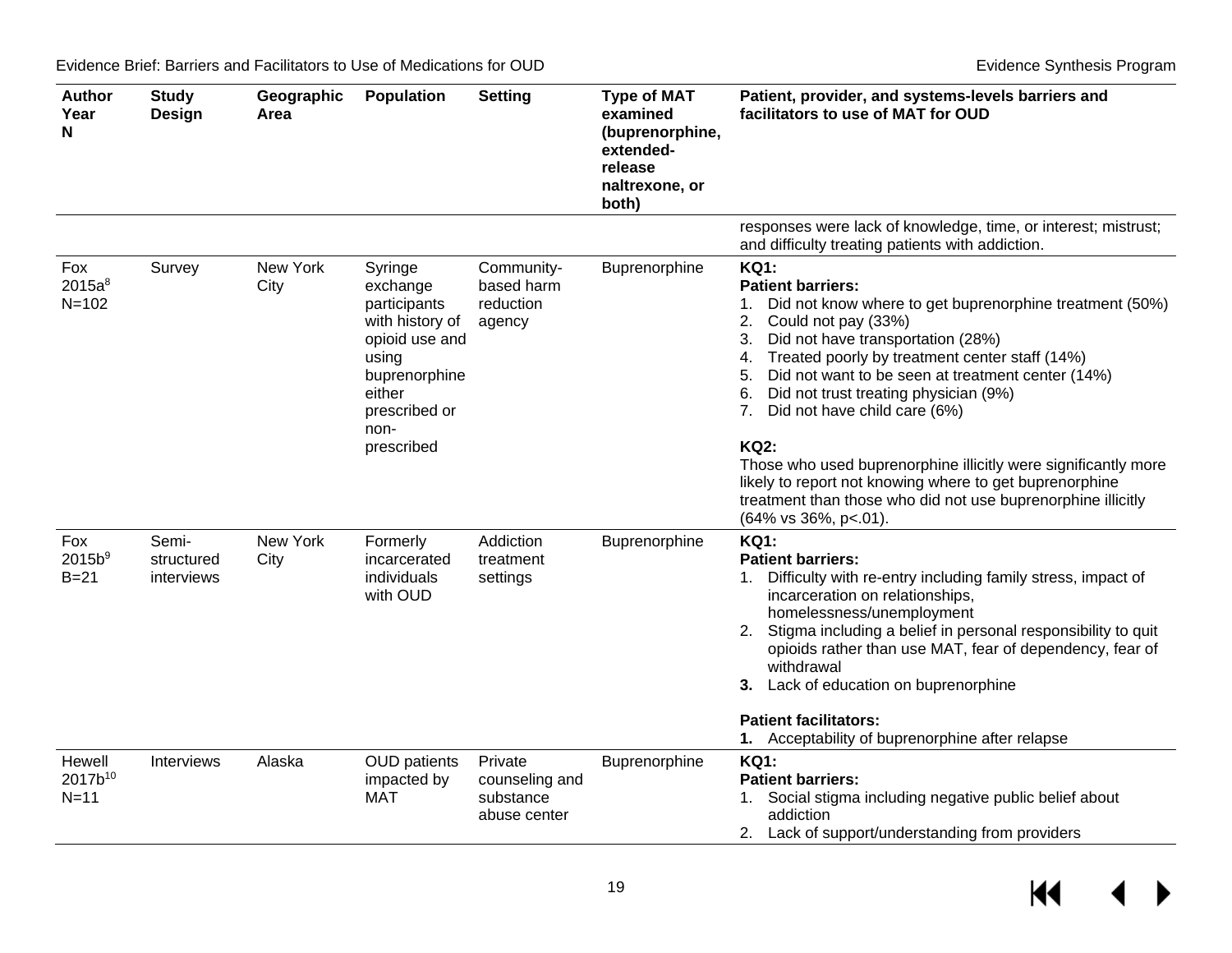| <b>Author</b><br>Year<br>N                  | <b>Study</b><br>Design                     | Geographic<br>Area  | <b>Population</b>                                                                                             | <b>Setting</b>              | <b>Type of MAT</b><br>examined<br>(buprenorphine,<br>extended-<br>release<br>naltrexone, or<br>both) | Patient, provider, and systems-levels barriers and<br>facilitators to use of MAT for OUD                                                                                                                                                                                                                                                                                                                                                                                                                    |
|---------------------------------------------|--------------------------------------------|---------------------|---------------------------------------------------------------------------------------------------------------|-----------------------------|------------------------------------------------------------------------------------------------------|-------------------------------------------------------------------------------------------------------------------------------------------------------------------------------------------------------------------------------------------------------------------------------------------------------------------------------------------------------------------------------------------------------------------------------------------------------------------------------------------------------------|
|                                             |                                            |                     |                                                                                                               |                             |                                                                                                      | 3. Lack of resources (health literacy, access/availability,<br>financial)<br><b>Patient facilitators:</b><br>1. Support from family, support groups, and health<br>professionals<br>2. Initial highly structured treatment program that gradually<br>becomes more flexible                                                                                                                                                                                                                                  |
| Huhn<br>201711<br>$N = 558$                 | Survey                                     | National            | AMA and<br><b>ASAM</b><br>members<br>(physicians,<br>sample from<br>listservs, not<br>regionally<br>specific) | Variable                    | Buprenorphine                                                                                        | <b>KQ1:</b><br><b>Provider barriers:</b><br>1. Not having time for additional patients (19.2%)<br>2. Not knowing how to get the waiver (14.0%)                                                                                                                                                                                                                                                                                                                                                              |
| Huskamp<br>201812<br>$N = 100$<br>plans     | Cross-<br>sectional<br>study<br>(database) | National            | Marketplace<br>health plans                                                                                   | <b>NA</b>                   | <b>Both</b>                                                                                          | <b>KQ1:</b><br><b>System barriers/facilitators:</b><br>Most insurance plans cover buprenorphine (86%) but few<br>cover naltrexone (11% for implantable, 26% for injectable).<br>There are some restrictions in place before patients can<br>receive MAT (43% of plans covering buprenorphine/naloxone<br>require prior authorization, up to 5% require stepped therapy<br>depending on drug). Oral versions of drugs are more likely to<br>be covered than injectable (86.1% vs 10.6% for<br>buprenorphine) |
| Hutchinson Interviews<br>201413<br>$N = 92$ |                                            | Rural<br>Washington | Physicians                                                                                                    | Variable (GP/<br>Specialty) | Buprenorphine                                                                                        | <b>KQ1:</b><br><b>Provider barriers:</b><br>1. Lack of mental health and psychosocial support (64%)<br>Time constraints (54%)<br>2.<br>Lack of specialty back-up (45%)<br>3.<br>Lack of confidence in ability to manage opioid addiction<br>4.<br>(41%)<br>5. Resistance from practice partners (42%)<br>6. Lack of institutional support (36%)                                                                                                                                                             |

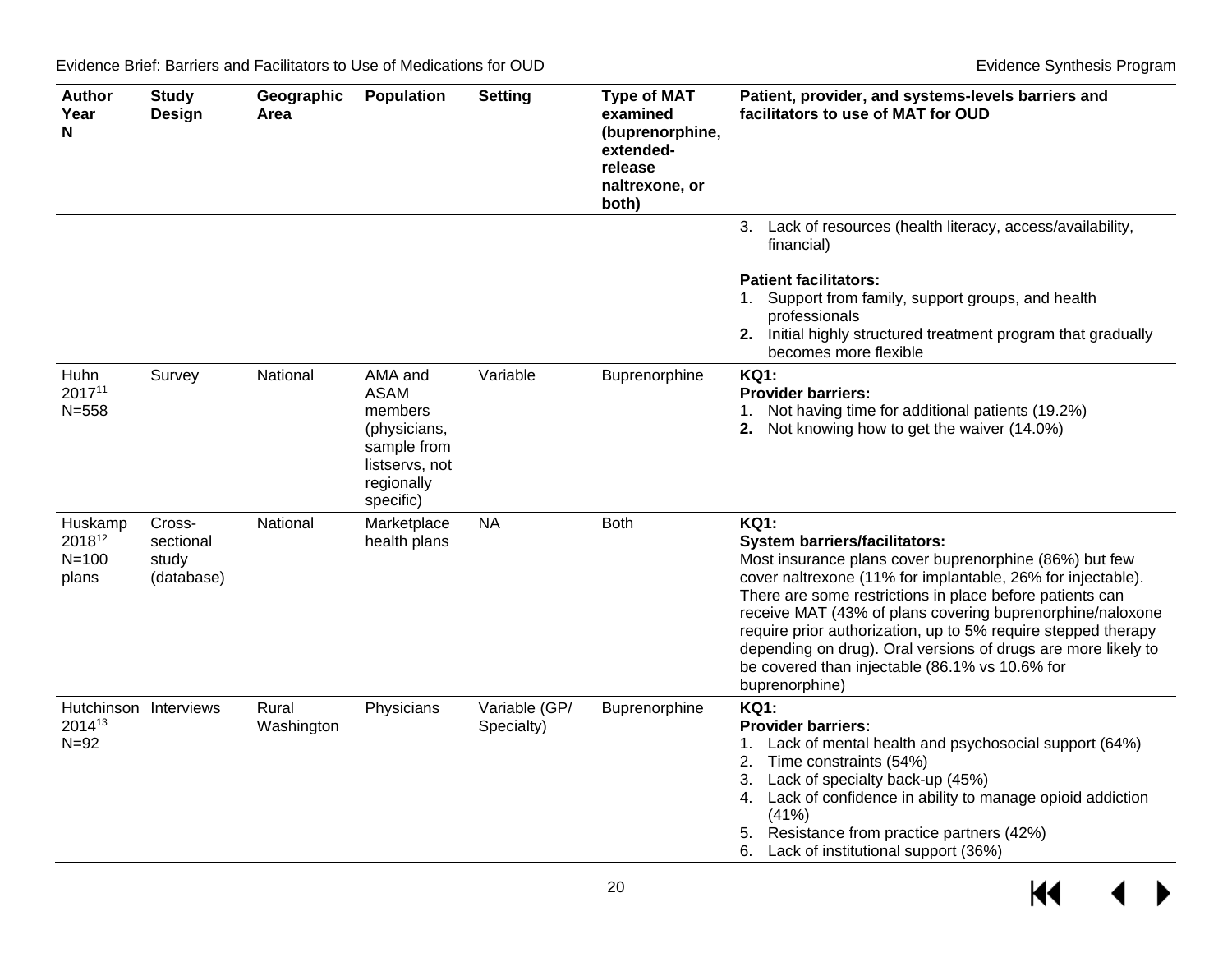| <b>Author</b><br>Year<br>N   | <b>Study</b><br><b>Design</b> | Geographic<br>Area | <b>Population</b>              | <b>Setting</b>                                                                         | <b>Type of MAT</b><br>examined<br>(buprenorphine,<br>extended-<br>release<br>naltrexone, or<br>both) | Patient, provider, and systems-levels barriers and<br>facilitators to use of MAT for OUD                                                                                                                                                                                                                                                                                                                                                                                                                                                                                                                                                                                                                                                                                                                                                                                                                                                                                                                                                                                                                                                                                                                         |
|------------------------------|-------------------------------|--------------------|--------------------------------|----------------------------------------------------------------------------------------|------------------------------------------------------------------------------------------------------|------------------------------------------------------------------------------------------------------------------------------------------------------------------------------------------------------------------------------------------------------------------------------------------------------------------------------------------------------------------------------------------------------------------------------------------------------------------------------------------------------------------------------------------------------------------------------------------------------------------------------------------------------------------------------------------------------------------------------------------------------------------------------------------------------------------------------------------------------------------------------------------------------------------------------------------------------------------------------------------------------------------------------------------------------------------------------------------------------------------------------------------------------------------------------------------------------------------|
|                              |                               |                    |                                |                                                                                        |                                                                                                      | Few cited financial issues (28%) or lack of patient need as<br>barriers.                                                                                                                                                                                                                                                                                                                                                                                                                                                                                                                                                                                                                                                                                                                                                                                                                                                                                                                                                                                                                                                                                                                                         |
|                              |                               |                    |                                |                                                                                        |                                                                                                      | <b>Provider facilitators:</b><br>Local telemedicine access to specialists or follow-up<br>course/site visits after training to help with implementation.                                                                                                                                                                                                                                                                                                                                                                                                                                                                                                                                                                                                                                                                                                                                                                                                                                                                                                                                                                                                                                                         |
| Jones<br>201914<br>$N=4,225$ | Survey                        | National           | Clinicians with<br>DATA waiver | Variable (office-<br>based, hospital<br>or health<br>system,<br>addiction<br>medicine) | Buprenorphine                                                                                        | <b>KQ1:</b><br><b>Provider barriers:</b><br>Clinicians cited the most common primary barrier to<br>prescribing buprenorphine or prescribing to the authorized<br>limit as:<br>1. Lack of patient demand (19.4%)<br>2. Time constraints in practice (14.6%)<br>Insurance reimbursement, prior authorization, or other<br>insurance requirements (13.2%)<br>Less frequently reported barriers include:<br>1. Getting practice started/no current practice site<br>2. Concern about buprenorphine misuse or diversion<br>3. Federal or state regulations related to buprenorphine<br>Do not want to be inundated with requests for<br>4.<br>buprenorphine<br>5. Lack of confidence managing patients with opioid use<br>disorder<br>6. Lack of access to psychiatric services<br>7. Concerns over DEA intrusion<br>8. Prefer non-buprenorphine treatment options<br>9. Lack of access to addiction specialists for consolation<br>10. Need supervisory physician/protocol for NP/PA<br><b>Provider facilitators:</b><br>Clinicians cited the most endorsed facilitators for<br>buprenorphine prescribing as:<br>1. Increased patient demand (22.2%)<br>2. Institutional support for buprenorphine treatment (12.5%) |

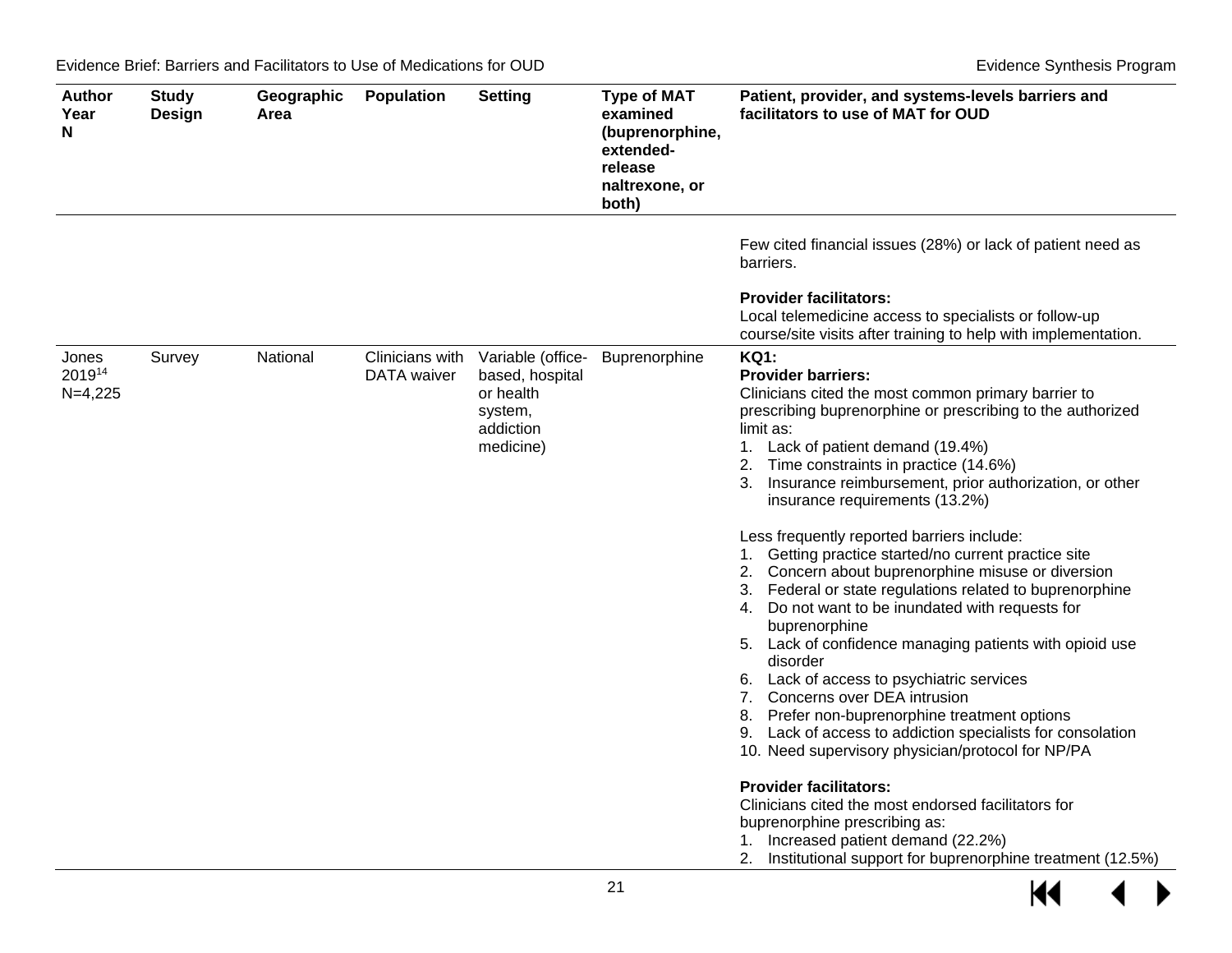| Author<br>Year<br>N | <b>Study</b><br><b>Design</b> | Geographic<br>Area | Population | <b>Setting</b> | <b>Type of MAT</b><br>examined<br>(buprenorphine,<br>extended-<br>release<br>naltrexone, or<br>both) | Patient, provider, and systems-levels barriers and<br>facilitators to use of MAT for OUD                                                                                                                                                                                                                                                                                                                                                                                                                                                                                                                                                                                                                                                                |
|---------------------|-------------------------------|--------------------|------------|----------------|------------------------------------------------------------------------------------------------------|---------------------------------------------------------------------------------------------------------------------------------------------------------------------------------------------------------------------------------------------------------------------------------------------------------------------------------------------------------------------------------------------------------------------------------------------------------------------------------------------------------------------------------------------------------------------------------------------------------------------------------------------------------------------------------------------------------------------------------------------------------|
|                     |                               |                    |            |                |                                                                                                      | 3. Increased reimbursement (12.2%)                                                                                                                                                                                                                                                                                                                                                                                                                                                                                                                                                                                                                                                                                                                      |
|                     |                               |                    |            |                |                                                                                                      | Less frequently reported facilitators include:<br>1. Integrated system with direct access to addiction<br>specialists and behavioral health providers<br>2. Easier system for referral to psychosocial or other<br>behavioral health providers<br>3. Addiction medicine mentor<br>4. More time with patients<br>5. Improved guidance on clinical practice standards<br>6. Additional in-person or online education on addiction<br>treatment                                                                                                                                                                                                                                                                                                            |
|                     |                               |                    |            |                |                                                                                                      | <b>KQ2:</b><br>Clinician characteristics associated with greater odds of<br>prescribing buprenorphine since obtaining a DATA 2000<br>waiver were:<br>1. Practicing in the Midwest compared to the South (aOR =<br>1.35; $95\%$ Cl = 1.03-1.78)<br>2. Practicing in a specialty substance abuse treatment facility<br>$(aOR = 1.91, 95\% CI = 1.16-3.13)$ , or an opioid treatment<br>program ( $aOR = 1.85$ , 95% CI = 1.14-2.99) compared to<br>an office-based solo practice<br>3. Interacting with PCSS-MAT ( $aOR = 1.32$ , 95% CI = 1.10–<br>1.59)<br>4. Being listed on the SAMHSA Provider Locator (aOR =<br>$2.13, 95\%$ Cl = 1.79-2.54)<br>5. Co-prescribing or encouraging patients to obtain naloxone<br>$(aOR = 1.56, 95\% CI = 1.28-1.90)$ |
|                     |                               |                    |            |                |                                                                                                      | Clinician characteristics associated with lower odds of<br>prescribing buprenorphine since obtaining a DATA waiver<br>were:<br>1. Practicing in a hospital or health system ( $aOR = 0.62$ ,<br>$95\%$ CI = 0.45-0.86)                                                                                                                                                                                                                                                                                                                                                                                                                                                                                                                                  |

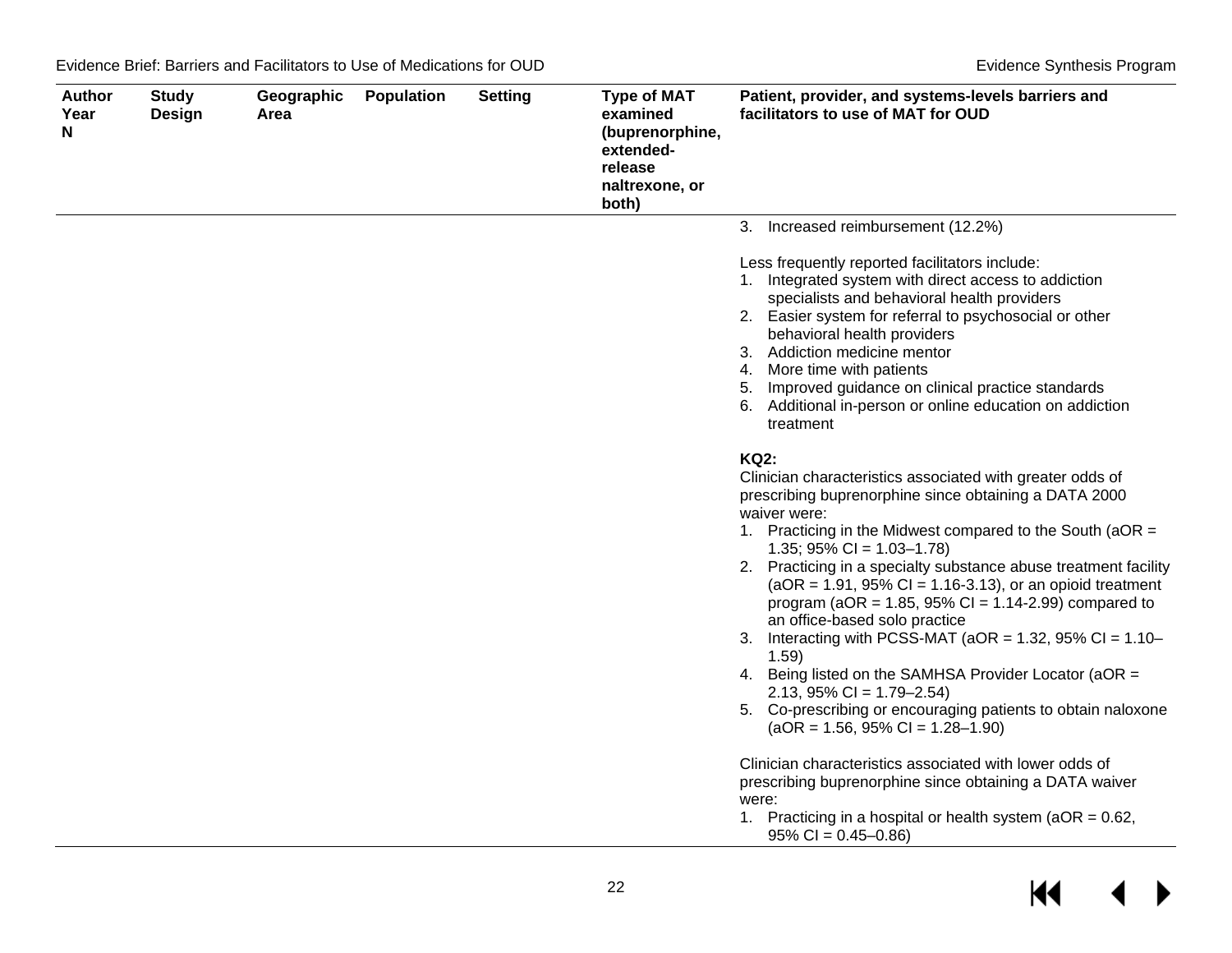| <b>Author</b><br>Year<br>N        | <b>Study</b><br>Design | Geographic<br>Area          | <b>Population</b>                                                                                  | <b>Setting</b>                                                                          | <b>Type of MAT</b><br>examined<br>(buprenorphine,<br>extended-<br>release<br>naltrexone, or<br>both) | Patient, provider, and systems-levels barriers and<br>facilitators to use of MAT for OUD                                                                                                                                                                                                                                                                                                                                                                                                                                                                                                                                                                                                                                                                                                                                                                            |
|-----------------------------------|------------------------|-----------------------------|----------------------------------------------------------------------------------------------------|-----------------------------------------------------------------------------------------|------------------------------------------------------------------------------------------------------|---------------------------------------------------------------------------------------------------------------------------------------------------------------------------------------------------------------------------------------------------------------------------------------------------------------------------------------------------------------------------------------------------------------------------------------------------------------------------------------------------------------------------------------------------------------------------------------------------------------------------------------------------------------------------------------------------------------------------------------------------------------------------------------------------------------------------------------------------------------------|
|                                   |                        |                             |                                                                                                    |                                                                                         |                                                                                                      | 2. Practicing in a clinic setting, including federally qualified<br>health centers ( $aOR = 0.69$ , $95\% CI = 0.49 - 0.96$ )<br>Practicing in an ED (aOR = $0.51$ , 95% CI = $0.29 - 0.90$ )<br>3.<br>4. Practicing in other practice settings (aOR = 0.35, 95% CI<br>$= 0.19 - 0.61$                                                                                                                                                                                                                                                                                                                                                                                                                                                                                                                                                                              |
| Kermack<br>201715<br>$N=72$       | Survey                 | New York<br>City            | Buprenorphine<br>providers,<br>especially<br>those serving<br>uninsured or<br>Medicaid<br>patients | Variable, most<br>in hospital or<br>community<br>general<br>practices in<br>urban areas | Buprenorphine                                                                                        | <b>KQ1:</b><br><b>Provider barriers:</b><br>Three statements were endorsed as barriers by 50% or more<br>of respondents:<br>1. Medication prior authorization requirements (78%)<br>Inadequate clinical space, time, and support staff (52%)<br>2.<br>Inadequate availability of psychiatric services for patients<br>3.<br>with co-occurring psychiatric problems (50%)<br>Barriers identified by substantial minorities include:<br>Concerns about adequate reimbursement for care (42%)<br>1.<br>2. The (then) 100-patient prescriber limit (41%)<br>Access to psychosocial counseling (38%)<br>3.<br>Buprenorphine diversion (38%)<br>4.<br>A recent state requirement to check a New York state<br>prescription monitoring database and inadequate access to<br>addiction specialist consultation were the least likely to be<br>labeled as practice barriers. |
| Knudsen<br>201916<br>$N = 160$    | Survey                 | Florida, Ohio,<br>Wisconsin | Administrators                                                                                     | Substance Use<br><b>Disorder</b><br>treatment<br>programs                               | <b>Both</b>                                                                                          | <b>KQ1:</b><br>System facilitators: Adopters of each of the 5<br>pharmacotherapies reported significantly greater physician<br>outreach than organizations that did not provide these<br>medications. Organizations providing buprenorphine-naloxone<br>and generic buprenorphine reported significantly greater<br>resources dedicated to physician recruitment than<br>organizations not offering these medications.                                                                                                                                                                                                                                                                                                                                                                                                                                              |
| Lagisetty<br>201917<br>$N = 1369$ | Survey                 | National                    | Prescribing<br>Physicians                                                                          | Office-based<br>setting                                                                 | Buprenorphine                                                                                        | <b>KQ2:</b><br>Factors associated with prescription: Non-white patients<br>were less likely to receive buprenorphine at their visits than                                                                                                                                                                                                                                                                                                                                                                                                                                                                                                                                                                                                                                                                                                                           |

 $\overline{\mathbf{M}}$  $\blacktriangleright$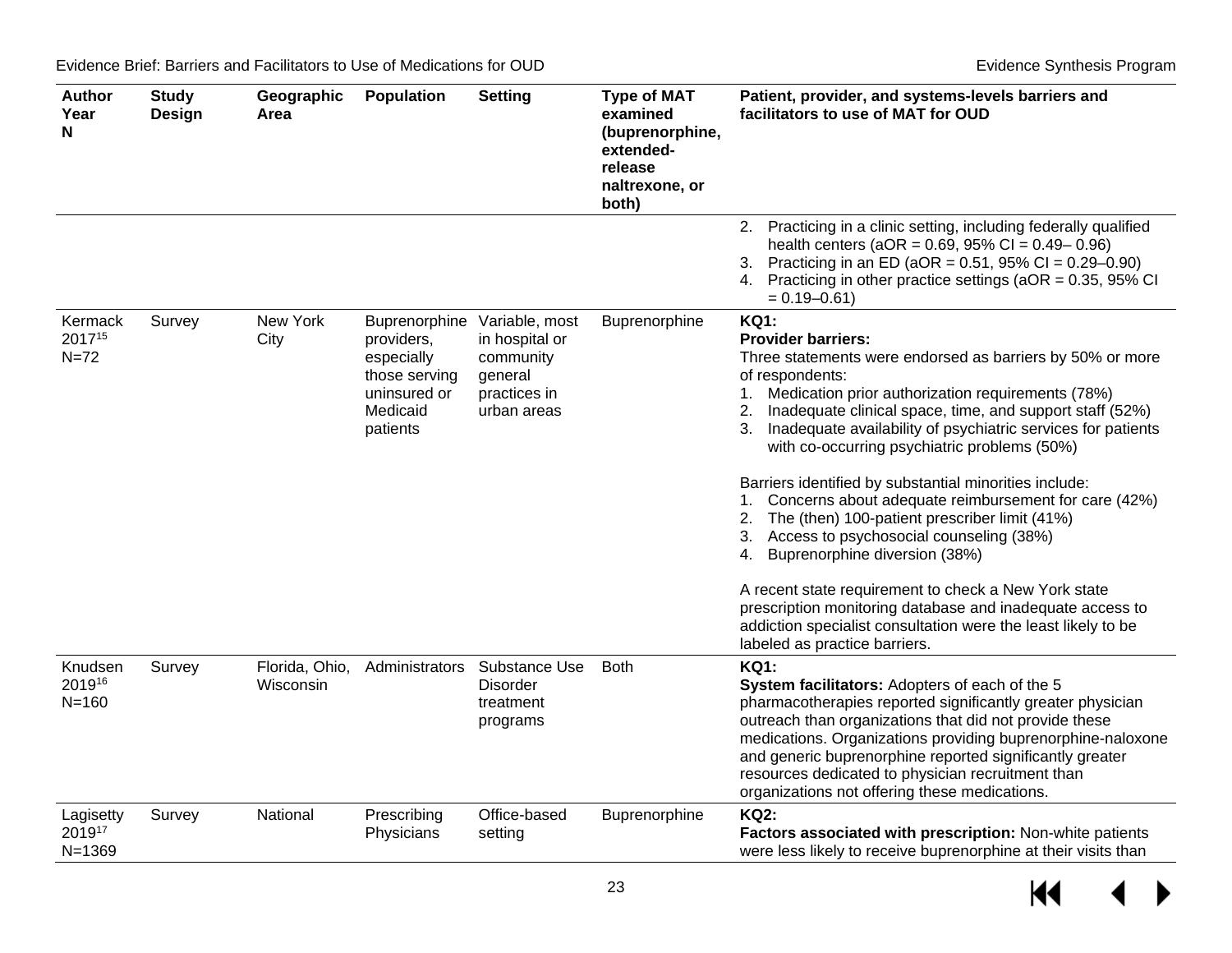| Author<br>Year<br>N           | <b>Study</b><br>Design     | Geographic<br>Area | <b>Population</b>                                                            | <b>Setting</b>                                                                                                          | <b>Type of MAT</b><br>examined<br>(buprenorphine,<br>extended-<br>release<br>naltrexone, or<br>both) | Patient, provider, and systems-levels barriers and<br>facilitators to use of MAT for OUD                                                                                                                                                                                                                                                                                                                                                                                                                                                                                                                                                                                                                                                   |
|-------------------------------|----------------------------|--------------------|------------------------------------------------------------------------------|-------------------------------------------------------------------------------------------------------------------------|------------------------------------------------------------------------------------------------------|--------------------------------------------------------------------------------------------------------------------------------------------------------------------------------------------------------------------------------------------------------------------------------------------------------------------------------------------------------------------------------------------------------------------------------------------------------------------------------------------------------------------------------------------------------------------------------------------------------------------------------------------------------------------------------------------------------------------------------------------|
|                               |                            |                    |                                                                              |                                                                                                                         |                                                                                                      | white patients (Black: aOR: 0.23; 95% CI .13-.44; Other: aOR:<br>0.27; 95% CI .08-.90). Those aged 30-50 were more likely to<br>receive a prescription than those <30 (aOR: 1.68 CI 1.33-<br>2.12). Those who self-pay were more likely to receive a<br>prescription than those with private insurance (aOR: 12.27 CI<br>$6.86 - 21.91$ .                                                                                                                                                                                                                                                                                                                                                                                                  |
| Molfenter<br>201918<br>$N=18$ | Interviews                 | Ohio               | County board<br>members                                                      | Alcohol, Drug<br>Abuse and<br><b>Mental Health</b><br>Services<br>(ADAMHS)<br>county boards                             | Buprenorphine                                                                                        | <b>KQ1:</b><br><b>System barriers:</b><br>1. Payment environment<br>2. Anti-pharmacotherapy attitudes for SUD providers<br><b>Diversion concerns</b><br>3.<br>Physician prescribing capacity.<br>4.<br>Payment environment and anti-pharmacotherapy attitudes<br>diminished as barriers over time (from 2012/13 to 2015) as<br>more grants were available to fund MAT for patients and<br>perceptions around the efficacy of MAT changed as providers<br>gained experience with it.                                                                                                                                                                                                                                                        |
| Molfenter<br>201519<br>$N=54$ | Longitudinal<br>interviews | Ohio               | County board<br>members and<br>addiction<br>treatment<br>center<br>providers | Alcohol, Drug<br>Abuse and<br><b>Mental Health</b><br>Services<br>(ADAMHS)<br>county boards<br>and treatment<br>centers | Buprenorphine                                                                                        | <b>KQ1:</b><br><b>Providers barriers:</b><br>1. Negative attitudes toward use of medication<br>Lack of awareness/understanding of buprenorphine<br>2.<br>Limited physician availability/capacity<br>3.<br>Insufficient resources (funding)<br>4.<br>Diversion concerns<br>5.<br><b>Providers facilitators:</b><br>1. Provider knowledge of buprenorphine<br>Good working relationship with criminal justice system<br>2.<br>(they refer patients to addiction treatment)<br>3. Available funding<br>KQ2: Counties with low buprenorphine adoption reported that<br>negative attitudes towards buprenorphine was a major barrier.<br>Counties with high buprenorphine adoption reported good<br>funding but limited physician availability. |

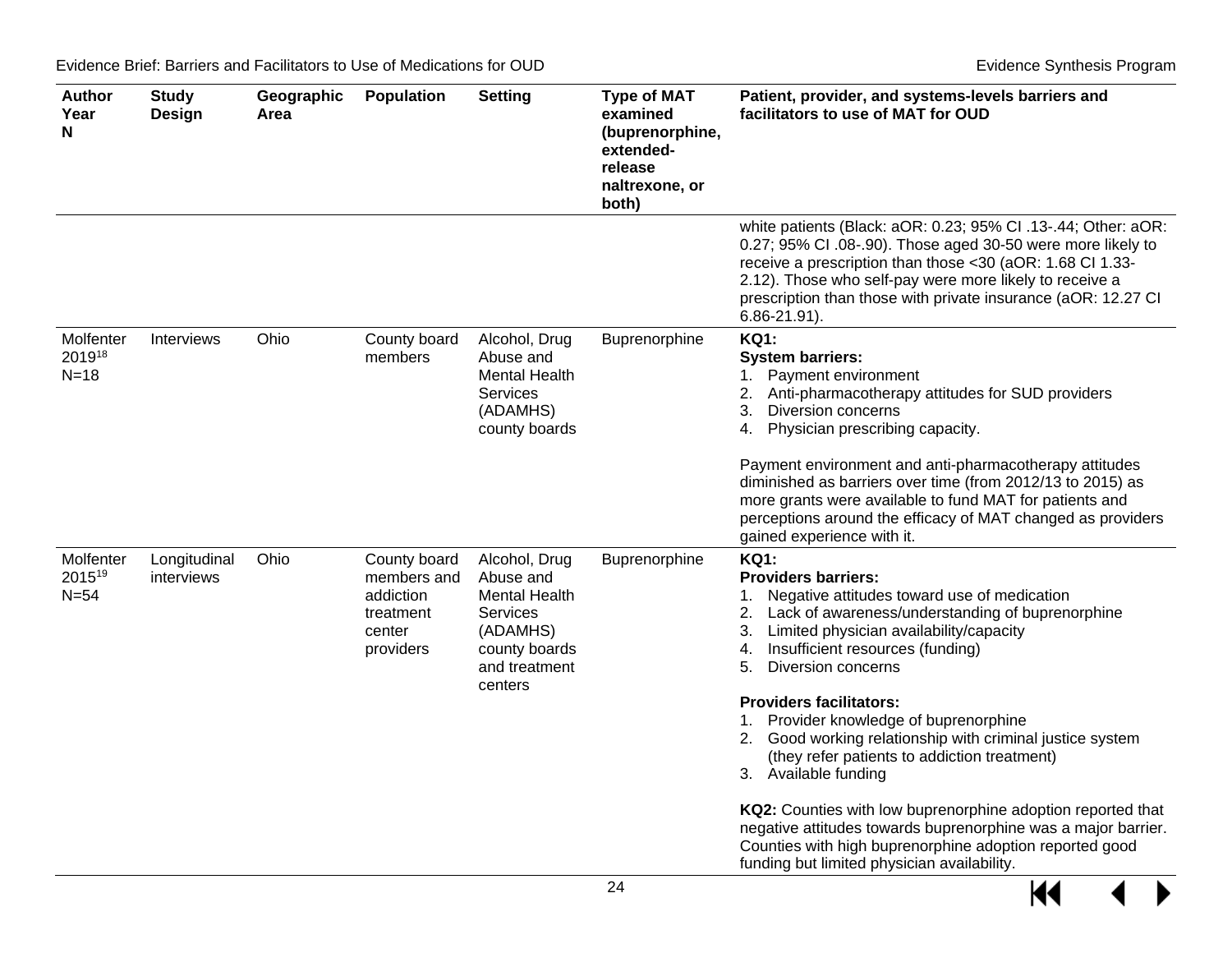| <b>Author</b><br>Year<br>N                | <b>Study</b><br><b>Design</b>               | Geographic<br>Area               | <b>Population</b>           | <b>Setting</b>                                      | <b>Type of MAT</b><br>examined<br>(buprenorphine,<br>extended-<br>release<br>naltrexone, or<br>both) | Patient, provider, and systems-levels barriers and<br>facilitators to use of MAT for OUD                                                                                                                                                                                                                                                                                                                                                                                                                                                                                                        |
|-------------------------------------------|---------------------------------------------|----------------------------------|-----------------------------|-----------------------------------------------------|------------------------------------------------------------------------------------------------------|-------------------------------------------------------------------------------------------------------------------------------------------------------------------------------------------------------------------------------------------------------------------------------------------------------------------------------------------------------------------------------------------------------------------------------------------------------------------------------------------------------------------------------------------------------------------------------------------------|
| Monico<br>201720<br>$N=20$                | Semi-<br>structured<br>interviews           | Delaware                         | Patients                    | Treatment<br>program                                | Buprenorphine                                                                                        | <b>KQ1:</b><br><b>Patient barriers:</b><br>Patients experience multiple barriers related to accessing<br>treatment such as:<br>1. Having to go to clinic multiple times before gaining access<br>to buprenorphine<br>Having to pay out of pocket for buprenorphine or needing<br>prior authorization<br>Limited physician capacity for new patients<br>3.<br>4. "First fail" policy requiring that patients first fail at drug-free<br>treatment before receiving MAT<br>Fear of stigma from families, workplaces and criminal<br>5.<br>justice system.                                         |
|                                           |                                             |                                  |                             |                                                     |                                                                                                      | <b>Patient facilitators:</b><br>A facilitator was talking with other SUD patients who had<br>positive experiences with buprenorphine.                                                                                                                                                                                                                                                                                                                                                                                                                                                           |
| Murphy<br>2014 <sup>21</sup><br>$N=4,030$ | Retrospective<br>cohort study<br>(database) | Washington,<br>Northern<br>Idaho | Patients with<br><b>OUD</b> | Regional non-<br>profit integrated<br>health system | Buprenorphine                                                                                        | <b>KQ1:</b><br>Those more likely to receive buprenorphine:<br>1. Living in a metropolitan area (OR: 1.62; CI: 1.17-2.24)<br>2. Point of service insurance plan (compared to Medicare)<br>$(OR: 2.63; 1.17-5.93)$<br>3. Comorbid drug-induced mental disorder (OR 3.21; CI:<br>$2.61 - 3.95$<br>Chronic pain diagnosis (OR: 1.82; CI: 1.37-2.4)<br>4.<br>Those less likely to receive buprenorphine:<br>1. Older patients (OR = $0.98$ ; CI: .97-.99)<br>2. Co-occurring alcohol diagnosis (OR: .48, CI: .38-.60)<br>Co-occurring non-opioid drug-dependency (OR: .02, CI:<br>3.<br>$.01 - .03)$ |
|                                           |                                             |                                  |                             |                                                     |                                                                                                      | Other variables were not significant.                                                                                                                                                                                                                                                                                                                                                                                                                                                                                                                                                           |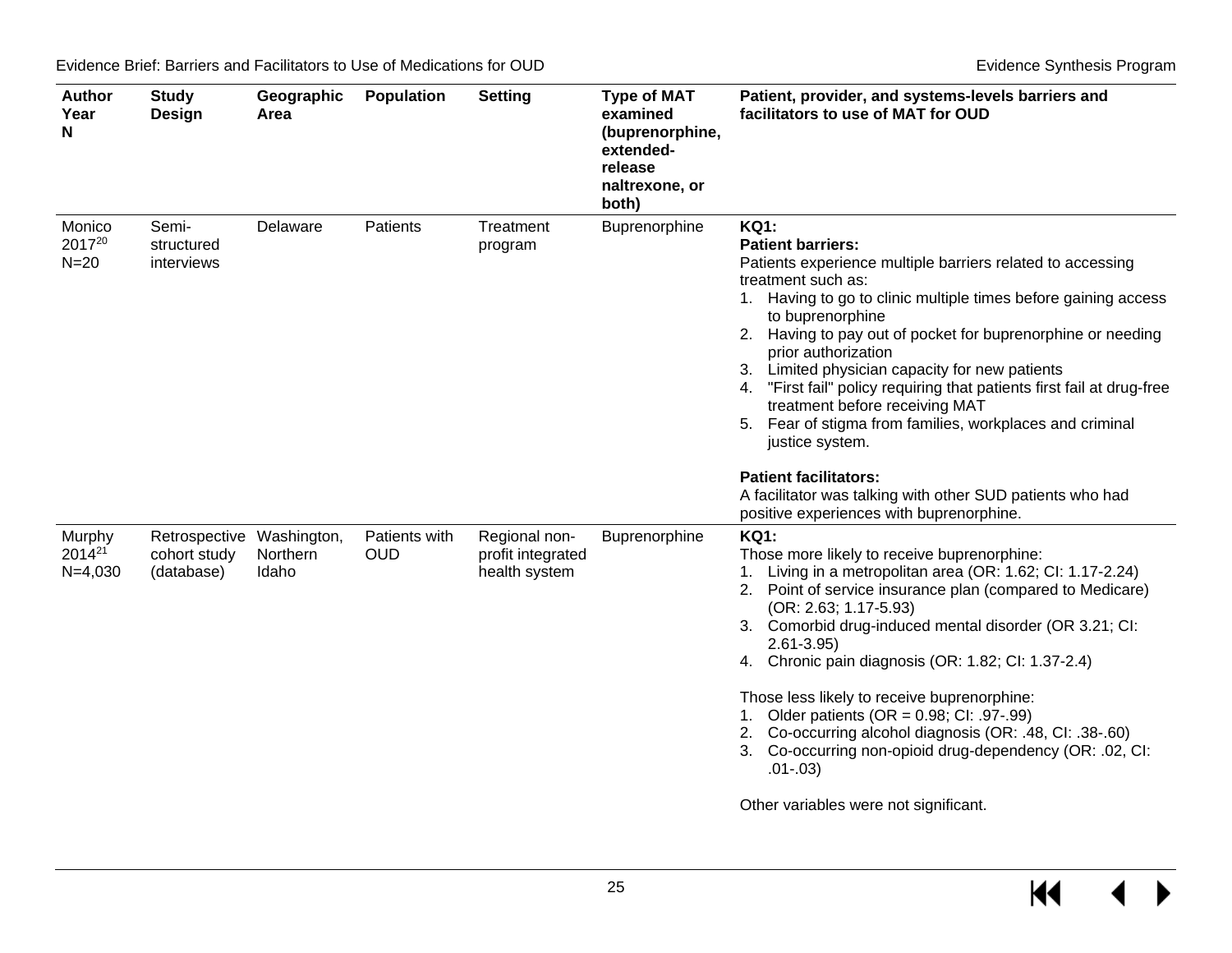| <b>Author</b><br>Year<br>N             | <b>Study</b><br><b>Design</b> | Geographic<br>Area | Population                                 | <b>Setting</b>                                                                                                           | <b>Type of MAT</b><br>examined<br>(buprenorphine,<br>extended-<br>release<br>naltrexone, or<br>both) | Patient, provider, and systems-levels barriers and<br>facilitators to use of MAT for OUD                                                                                                                                                                                                                                                                                                                                                                                                                                                                                                                                                                                                                 |
|----------------------------------------|-------------------------------|--------------------|--------------------------------------------|--------------------------------------------------------------------------------------------------------------------------|------------------------------------------------------------------------------------------------------|----------------------------------------------------------------------------------------------------------------------------------------------------------------------------------------------------------------------------------------------------------------------------------------------------------------------------------------------------------------------------------------------------------------------------------------------------------------------------------------------------------------------------------------------------------------------------------------------------------------------------------------------------------------------------------------------------------|
|                                        |                               |                    |                                            |                                                                                                                          |                                                                                                      | <b>KQ2:</b><br>A 1% increase in the number of providers with DATA waivers<br>in a patient's area increased the odds of receiving<br>buprenorphine by 15% (OR: 1.15, 1-1.32)                                                                                                                                                                                                                                                                                                                                                                                                                                                                                                                              |
| Parran<br>201722<br>$N = 294$          | <b>Interviews</b>             | Ohio               | DATA-<br>waivered<br>physicians            | Office-based                                                                                                             | Buprenorphine                                                                                        | <b>KQ1:</b><br>Physician barriers: Nearly half (47.3%) of survey<br>respondents did not accept insurance for buprenorphine.                                                                                                                                                                                                                                                                                                                                                                                                                                                                                                                                                                              |
| Reif<br>201723<br>$N = 22,874$         | Longitudinal<br>survey        | National           | Senior health<br>plan<br>executives        | Commercial<br>health plans                                                                                               | Buprenorphine                                                                                        | <b>KQ1:</b><br>System barriers/facilitators: Opioid Treatment Programs<br>(OTP) were a covered service for 64.5% of all health plans in<br>2003, 69.0% of all health plans in 2010, and 97.0% of all<br>health plans in 2014. BUP was covered under pharmacy<br>benefit by 70.0% of all health plans in 2003 and 100% of all<br>health plans in 2010 (question not asked in 2014). Prior<br>authorization requirements for BUP prescription from 7.9% in<br>2003 to 38.9% in 2010.                                                                                                                                                                                                                       |
| Simon<br>201724<br>$N = 100$           | Database<br>(EMR) review      | Boston, MA         | Patients                                   | Office-based<br>buprenorphine<br>treatment<br>program (Adult<br>Medicine Clinic,<br>Harborview<br><b>Medical Center)</b> | Buprenorphine                                                                                        | <b>KQ1:</b><br>Examined the patient dropout rate between intake and<br>induction (60% dropout within 90 days); median time to<br>induction was 18 days.<br><b>Patient barriers:</b><br>In final model controlling for the maximum number of<br>variables, those with recent polysubstance use (OR 0.15, CI<br>0.04-0.53); prior methadone treatment history (OR 0.05, CI<br>0.01-0.36); prior BUP treatment (OR 0.60, CI 0.01-0.47); and<br>other prior treatment (OR 0.19, CI 0.04-0.98) were less likely<br>to reach induction.<br>Sex, age, race, psychiatric comorbidity, recent homelessness,<br>employment status, and currently partnered were not<br>associated with failure to reach induction. |
| <b>Streisel</b><br>201825<br>$N = 959$ | Survey                        | Not reported       | Treatment<br>specialists and<br>community- | Community<br>corrections<br>agencies                                                                                     | Buprenorphine                                                                                        | <b>KQ1:</b><br>Provider barriers/facilitators: Factors that were significantly<br>related to the intent to refer clients to buprenorphine or                                                                                                                                                                                                                                                                                                                                                                                                                                                                                                                                                             |

 $M \leftarrow \leftarrow$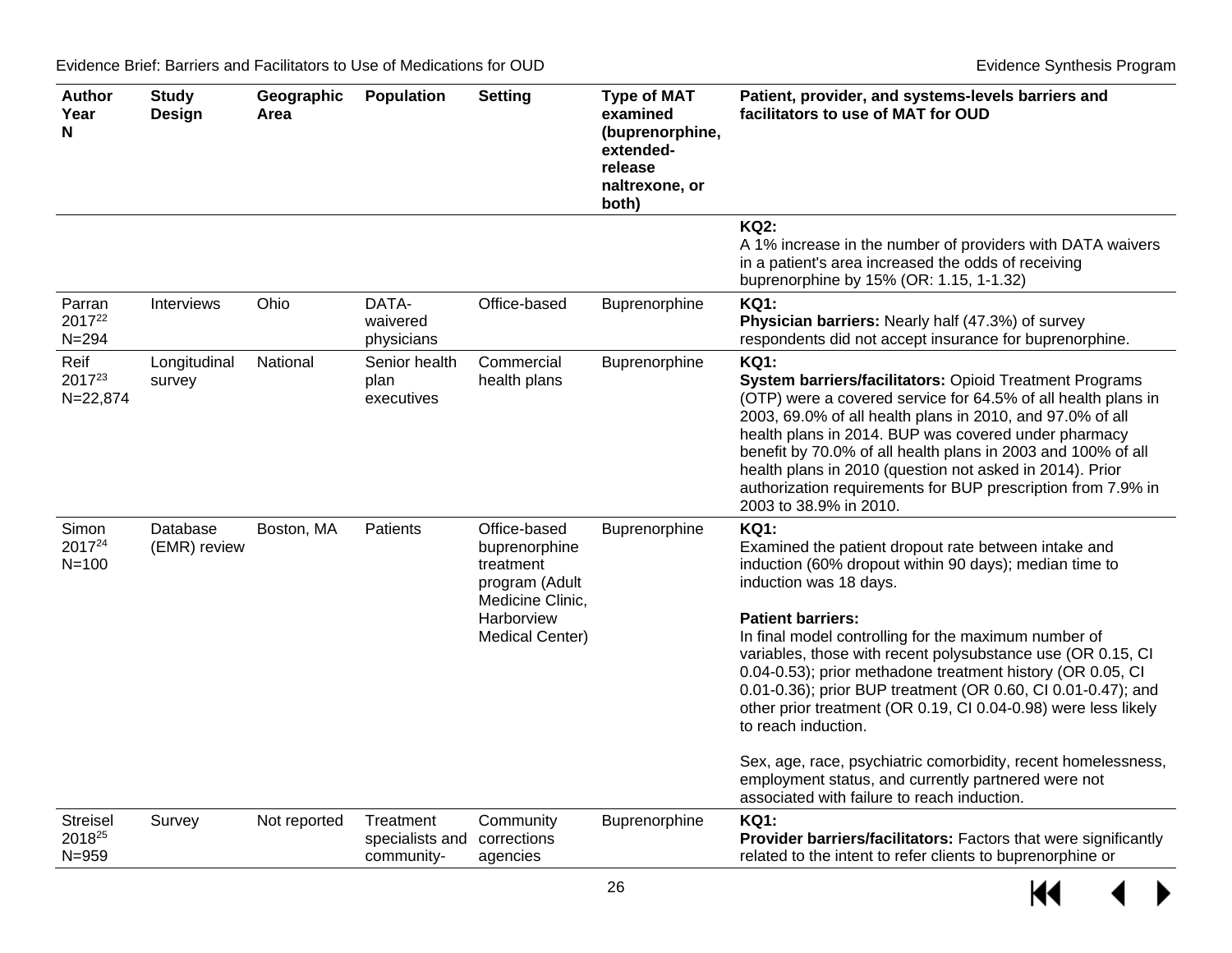| <b>Author</b><br>Year<br>N        | <b>Study</b><br>Design                       | Geographic<br>Area | <b>Population</b>                                              | <b>Setting</b> | <b>Type of MAT</b><br>examined<br>(buprenorphine,<br>extended-<br>release<br>naltrexone, or<br>both) | Patient, provider, and systems-levels barriers and<br>facilitators to use of MAT for OUD                                                                                                                                                                                                                                |
|-----------------------------------|----------------------------------------------|--------------------|----------------------------------------------------------------|----------------|------------------------------------------------------------------------------------------------------|-------------------------------------------------------------------------------------------------------------------------------------------------------------------------------------------------------------------------------------------------------------------------------------------------------------------------|
|                                   |                                              |                    | corrections<br>officers                                        |                |                                                                                                      | methadone were dependent on the respondents' work setting,<br>perception of buprenorphine or methadone as a substitute<br>addiction, how much training they felt they received, and their<br>education level.                                                                                                           |
|                                   |                                              |                    |                                                                |                |                                                                                                      | Respondents were more likely to refer their clients to MAT if<br>they did not view the treatment as a substitute addiction,<br>compared to if they did.                                                                                                                                                                 |
|                                   |                                              |                    |                                                                |                |                                                                                                      | Education level (Master's degree or higher vs Bachelor's<br>degree or less) was slightly more influential for buprenorphine<br>referral than methadone.                                                                                                                                                                 |
|                                   |                                              |                    |                                                                |                |                                                                                                      | There was a 57% increase in how likely the respondent was to<br>refer an individual to buprenorphine if the respondent felt they<br>had been trained on buprenorphine treatment (chi square =<br>$159.81$ , alpha = .00).                                                                                               |
|                                   |                                              |                    |                                                                |                |                                                                                                      | KQ2: A higher percentage of those in treatment-based<br>settings would refer their clients to buprenorphine versus<br>methadone (77% vs 71%). A lower percentage of respondents<br>in correctional-based settings would refer clients to BUP<br>versus methadone (38% vs 46%).                                          |
| Wen<br>201726<br>$N=50$<br>states | Database<br>(Medicaid<br>coverage of<br>MAT) | National           | Medicaid<br>expansion<br>states vs non-<br>expansion<br>states | <b>NA</b>      | Buprenorphine                                                                                        | <b>KQ1:</b><br>System facilitators: State implementation of Medicaid<br>expansion in 2014 was associated with a 70% increase in<br>Medicaid-covered BUP prescriptions and a 50% increase in<br>BUP spending. These increases are strongly associated with<br>an increase in the availability of DATA-waived physicians. |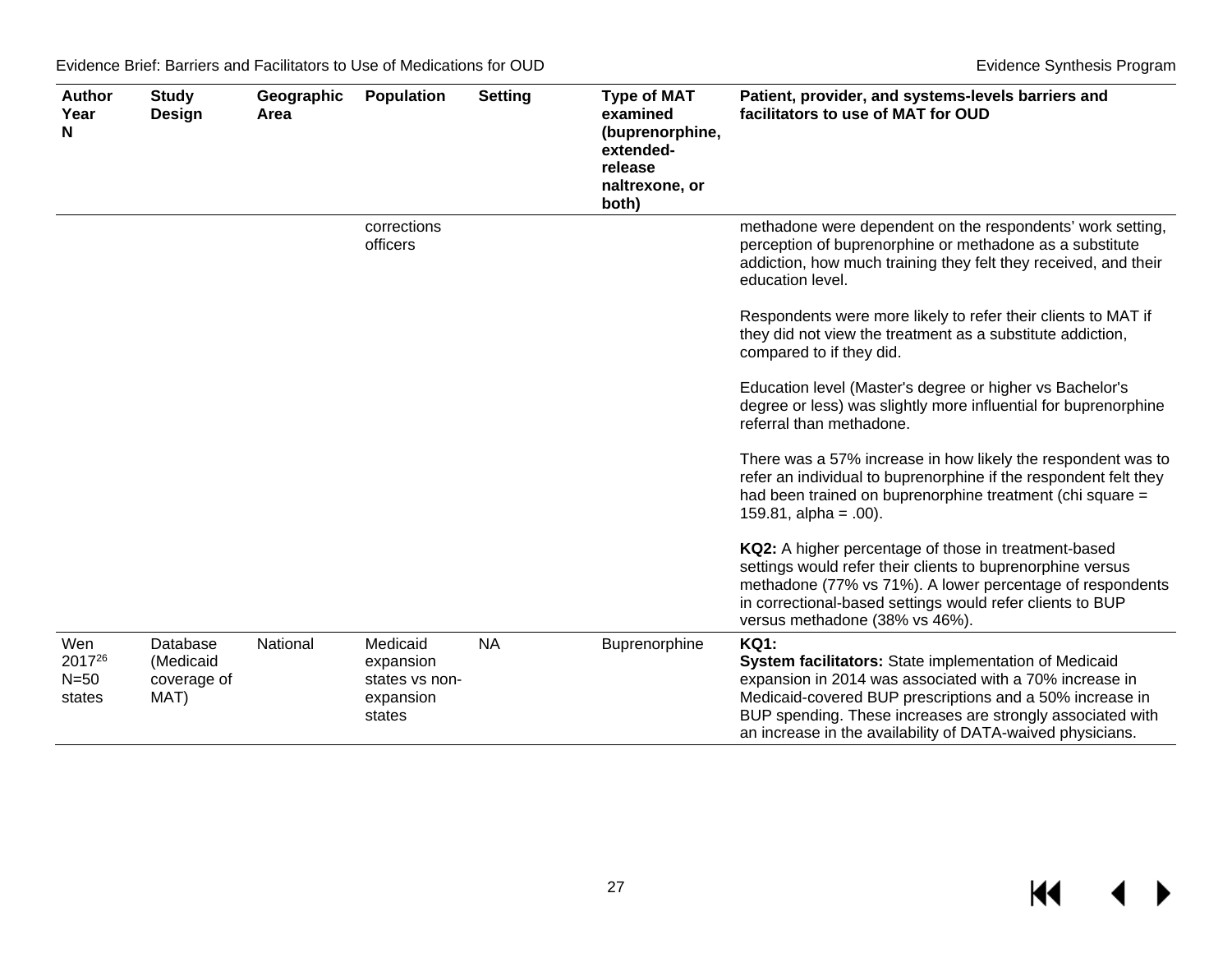#### **QUALITY ASSESSMENT OF INCLUDED PRIMARY STUDIES**

#### **Quality Assessment of Observational Studies**

<span id="page-29-1"></span><span id="page-29-0"></span>

| <b>Author</b><br>Year                     | Were the<br>sampling<br>methods<br>appropriate<br>for capturing<br>the desired<br>population<br>and response<br>rates high?<br>(Yes/No and<br>rationale)                         | Were the survey<br>questions,<br>interview<br>questions, or<br>variables<br>appropriate for<br>capturing desired<br>information?<br>(Yes/No and<br>rationale)         | Was the<br>population well-<br>defined? (Yes/No<br>and rationale) | Was the<br>setting well-<br>defined?<br>(Yes/No and<br>rationale)                     | Were the<br>barriers and/or<br>facilitators well-<br>defined? (Yes/No<br>and rationale) | Was a<br>statistical<br>analysis<br>method used<br>and was the<br>analysis<br>appropriate?<br>(Yes/No and<br>rationale) | Was a formal<br>process used<br>for recording,<br>transcribing,<br>and coding<br>themes from<br>interviews and<br>was it<br>appropriate?<br>(Yes/No and<br>rationale) | <b>Overall rating</b><br>(Met criteria;<br>Did not meet<br>criteria) |
|-------------------------------------------|----------------------------------------------------------------------------------------------------------------------------------------------------------------------------------|-----------------------------------------------------------------------------------------------------------------------------------------------------------------------|-------------------------------------------------------------------|---------------------------------------------------------------------------------------|-----------------------------------------------------------------------------------------|-------------------------------------------------------------------------------------------------------------------------|-----------------------------------------------------------------------------------------------------------------------------------------------------------------------|----------------------------------------------------------------------|
| Aletraris<br>2016 <sup>1</sup>            | Yes; a<br>nationally<br>representative<br>sample of<br>counselors,<br>response rate<br>was 66%                                                                                   | Yes, although there<br>were 7 response<br>options given for<br>each question and it<br>is unlikely<br>participants could<br>distinguish between<br>the middle options | Yes; descriptive<br>characteristics of<br>sample given            | Yes;<br>substance<br>abuse<br>treatment<br>centers                                    | Yes; although<br>acceptability is<br>just a proxy for<br>adoption                       | Yes;<br>regression<br>analysis                                                                                          | <b>NA</b>                                                                                                                                                             | Met criteria                                                         |
| Andraka-<br>Christou <sup>2</sup><br>2018 | Yes; purposive<br>sampling by<br>referral and<br>networking at<br>addiction-<br>based medical<br>conferences<br>and included<br>physicians with<br>wide ranges of<br>experiences | Yes; 5 categories of<br>questions and these<br>seemed appropriate                                                                                                     | Yes; descriptive<br>characteristics of<br>sample given            | Yes; office-<br>based<br>practice                                                     | Yes; detailed<br>explanations of<br>barriers/facilitators<br>given                      | <b>NA</b>                                                                                                               | Yes; 18/20<br>questions<br>transcribed and<br>coded, for others<br>detailed notes<br>were taken.<br>Qualitative<br>thematic<br>analysis<br>conducted                  | Met criteria                                                         |
| Andrilla<br>20183                         | Yes; surveyed<br>all rural<br>physicians with<br>waivers to<br>prescribe<br>buprenorphine;<br>60% response<br>rate                                                               | Yes; list of barriers<br>was reasonable and<br>gave providers an<br>option to list another                                                                            | Yes; descriptive<br>characteristics of<br>sample given            | Yes; survey<br>among rural<br>providers and<br>areas of<br>practice were<br>described | Yes; but not a lot<br>of detail provided                                                | <b>NA</b>                                                                                                               | <b>NA</b>                                                                                                                                                             | Met criteria                                                         |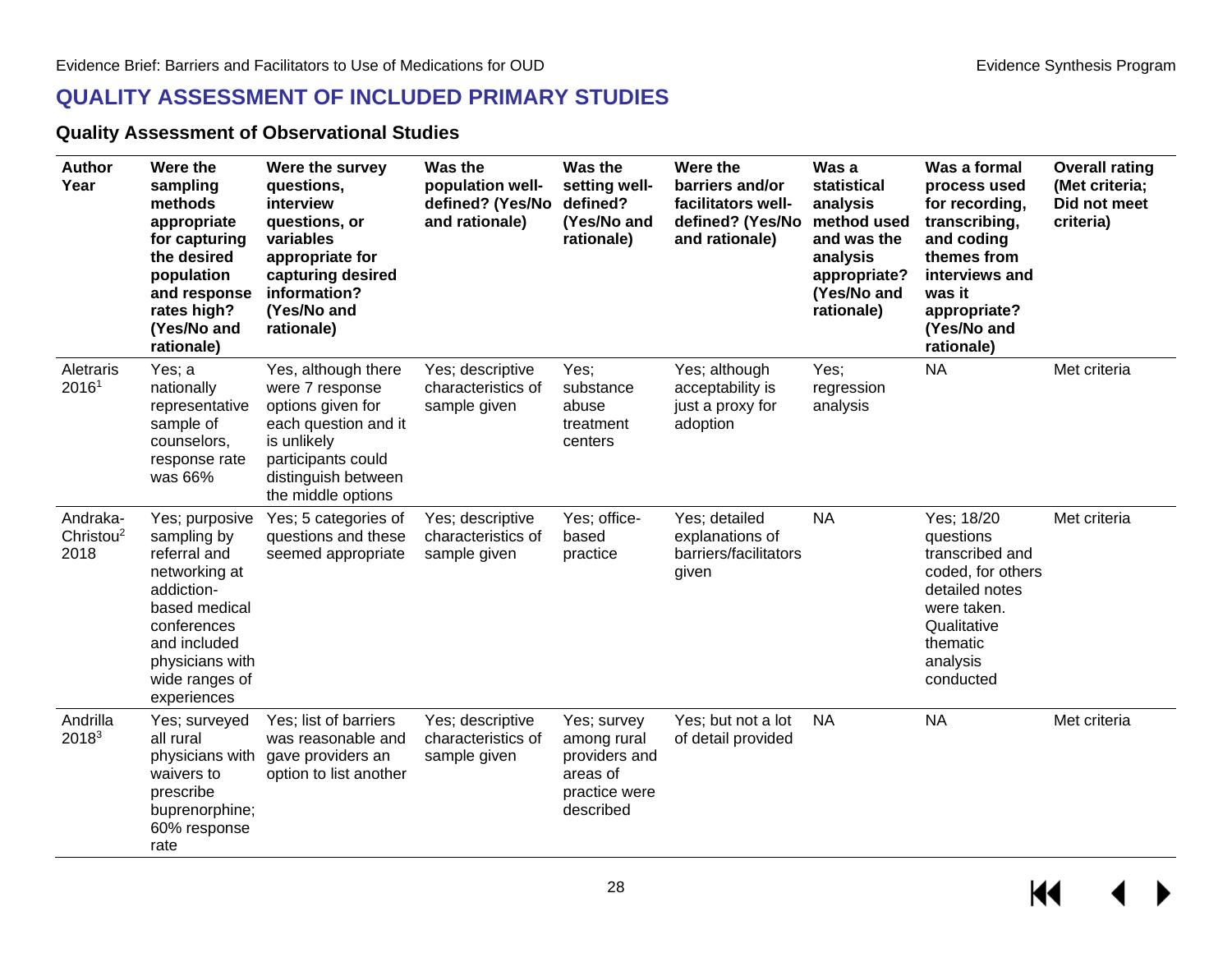| <b>Author</b><br>Year             | Were the<br>sampling<br>methods<br>appropriate<br>for capturing<br>the desired<br>population<br>and response<br>rates high?<br>(Yes/No and<br>rationale) | Were the survey<br>questions,<br>interview<br>questions, or<br>variables<br>appropriate for<br>capturing desired<br>information?<br>(Yes/No and<br>rationale) | Was the<br>population well-<br>defined? (Yes/No<br>and rationale)    | Was the<br>setting well-<br>defined?<br>(Yes/No and<br>rationale)                     | Were the<br>barriers and/or<br>facilitators well-<br>defined? (Yes/No<br>and rationale) | Was a<br>statistical<br>analysis<br>method used<br>and was the<br>analysis<br>appropriate?<br>(Yes/No and<br>rationale) | Was a formal<br>process used<br>for recording,<br>transcribing,<br>and coding<br>themes from<br>interviews and<br>was it<br>appropriate?<br>(Yes/No and<br>rationale) | <b>Overall rating</b><br>(Met criteria;<br>Did not meet<br>criteria)    |
|-----------------------------------|----------------------------------------------------------------------------------------------------------------------------------------------------------|---------------------------------------------------------------------------------------------------------------------------------------------------------------|----------------------------------------------------------------------|---------------------------------------------------------------------------------------|-----------------------------------------------------------------------------------------|-------------------------------------------------------------------------------------------------------------------------|-----------------------------------------------------------------------------------------------------------------------------------------------------------------------|-------------------------------------------------------------------------|
| Andrilla<br>20174                 | Yes; surveyed<br>all rural<br>physicians with<br>waivers to<br>prescribe<br>buprenorphine;<br>60% response<br>rate                                       | Yes; list of barriers<br>was reasonable and<br>gave providers an<br>option to list another                                                                    | Yes; descriptive<br>characteristics of<br>sample given               | Yes; survey<br>among rural<br>providers and<br>areas of<br>practice were<br>described | Yes; but not a lot<br>of detail provided                                                | <b>NA</b>                                                                                                               | <b>NA</b>                                                                                                                                                             | Met criteria                                                            |
| <b>Burns</b><br>2016 <sup>5</sup> | Yes;<br>contacting<br>Medicaid<br>officials is<br>appropriate for<br>answering<br>study<br>questions;<br>86% response<br>rate.                           | Yes; survey items<br>well described                                                                                                                           | Yes; Medicaid<br>officials/substance<br>abuse treatment<br>officials | <b>NA</b>                                                                             | Yes; Medicaid<br>coverage policies                                                      | <b>NA</b>                                                                                                               | <b>NA</b>                                                                                                                                                             | Met criteria                                                            |
| Cicero<br>20186                   | No; recruiting<br><b>OUD</b> patients<br>from larger<br>SKIP study<br>was<br>appropriate but<br>low response<br>rate (46%)                               | Yes; survey asked<br>about difficulty in<br>obtaining<br>buprenorphine<br>prescriptions and<br>what might affect<br>their interest/usage                      | Yes; descriptive<br>characteristics of<br>sample given               | Yes; patients<br>selected from<br><b>OUD</b><br>treatment<br>centers                  | Yes; 2 major<br>barriers well-<br>described                                             | <b>NA</b>                                                                                                               | <b>NA</b>                                                                                                                                                             | Did not meet<br>criteria, survey<br>response rate<br>was low            |
| DeFlavio<br>2015 <sup>7</sup>     | No; sampling<br>of physician<br>members of<br>American<br>Academy of                                                                                     | No; not clear what<br>questions/statements<br>were, although some<br>are described in<br>results                                                              | No; limited<br>descriptive data<br>on participants                   | Yes; those<br>practicing<br>family<br>medicine in<br><b>New</b>                       | Yes; well<br>described                                                                  | NA, stat<br>analyses used<br>but not<br>relevant to                                                                     | Yes, inductive<br>analysis<br>technique for<br>open-ended<br>responses                                                                                                | Did not meet<br>criteria; low<br>estimated<br>response rate,<br>limited |

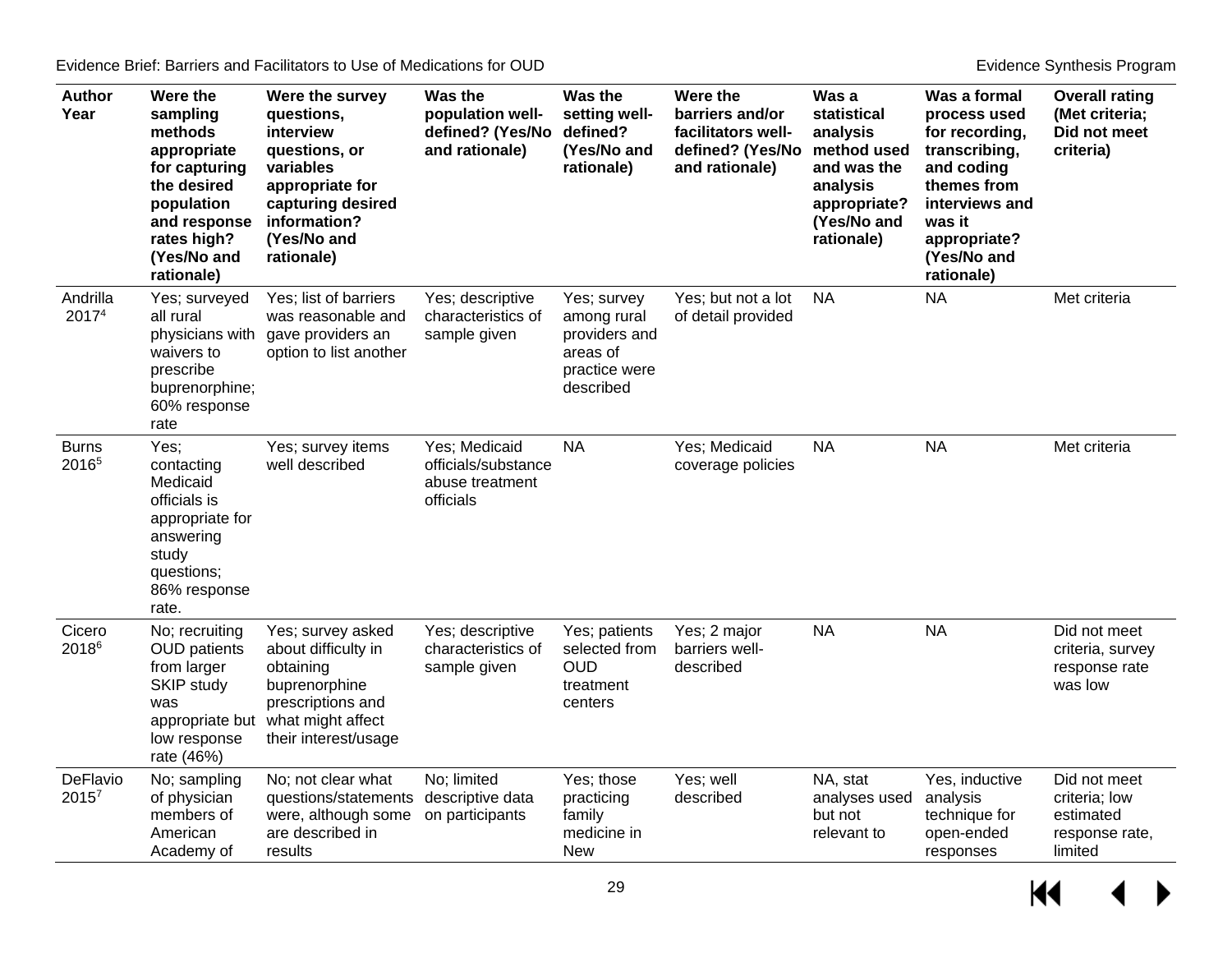| <b>Author</b><br>Year         | Were the<br>sampling<br>methods<br>appropriate<br>for capturing<br>the desired<br>population<br>and response<br>rates high?<br>(Yes/No and<br>rationale)                          | Were the survey<br>questions,<br>interview<br>questions, or<br>variables<br>appropriate for<br>capturing desired<br>information?<br>(Yes/No and<br>rationale) | Was the<br>population well-<br>defined? (Yes/No<br>and rationale)        | Was the<br>setting well-<br>defined?<br>(Yes/No and<br>rationale)                                                    | Were the<br>barriers and/or<br>facilitators well-<br>defined? (Yes/No<br>and rationale) | Was a<br>statistical<br>analysis<br>method used<br>and was the<br>analysis<br>appropriate?<br>(Yes/No and<br>rationale) | Was a formal<br>process used<br>for recording,<br>transcribing,<br>and coding<br>themes from<br>interviews and<br>was it<br>appropriate?<br>(Yes/No and<br>rationale) | <b>Overall rating</b><br>(Met criteria;<br>Did not meet<br>criteria)                    |
|-------------------------------|-----------------------------------------------------------------------------------------------------------------------------------------------------------------------------------|---------------------------------------------------------------------------------------------------------------------------------------------------------------|--------------------------------------------------------------------------|----------------------------------------------------------------------------------------------------------------------|-----------------------------------------------------------------------------------------|-------------------------------------------------------------------------------------------------------------------------|-----------------------------------------------------------------------------------------------------------------------------------------------------------------------|-----------------------------------------------------------------------------------------|
|                               | Family<br>Physicians<br>(AAFP) was<br>appropriate but<br>low (15%)<br>estimated<br>response rate.                                                                                 |                                                                                                                                                               |                                                                          | Hampshire<br>and Vermont                                                                                             |                                                                                         | study<br>questions                                                                                                      |                                                                                                                                                                       | information on<br>survey<br>questions, and<br>limited<br>information on<br>participants |
| Fox<br>$2015a^8$              | Yes; all clients<br>receiving<br>office-based<br>services at<br>harm reduction<br>survey notified;<br>unclear what<br>% participated                                              | Yes; comprehensive<br>survey questions                                                                                                                        | Yes; participants<br>well described                                      | Yes; mission<br>and scope of<br>harm<br>reduction<br>agency<br>described                                             | Yes; although<br>only a narrow<br>selection of<br>barriers available                    | Yes; used stat NA<br>analysis to<br>compare<br>those w/ vs<br>w/out illicit<br>buprenorphine<br>use                     |                                                                                                                                                                       | Met criteria                                                                            |
| Fox<br>2015b <sup>9</sup>     | Yes:<br>convenience<br>sample of<br>people with<br>variable<br>experience<br>with<br>buprenorphine,<br>although<br>authors do not<br>report how<br>many declined<br>participation | Yes; interview guide<br>asking about a range<br>of factors affecting<br>interest/adoption of<br>buprenorphine                                                 | Yes; descriptive<br>characteristics of<br>participants given             | Yes: referred<br>by federally-<br>qualified<br>health center<br>with an office-<br>based<br>buprenorphine<br>program | Yes; very well<br>described                                                             | <b>NA</b>                                                                                                               | Yes; formal<br>process for<br>transcribing and<br>coding<br>interviews                                                                                                | Met criteria                                                                            |
| Hewell<br>2017b <sup>10</sup> | Yes;<br>snowballing<br>recruitment to                                                                                                                                             | Yes; patients asked<br>about what barriers<br>they experienced                                                                                                | No; not clear what Yes;<br>patients' OUD<br>status was at time a private | conducted at                                                                                                         | Yes; well<br>described                                                                  | <b>NA</b>                                                                                                               | Yes; interviews<br>transcribed and                                                                                                                                    | Did not meet<br>criteria, limited<br>information on                                     |

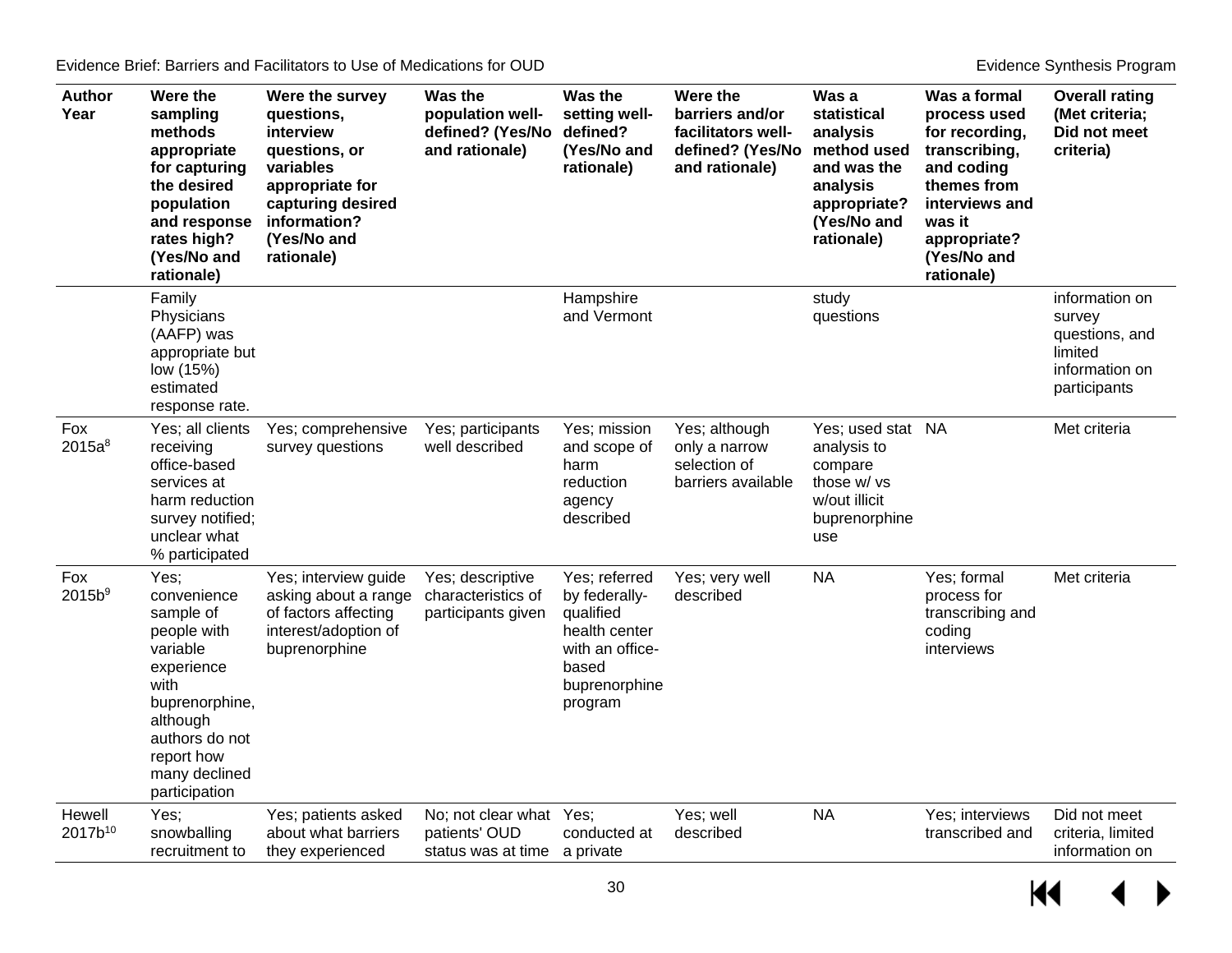| <b>Author</b><br>Year | Were the<br>sampling<br>methods<br>appropriate<br>for capturing<br>the desired<br>population<br>and response<br>rates high?<br>(Yes/No and<br>rationale)                                                                                                           | Were the survey<br>questions,<br>interview<br>questions, or<br>variables<br>appropriate for<br>capturing desired<br>information?<br>(Yes/No and<br>rationale) | Was the<br>population well-<br>defined? (Yes/No<br>and rationale)  | Was the<br>setting well-<br>defined?<br>(Yes/No and<br>rationale)      | Were the<br>barriers and/or<br>facilitators well-<br>defined? (Yes/No<br>and rationale) | Was a<br>statistical<br>analysis<br>method used<br>and was the<br>analysis<br>appropriate?<br>(Yes/No and<br>rationale) | Was a formal<br>process used<br>for recording,<br>transcribing,<br>and coding<br>themes from<br>interviews and<br>was it<br>appropriate?<br>(Yes/No and<br>rationale) | <b>Overall rating</b><br>(Met criteria;<br>Did not meet<br>criteria) |
|-----------------------|--------------------------------------------------------------------------------------------------------------------------------------------------------------------------------------------------------------------------------------------------------------------|---------------------------------------------------------------------------------------------------------------------------------------------------------------|--------------------------------------------------------------------|------------------------------------------------------------------------|-----------------------------------------------------------------------------------------|-------------------------------------------------------------------------------------------------------------------------|-----------------------------------------------------------------------------------------------------------------------------------------------------------------------|----------------------------------------------------------------------|
|                       | identify<br>participants<br>but unclear<br>what %<br>participated.                                                                                                                                                                                                 |                                                                                                                                                               | of interviews,<br>other details like<br>race, SES, not<br>provided | counseling<br>center                                                   |                                                                                         |                                                                                                                         | themes were<br>formally coded                                                                                                                                         | study<br>participants                                                |
| Huhn<br>201711        | No; survey<br>among<br>members of<br>American<br>Medical<br>Association<br>and American<br>Society of<br>Addiction<br>Medicine, 2%<br>response rate<br>to emailed<br>survey link so<br>there's a risk<br>that those who<br>responded<br>were not<br>representative | Yes; questions well<br>described                                                                                                                              | Yes; descriptive<br>characteristics<br>provided                    | Yes; practice<br>setting of<br>participating<br>providers<br>described | Yes; although list<br>of barriers was<br>somewhat limited                               | NA, statistical<br>methods used<br>but not<br>relevant to<br>study<br>questions                                         | <b>NA</b>                                                                                                                                                             | Did not meet<br>criteria, very low<br>response rate                  |
| Huskamp<br>201812     | Yes; randomly<br>selected 1<br>silver plan<br>from urban<br>and rural area<br>in each state                                                                                                                                                                        | Yes; measures were<br>appropriate to<br>address study<br>questions                                                                                            | Yes;<br>population=health<br>insurance plans<br>on Marketplace     | Yes; each<br>state<br>represented                                      | Yes; coverage of<br>MAT is the barrier                                                  | Yes; statistical NA<br>methods used<br>to compare<br>different<br>formulations<br>of the same<br>drug                   |                                                                                                                                                                       | Met criteria                                                         |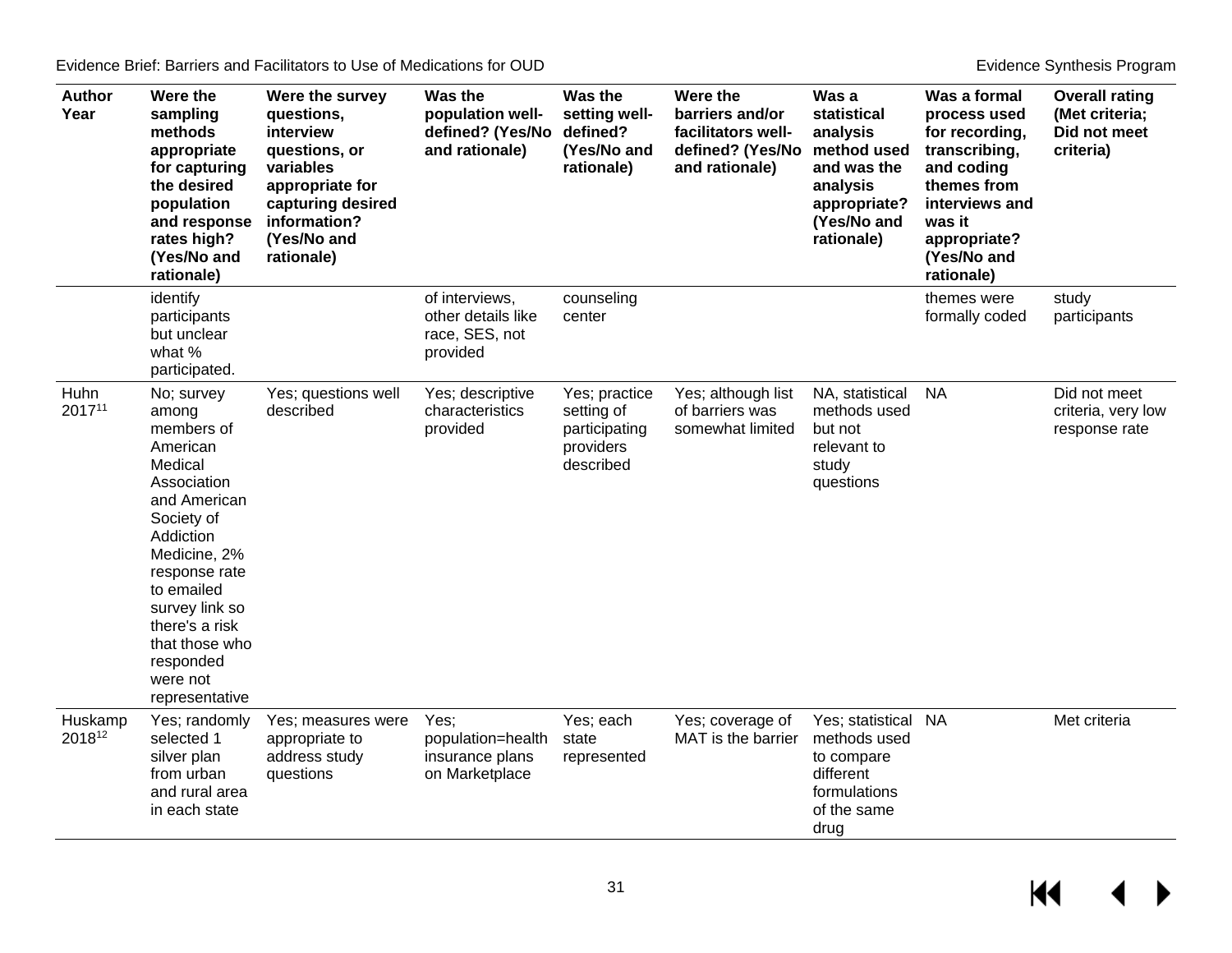| <b>Author</b><br>Year | Were the<br>sampling<br>methods<br>appropriate<br>for capturing<br>the desired<br>population<br>and response<br>rates high?<br>(Yes/No and<br>rationale)   | Were the survey<br>questions,<br>interview<br>questions, or<br>variables<br>appropriate for<br>capturing desired<br>information?<br>(Yes/No and<br>rationale) | Was the<br>population well-<br>defined? (Yes/No<br>and rationale) | Was the<br>setting well-<br>defined?<br>(Yes/No and<br>rationale)                               | Were the<br>barriers and/or<br>facilitators well-<br>defined? (Yes/No<br>and rationale) | Was a<br>statistical<br>analysis<br>method used<br>and was the<br>analysis<br>appropriate?<br>(Yes/No and<br>rationale) | Was a formal<br>process used<br>for recording,<br>transcribing,<br>and coding<br>themes from<br>interviews and<br>was it<br>appropriate?<br>(Yes/No and<br>rationale) | <b>Overall rating</b><br>(Met criteria;<br>Did not meet<br>criteria) |
|-----------------------|------------------------------------------------------------------------------------------------------------------------------------------------------------|---------------------------------------------------------------------------------------------------------------------------------------------------------------|-------------------------------------------------------------------|-------------------------------------------------------------------------------------------------|-----------------------------------------------------------------------------------------|-------------------------------------------------------------------------------------------------------------------------|-----------------------------------------------------------------------------------------------------------------------------------------------------------------------|----------------------------------------------------------------------|
| Hutchinson<br>201413  | Yes; sampled<br>all providers<br>who took<br>buprenorphine<br>training in a<br>rural area;<br>77% response<br>rate                                         | Yes; provided a list<br>of barriers and<br>option to discuss<br>others                                                                                        | Yes; descriptive<br>characteristics<br>provided                   | Yes; mixed<br>practice<br>settings in<br>rural WA                                               | Yes; list of<br>barriers provided<br>although these<br>are only briefly<br>described    | No; but small<br>sample sizes<br>for<br>comparison                                                                      | <b>NA</b>                                                                                                                                                             | Met criteria                                                         |
| Jones<br>201914       | No; all<br>clinicians who<br>received DATA<br>waiver in 2017<br>or those that<br>increased<br>patient limit<br>were invited,<br>low response<br>rate (32%) | Yes; survey<br>questions provided<br>and appropriate                                                                                                          | Yes; descriptive<br>characteristics<br>provided                   | Yes; detailed<br>information on described<br>practice<br>setting of<br>included ppts            | Yes; well                                                                               | Yes, used<br>data analysis<br>for subgroups                                                                             | <b>NA</b>                                                                                                                                                             | Met criteria                                                         |
| Kermack<br>201715     | Yes;<br>convenience<br>sample +<br>$referrals +$<br>those<br>attending NY<br>Society of<br>Addiction<br>Medicine<br>conference,<br>55% response<br>rate    | Yes; survey<br>questions provided<br>and were<br>appropriate                                                                                                  | Yes; detailed<br>provider<br>demographics<br>provided             | Yes; detailed<br>information on described<br>practice<br>setting of<br>included<br>participants | Yes; well                                                                               | <b>NA</b>                                                                                                               | <b>NA</b>                                                                                                                                                             | Met criteria                                                         |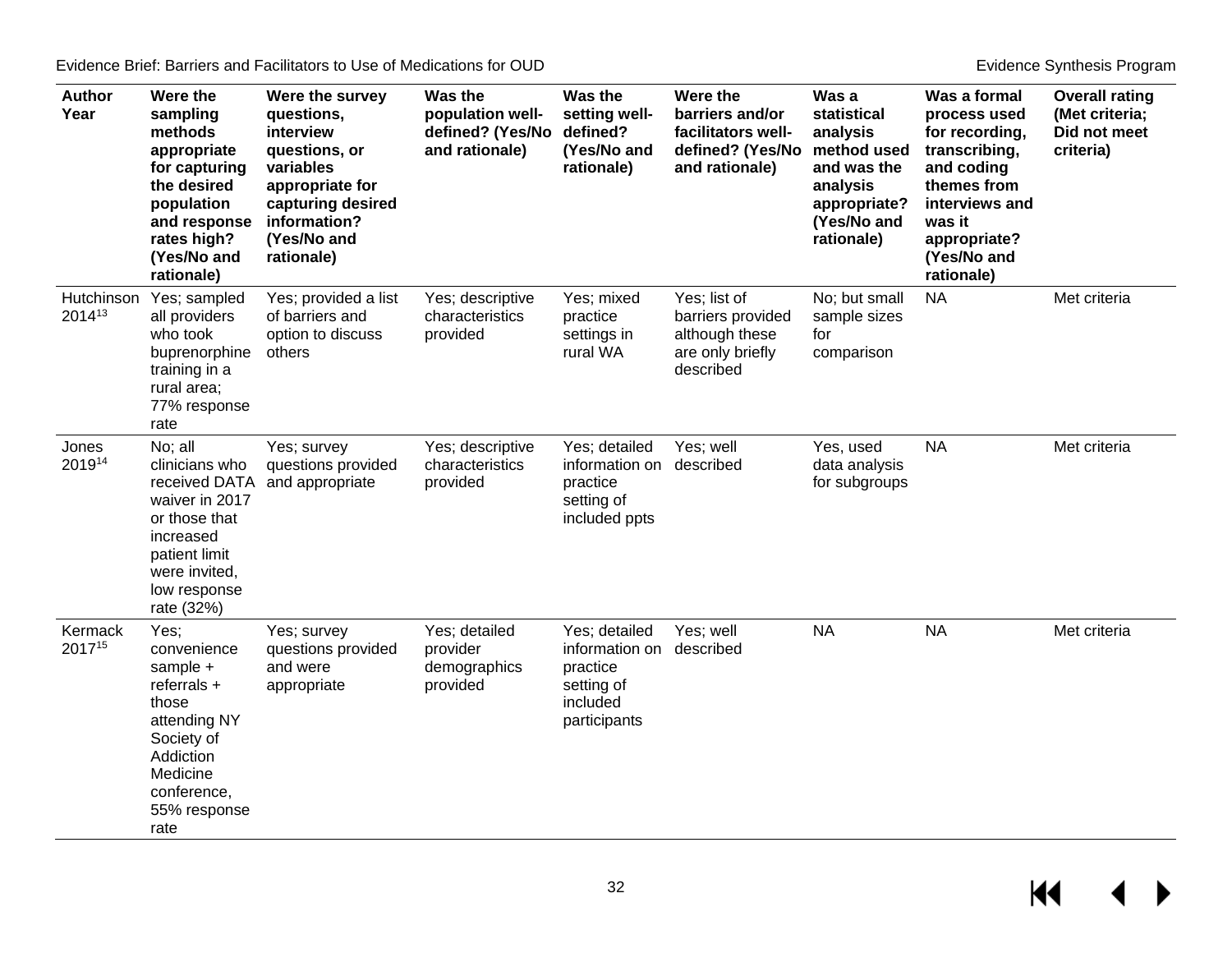| <b>Author</b><br>Year           | Were the<br>sampling<br>methods<br>appropriate<br>for capturing<br>the desired<br>population<br>and response<br>rates high?<br>(Yes/No and<br>rationale)                                                                         | Were the survey<br>questions,<br>interview<br>questions, or<br>variables<br>appropriate for<br>capturing desired<br>information?<br>(Yes/No and<br>rationale) | Was the<br>population well-<br>defined? (Yes/No<br>and rationale)                                            | Was the<br>setting well-<br>defined?<br>(Yes/No and<br>rationale)                                                            | Were the<br>barriers and/or<br>facilitators well-<br>defined? (Yes/No<br>and rationale)                                                                           | Was a<br>statistical<br>analysis<br>method used<br>and was the<br>analysis<br>appropriate?<br>(Yes/No and<br>rationale) | Was a formal<br>process used<br>for recording,<br>transcribing,<br>and coding<br>themes from<br>interviews and<br>was it<br>appropriate?<br>(Yes/No and<br>rationale) | <b>Overall rating</b><br>(Met criteria;<br>Did not meet<br>criteria)                                                       |
|---------------------------------|----------------------------------------------------------------------------------------------------------------------------------------------------------------------------------------------------------------------------------|---------------------------------------------------------------------------------------------------------------------------------------------------------------|--------------------------------------------------------------------------------------------------------------|------------------------------------------------------------------------------------------------------------------------------|-------------------------------------------------------------------------------------------------------------------------------------------------------------------|-------------------------------------------------------------------------------------------------------------------------|-----------------------------------------------------------------------------------------------------------------------------------------------------------------------|----------------------------------------------------------------------------------------------------------------------------|
| Knudsen<br>201916               | No; purposive<br>sampling of 4<br>states based<br>on variability in<br>opioid<br>overdoses,<br><b>OUD</b><br>prescriptions,<br><b>ACA Medicaid</b><br>expansion,<br>rural/urban<br>representation,<br>low response<br>rate (36%) | Yes; survey items<br>well described                                                                                                                           | No; not clear who<br>filled out survey                                                                       | No; did not<br>provide<br>descriptive<br>characteristics<br>such as<br>rural/urban<br>breakdown,<br>practice<br>setting, etc | Yes; table 3 has<br>overview of<br>organizational<br>resource needs<br>and physician<br>recruitment<br>practices by the<br>type of<br>pharmacotherapy<br>adoption | Yes; statistical<br>analysis used                                                                                       | <b>NA</b>                                                                                                                                                             | Did not meet<br>criteria; low<br>response rates,<br>lack of<br>information on<br>participants and<br>settings<br>assessed. |
| Lagisetty<br>201917             | No; no<br>response rate<br>reported and<br>unclear how<br>patient data<br>was collected                                                                                                                                          | No; unclear what the<br>survey items were                                                                                                                     | No; no descriptive<br>characteristics<br>provided                                                            | Yes; office-<br>based settings                                                                                               | Yes; patient<br>factors well<br>described                                                                                                                         | Yes; statistical NA<br>analysis used                                                                                    |                                                                                                                                                                       | Did not meet<br>criteria; research<br>letter is missing<br>critical<br>information on<br>survey design<br>and execution.   |
| Molfenter<br>201918             | Yes; surveyed<br>representative<br>sample of<br>county boards                                                                                                                                                                    | Yes; questions<br>provided and were<br>appropriate                                                                                                            | Yes; highest<br>ranking member<br>of county boards<br>interviewed, and<br>descriptive<br>statistics provided | Yes; Ohio<br>county boards<br>and their<br>jurisdiction                                                                      | Yes; well<br>described                                                                                                                                            | <b>NA</b>                                                                                                               | Yes; formal<br>process for<br>coding<br>interviews                                                                                                                    | Met criteria                                                                                                               |
| Molfenter<br>2015 <sup>27</sup> | Yes; surveyed<br>representative<br>sample of<br>county boards                                                                                                                                                                    | Yes; general<br>categories of<br>questions for semi-                                                                                                          | Yes; descriptive<br>statistics provided                                                                      | Yes; Ohio<br>county boards<br>and their<br>jurisdiction as                                                                   | Yes; well<br>described                                                                                                                                            | <b>NA</b>                                                                                                               | Yes; formal<br>process for<br>transcribing and                                                                                                                        | Met criteria                                                                                                               |

 $M \leftarrow \leftarrow$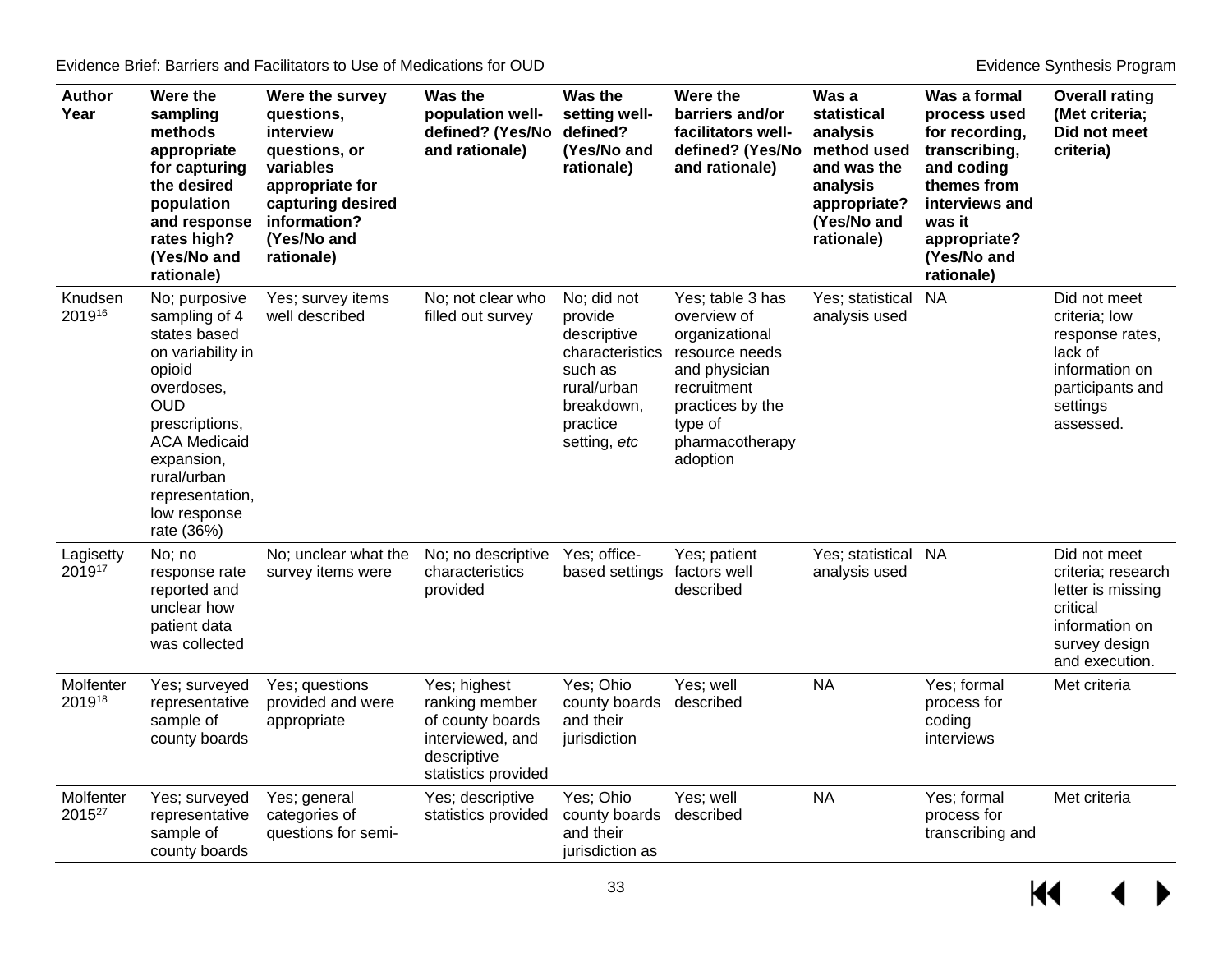| <b>Author</b><br>Year | Were the<br>sampling<br>methods<br>appropriate<br>for capturing<br>the desired<br>population<br>and response<br>rates high?<br>(Yes/No and<br>rationale) | Were the survey<br>questions,<br>interview<br>questions, or<br>variables<br>appropriate for<br>capturing desired<br>information?<br>(Yes/No and<br>rationale) | Was the<br>population well-<br>defined? (Yes/No<br>and rationale)                     | Was the<br>setting well-<br>defined?<br>(Yes/No and<br>rationale)           | Were the<br>barriers and/or<br>facilitators well-<br>defined? (Yes/No<br>and rationale) | Was a<br>statistical<br>analysis<br>method used<br>and was the<br>analysis<br>appropriate?<br>(Yes/No and<br>rationale) | Was a formal<br>process used<br>for recording,<br>transcribing,<br>and coding<br>themes from<br>interviews and<br>was it<br>appropriate?<br>(Yes/No and<br>rationale) | <b>Overall rating</b><br>(Met criteria;<br>Did not meet<br>criteria)    |
|-----------------------|----------------------------------------------------------------------------------------------------------------------------------------------------------|---------------------------------------------------------------------------------------------------------------------------------------------------------------|---------------------------------------------------------------------------------------|-----------------------------------------------------------------------------|-----------------------------------------------------------------------------------------|-------------------------------------------------------------------------------------------------------------------------|-----------------------------------------------------------------------------------------------------------------------------------------------------------------------|-------------------------------------------------------------------------|
|                       | and providers<br>(between 44-<br>55% of<br>counties<br>represented;<br>no one refused<br>to participate<br>in interviews)                                | structured interviews<br>provided                                                                                                                             |                                                                                       | well as<br>treatment<br>centers                                             |                                                                                         |                                                                                                                         | coding<br>interviews                                                                                                                                                  |                                                                         |
| Monico<br>201720      | sampling plan,<br>8 patients<br>refused to be<br>interviewed<br>primarily due<br>to<br>transportation<br>issues                                          | Yes; structured Yes; interview guide<br>provided                                                                                                              | Yes; descriptive<br>statistics provided                                               | Yes; single<br>treatment<br>program                                         | Yes; well<br>described                                                                  | <b>NA</b>                                                                                                               | Yes; formal<br>process for<br>transcribing and<br>coding<br>interviews                                                                                                | Met criteria                                                            |
| Murphy<br>$2014^{21}$ | Yes; analyzed<br>all data from<br>patients with<br>opioid<br>dependence in<br>a given period<br>of time                                                  | Yes; comprehensive<br>set of variables<br>collected                                                                                                           | Yes; inclusion<br>criteria were clear<br>and descriptive<br>statistics provided       | Yes; patients<br>receiving care<br>from Group<br>Health                     | Yes; variables<br>well described                                                        | Yes; statistical NA<br>analyses<br>conducted                                                                            |                                                                                                                                                                       | Met criteria                                                            |
| Parran<br>201722      | Yes; surveyed<br>physicians on<br>SAMHSA's<br>Center for<br>Substance<br>Abuse and<br>Treatment                                                          | Yes; asked about<br>office practices re:<br>buprenorphine<br>prescription                                                                                     | No; only practice<br>area provided (not<br>age, sex, # of<br>years practiced,<br>etc) | No; no<br>information on<br>practice<br>setting other<br>than<br>geographic | Yes; although it<br>only provides the<br>% of providers<br>that accept<br>insurance     | Yes; statistical NA<br>analyses<br>conducted                                                                            |                                                                                                                                                                       | Did not meet<br>criteria; lack of<br>information on<br>practice setting |

 $H$  $\leftrightarrow$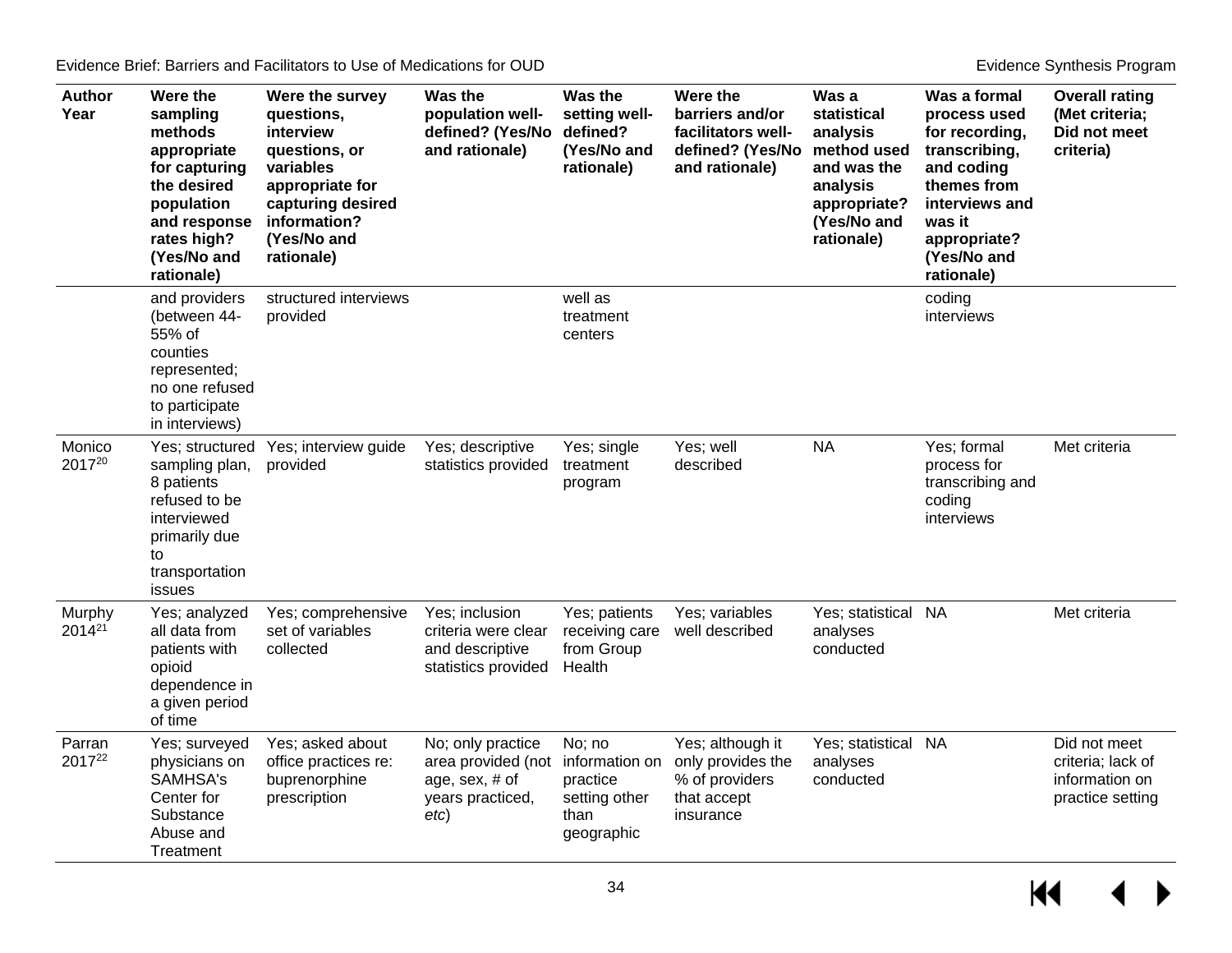| <b>Author</b><br>Year     | Were the<br>sampling<br>methods<br>appropriate<br>for capturing<br>the desired<br>population<br>and response<br>rates high?<br>(Yes/No and<br>rationale) | Were the survey<br>questions,<br>interview<br>questions, or<br>variables<br>appropriate for<br>capturing desired<br>information?<br>(Yes/No and<br>rationale) | Was the<br>population well-<br>defined? (Yes/No defined?<br>and rationale)                | Was the<br>setting well-<br>(Yes/No and<br>rationale)                                                               | Were the<br>barriers and/or<br>facilitators well-<br>defined? (Yes/No<br>and rationale) | Was a<br>statistical<br>analysis<br>method used<br>and was the<br>analysis<br>appropriate?<br>(Yes/No and<br>rationale) | Was a formal<br>process used<br>for recording,<br>transcribing,<br>and coding<br>themes from<br>interviews and<br>was it<br>appropriate?<br>(Yes/No and<br>rationale) | <b>Overall rating</b><br>(Met criteria;<br>Did not meet<br>criteria)                                                                                                     |
|---------------------------|----------------------------------------------------------------------------------------------------------------------------------------------------------|---------------------------------------------------------------------------------------------------------------------------------------------------------------|-------------------------------------------------------------------------------------------|---------------------------------------------------------------------------------------------------------------------|-----------------------------------------------------------------------------------------|-------------------------------------------------------------------------------------------------------------------------|-----------------------------------------------------------------------------------------------------------------------------------------------------------------------|--------------------------------------------------------------------------------------------------------------------------------------------------------------------------|
|                           | buprenorphine<br>provider list,<br>70% response<br>rate                                                                                                  |                                                                                                                                                               |                                                                                           | location &<br>specialty                                                                                             |                                                                                         |                                                                                                                         |                                                                                                                                                                       |                                                                                                                                                                          |
| Reif<br>201723            | Yes; purposive<br>sampling plan<br>and response<br>rates between<br>79% to 89%<br>depending on<br>year                                                   | Yes; brief overview<br>of categories of<br>questions                                                                                                          | No; no detailed<br>information on<br>characteristics of<br>respondents or<br>health plans | <b>NA</b>                                                                                                           | Yes; coverage of<br>MAT is the barrier                                                  | <b>NA</b>                                                                                                               | <b>NA</b>                                                                                                                                                             | Did not meet<br>criteria; study<br>authors did not<br>report detailed<br>information of<br>respondents and<br>only reported<br>limited<br>information on<br>health plans |
| Simon<br>201724           | Yes; first 100<br>consecutive<br>patients<br>seeking<br>treatment from<br>clinic                                                                         | Yes; demographics,<br>intake, and other<br>treatment factors<br>extracted                                                                                     | Yes; descriptive<br>characteristics<br>provided                                           | Yes; clinic<br>well described                                                                                       | Yes; well<br>described                                                                  | Yes; models<br>conducted                                                                                                | <b>NA</b>                                                                                                                                                             | Met criteria                                                                                                                                                             |
| <b>Streisel</b><br>201825 | No; sampled<br>all sites<br>participating in<br>trial but<br>unclear who<br>was sampled<br>and what<br>response rate<br>was.                             | Yes; detailed<br>information on what<br>survey items were<br>made into variables                                                                              | No; no detailed<br>description of<br>included<br>population                               | No;<br>correctional<br>facilities part<br>of trial,<br>although<br>limited<br>additional<br>information<br>provided | Yes; individual<br>and employment-<br>related factors<br>related to referrals           | Yes; statistical NA<br>analyses<br>conducted                                                                            |                                                                                                                                                                       | Did not meet<br>criteria; lack of<br>information of<br>both<br>respondents and<br>correctional<br>facilities<br>surveyed                                                 |

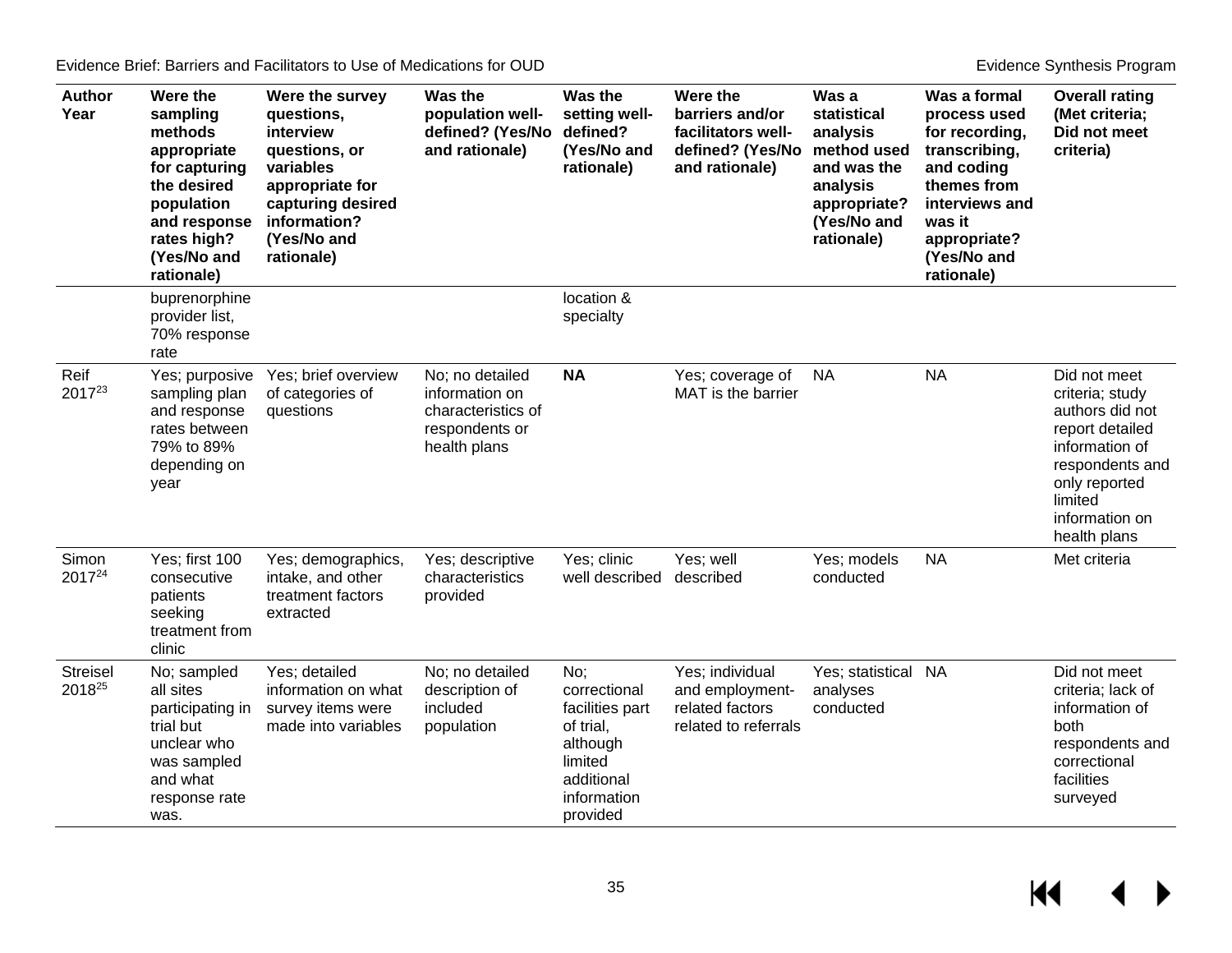| <b>Author</b><br>Year     | Were the<br>sampling<br>methods<br>appropriate<br>for capturing<br>the desired<br>population<br>and response<br>rates high?<br>(Yes/No and<br>rationale) | Were the survey<br>questions,<br><b>interview</b><br>questions, or<br>variables<br>appropriate for<br>capturing desired<br>information?<br>(Yes/No and<br>rationale) | Was the<br>population well-<br>defined? (Yes/No<br>and rationale) | Was the<br>setting well-<br>defined?<br>(Yes/No and<br>rationale) | Were the<br>barriers and/or<br>facilitators well-<br>defined? (Yes/No<br>and rationale) | Was a<br>statistical<br>analysis<br>method used<br>and was the<br>analysis<br>appropriate?<br>(Yes/No and<br>rationale) | Was a formal<br>process used<br>for recording.<br>transcribing,<br>and coding<br>themes from<br>interviews and<br>was it<br>appropriate?<br>(Yes/No and<br>rationale) | <b>Overall rating</b><br>(Met criteria;<br>Did not meet<br>criteria) |
|---------------------------|----------------------------------------------------------------------------------------------------------------------------------------------------------|----------------------------------------------------------------------------------------------------------------------------------------------------------------------|-------------------------------------------------------------------|-------------------------------------------------------------------|-----------------------------------------------------------------------------------------|-------------------------------------------------------------------------------------------------------------------------|-----------------------------------------------------------------------------------------------------------------------------------------------------------------------|----------------------------------------------------------------------|
| Wen<br>2017 <sup>26</sup> | Yes; Medicaid<br>database<br>appropriate for<br>study<br>questions, all<br>50 states<br>(excluding DC)<br>were included                                  | Yes; coverage and<br>spending variables<br>appropriate                                                                                                               | Yes; Medicaid<br>expansion vs non-<br>expansion states            | <b>NA</b>                                                         | Yes; coverage<br>and spending on<br>MAT is theoretical<br>barrier                       | Yes; stat<br>analysis used<br>to compare<br>Medicaid<br>expansion vs<br>non-<br>expansion<br>states                     | <b>NA</b>                                                                                                                                                             | Met criteria                                                         |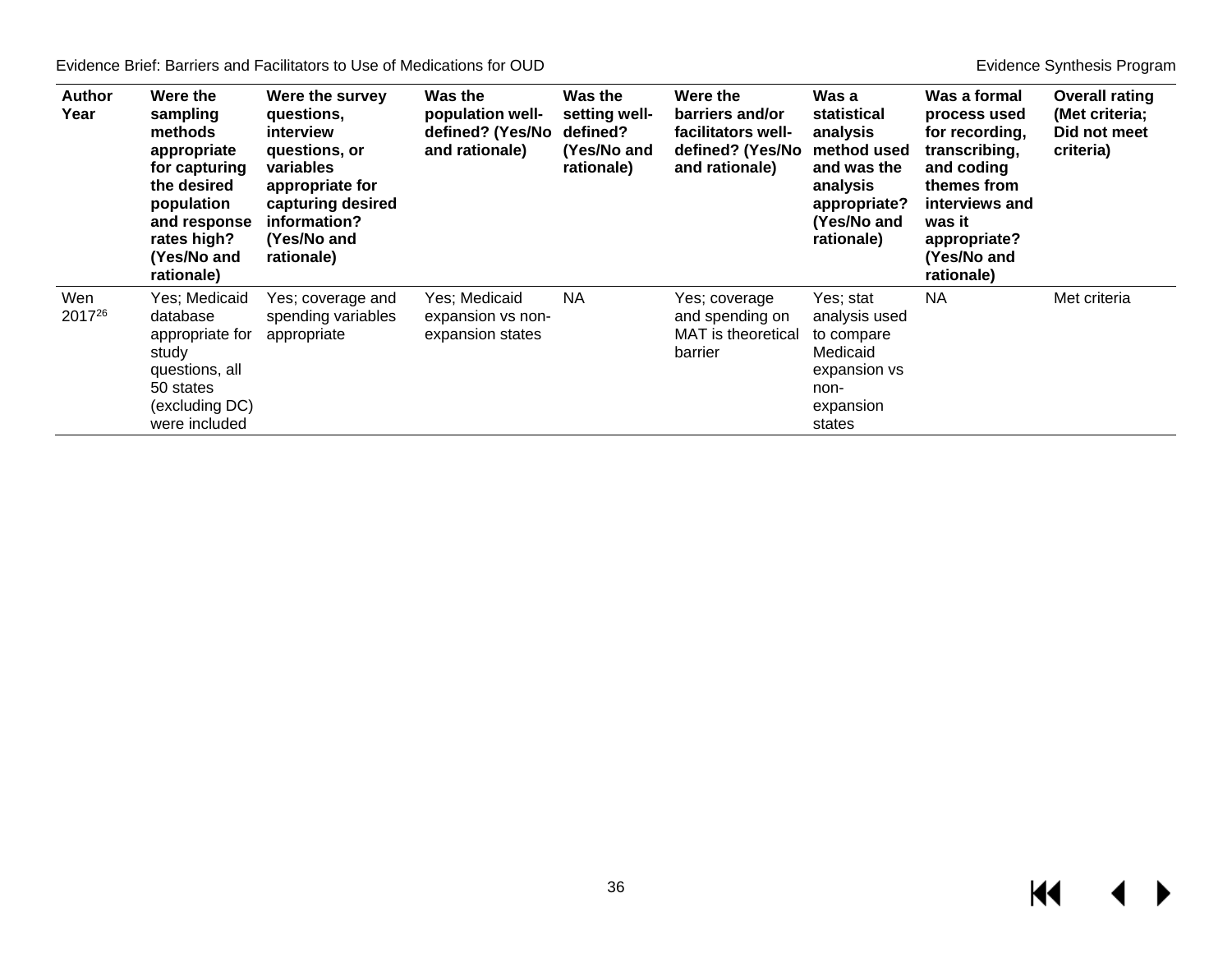### **APPENDIX E. PEER REVIEW DISPOSITION**

<span id="page-38-0"></span>

| Comment#                | <b>Reviewer#</b>        | <b>Comment</b>                                                                                                                                                                                                                                                                                                                                                                                                   | <b>Author Response</b>                                                                                                                                                                                                                                                                                                                                                                                                                                                                                                                                                                                                                                                                                                                                                                                                |
|-------------------------|-------------------------|------------------------------------------------------------------------------------------------------------------------------------------------------------------------------------------------------------------------------------------------------------------------------------------------------------------------------------------------------------------------------------------------------------------|-----------------------------------------------------------------------------------------------------------------------------------------------------------------------------------------------------------------------------------------------------------------------------------------------------------------------------------------------------------------------------------------------------------------------------------------------------------------------------------------------------------------------------------------------------------------------------------------------------------------------------------------------------------------------------------------------------------------------------------------------------------------------------------------------------------------------|
|                         |                         | Are the objectives, scope, and methods for this review clearly described?                                                                                                                                                                                                                                                                                                                                        |                                                                                                                                                                                                                                                                                                                                                                                                                                                                                                                                                                                                                                                                                                                                                                                                                       |
|                         | 2                       | Yes                                                                                                                                                                                                                                                                                                                                                                                                              | None                                                                                                                                                                                                                                                                                                                                                                                                                                                                                                                                                                                                                                                                                                                                                                                                                  |
| $\overline{2}$          | 3                       | Yes                                                                                                                                                                                                                                                                                                                                                                                                              | None                                                                                                                                                                                                                                                                                                                                                                                                                                                                                                                                                                                                                                                                                                                                                                                                                  |
| 3                       | $\overline{\mathbf{4}}$ | Yes                                                                                                                                                                                                                                                                                                                                                                                                              | None                                                                                                                                                                                                                                                                                                                                                                                                                                                                                                                                                                                                                                                                                                                                                                                                                  |
|                         |                         | Is there any indication of bias in our synthesis of the evidence?                                                                                                                                                                                                                                                                                                                                                |                                                                                                                                                                                                                                                                                                                                                                                                                                                                                                                                                                                                                                                                                                                                                                                                                       |
| $\overline{\mathbf{4}}$ | $\overline{c}$          | No                                                                                                                                                                                                                                                                                                                                                                                                               | None                                                                                                                                                                                                                                                                                                                                                                                                                                                                                                                                                                                                                                                                                                                                                                                                                  |
| $\overline{5}$          | 3                       | No                                                                                                                                                                                                                                                                                                                                                                                                               | None                                                                                                                                                                                                                                                                                                                                                                                                                                                                                                                                                                                                                                                                                                                                                                                                                  |
| $\overline{6}$          | $\overline{4}$          | $\overline{N}$                                                                                                                                                                                                                                                                                                                                                                                                   | None                                                                                                                                                                                                                                                                                                                                                                                                                                                                                                                                                                                                                                                                                                                                                                                                                  |
|                         |                         | Are there any published or unpublished studies that we may have overlooked?                                                                                                                                                                                                                                                                                                                                      |                                                                                                                                                                                                                                                                                                                                                                                                                                                                                                                                                                                                                                                                                                                                                                                                                       |
| $\overline{7}$          | $\overline{2}$          | Yes - Restricting to studies published since 2014 may have<br>resulted in missing some important studies. It was also unclear<br>to me what study designs were eligible--it looks like KQ 1<br>focused mainly on survey studies but not sure if qualitative<br>studies were included; KQ 2 seemed to focus mostly on studies<br>that evaluated associations between use versus nonuse of<br>medications for OUD. | Given VHA policy and federal legislative changes as well as<br>changes in public perceptions of and response to the evolving<br>opioid crisis over the past 5 years, we do not agree that<br>inclusion of earlier studies (pre-2014) would have<br>fundamentally changed our findings or conclusions. Rather,<br>our intent was to provide VHA clinicians, researchers, and<br>policy-makers the most current and relevant synthesis of<br>evidence on MAT barriers and facilitators to inform policy<br>development, program planning, and OUD research.<br>In the methods section, we have expanded discussion of our<br>rationale for focusing on studies published since 2014 as<br>follows:<br>"Due to the large volume of studies we identified in our<br>search, need to accommodate a compressed rapid review |
|                         |                         |                                                                                                                                                                                                                                                                                                                                                                                                                  | timeline, and goal of providing VHA clinicians, researchers,<br>and policy-makers with the most current and relevant<br>synthesis of evidence on OUD medication barriers and<br>facilitators, we limited selection of studies to those published<br>since 2014. Limiting our study selection in this way allowed us<br>to prioritize evidence synthesis of barriers and facilitators in<br>the context of several recent VHA changes including the<br>addition of extended-release naltrexone to the VHA formulary<br>in 2014 and updated VA guidelines recommending office-<br>based treatment in 2015, as well as changes in federal<br>legislation including the 2016 CARA Act aimed at expanding<br>OUD medication prescribing."                                                                                  |
|                         |                         |                                                                                                                                                                                                                                                                                                                                                                                                                  | We included both quantitative and qualitative studies, which<br>we trying to highlight by revising the section describing study                                                                                                                                                                                                                                                                                                                                                                                                                                                                                                                                                                                                                                                                                       |

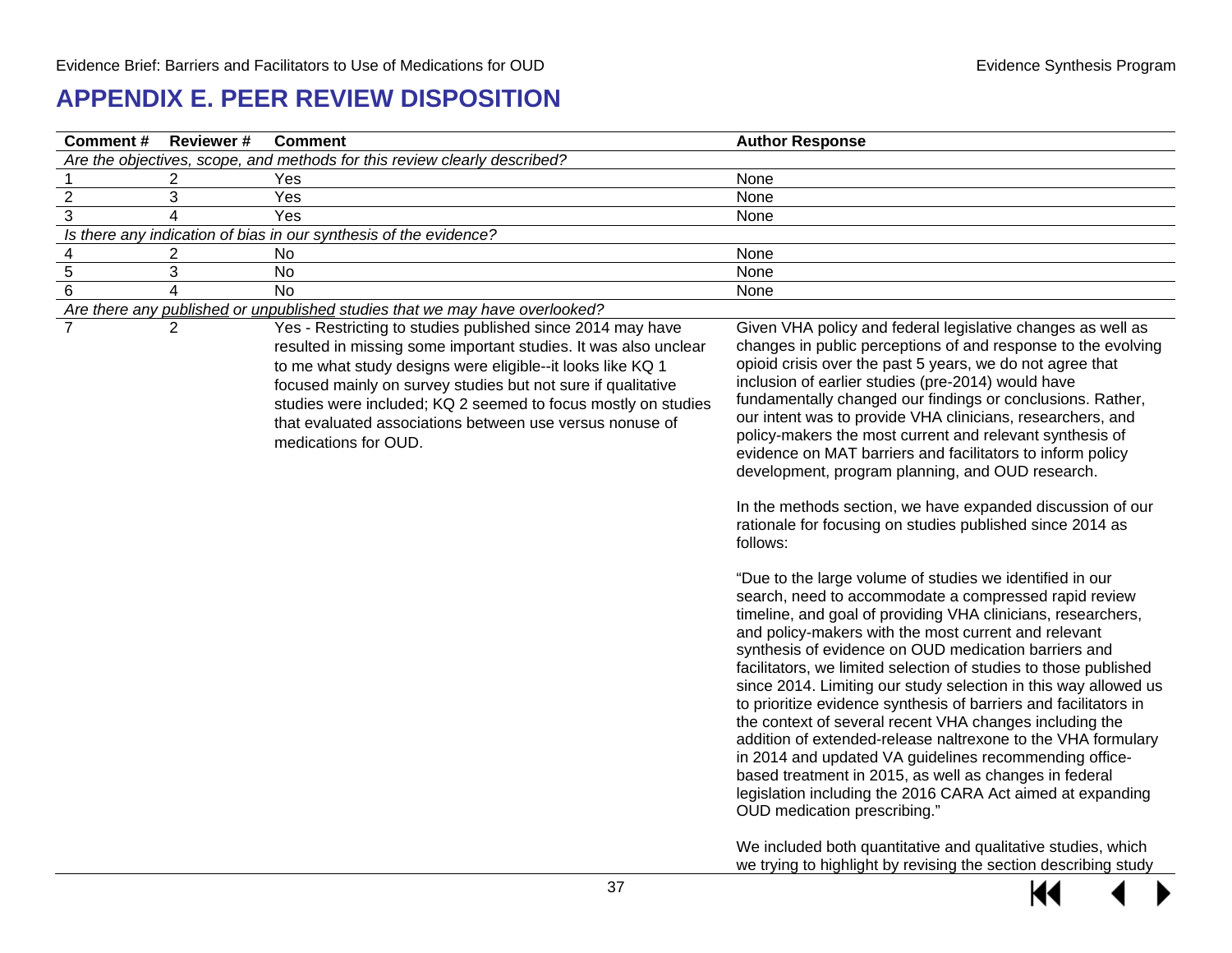eligibility, "We included studies of all types (quantitative and qualitative) of adults eligible for OUD treatment (excluding pregnant women) in the US."

We did not pre-specify the types of studies that we would include for KQ1 or KQ2, and agree that certain study designs were more commonly used to address each KQ.

| 8 | 3              | No                                                                                                                                                                                                                                                                                                                                                                                                                                                                                                                                                                                                              | None                                                                                                                                                                                                                                                                                                                                                                                                                                                                                                                                                                                                                       |
|---|----------------|-----------------------------------------------------------------------------------------------------------------------------------------------------------------------------------------------------------------------------------------------------------------------------------------------------------------------------------------------------------------------------------------------------------------------------------------------------------------------------------------------------------------------------------------------------------------------------------------------------------------|----------------------------------------------------------------------------------------------------------------------------------------------------------------------------------------------------------------------------------------------------------------------------------------------------------------------------------------------------------------------------------------------------------------------------------------------------------------------------------------------------------------------------------------------------------------------------------------------------------------------------|
| 5 | 4              | One additional study to consider: Finlay, Andrea K., et al.<br>"Barriers and Facilitators to Implementation of Pharmacotherapy<br>for Opioid Use Disorders in VHA Residential Treatment<br>Programs." Journal of studies on alcohol and drugs 79.6 (2018):<br>909-917.                                                                                                                                                                                                                                                                                                                                          | We excluded this study for the reason of "ineligible"<br>intervention." The study looked at barriers for a range of OUD<br>medications- including methadone- and did not separate<br>findings by medication.                                                                                                                                                                                                                                                                                                                                                                                                               |
| 6 | 4              | Background - In paragraph 5, you might consider adding<br>literature addressing patient preferences for office based OUD<br>treatment. https://www.ncbi.nlm.nih.gov/pubmed/21170143                                                                                                                                                                                                                                                                                                                                                                                                                             | We have added the following sentence to this section, "Office-<br>based care may be viewed as more patient-centered and<br>assessible and preferred by some patients compared to<br>OTPs." We used this study citation – thank you.                                                                                                                                                                                                                                                                                                                                                                                        |
| 7 | 4              | KQ3 - I believe there are other VA studies addressing patient<br>characteristics associated with receiving buprenorphine: See:<br>Finlay, Andrea K., et al. "Receipt of pharmacotherapy for opioid<br>use disorder by justice-involved US Veterans Health<br>Administration patients." Drug and alcohol dependence 160<br>(2016): 222-226.                                                                                                                                                                                                                                                                      | We excluded this study at the abstract level. After reviewing<br>full text, we would exclude this study for the reason of<br>"ineligible intervention." Similar to the Finlay 2018 article<br>(comment #5), this study looked at barriers for a range of<br>OUD medications, including methadone, and did not separate<br>findings by medication.                                                                                                                                                                                                                                                                          |
|   |                | Additional suggestions or comments can be provided below. If applicable, please indicate the page and line numbers from the draft report.                                                                                                                                                                                                                                                                                                                                                                                                                                                                       |                                                                                                                                                                                                                                                                                                                                                                                                                                                                                                                                                                                                                            |
| 8 | $\overline{2}$ | The term "medication-assisted treatment" has fallen out of favor<br>as it is a misnomer (medications do not "assist" treatment, they<br>are the main treatment), implying that medications play a<br>secondary role (we do not refer to medications for HTN as<br>"medication-assisted treatment"). If you want to keep using the<br>term since it is still widely used I would at a minimum add a<br>sentence or two to the Intro noting the issues with the term.<br>Alternatively, you could refer to "medications for addiction<br>treatment" (still MAT) or just "medications for opioid use<br>disorder". | Thank you. We have revised the report to discuss use of the<br>term "medication-assisted treatment" and why it has fallen out<br>of favor. Specifically, in the Background section we state, "Of<br>note, the term medication-assisted treatment (MAT) has been<br>commonly used to describe these medications but is no longer<br>favored given that medication is considered an option for first-<br>line treatment for OUD (rather than an adjunctive treatment).<br>Guidelines from the Veteran's Administration/Department of<br>Defense (VA/DoD) recommend offering patients with OUD<br>treatment with medication." |
|   |                |                                                                                                                                                                                                                                                                                                                                                                                                                                                                                                                                                                                                                 | We changed the report throughout to refer to medications for<br>opioid use disorder rather than MAT.                                                                                                                                                                                                                                                                                                                                                                                                                                                                                                                       |

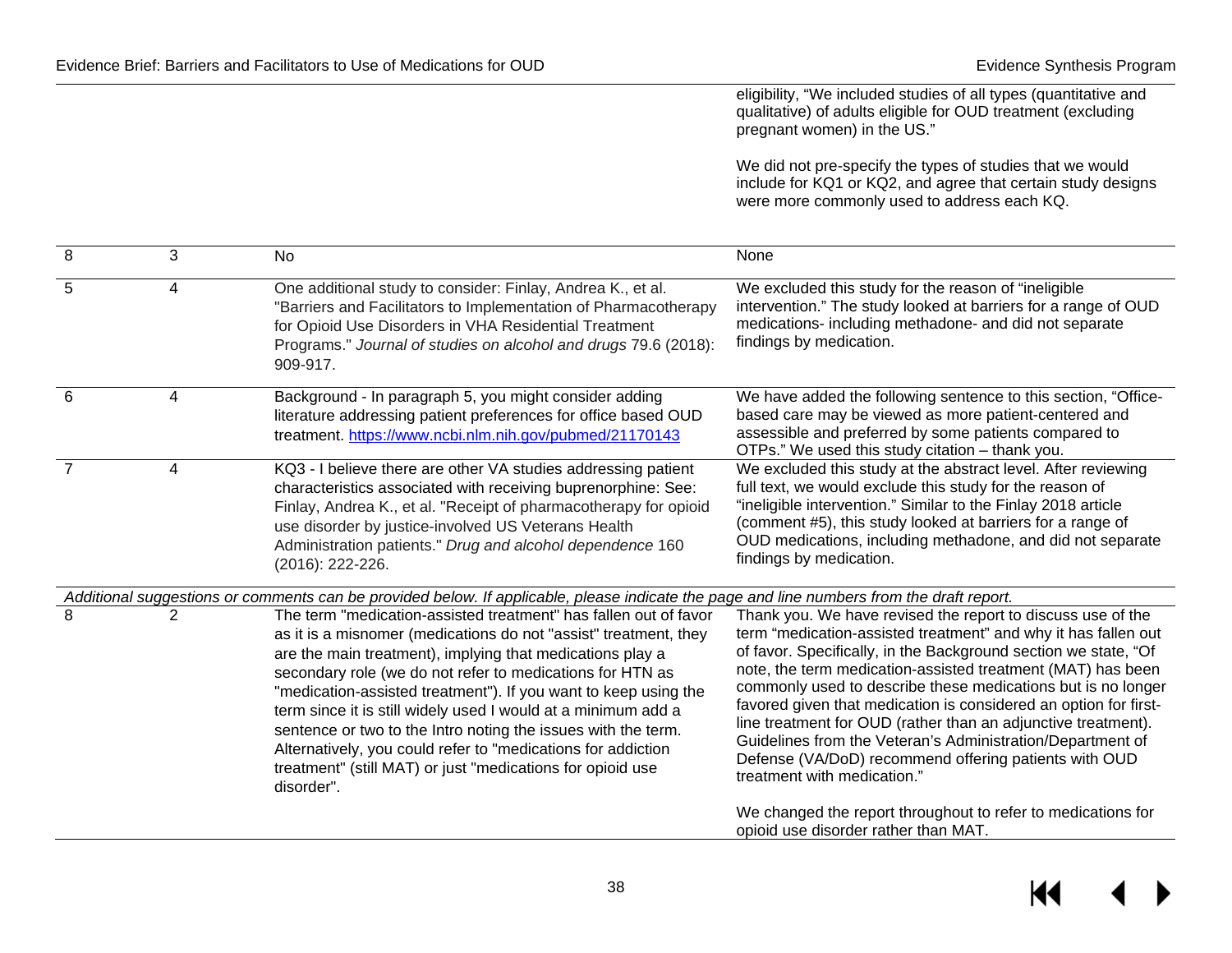| $9\,$ | $\overline{2}$ | In the Background (line 44)--buprenorphine doesn't "partially"<br>activate opioid receptors and have a lower risk of adverse<br>events--it basically functions as an opioid agonist at lower doses<br>but effects plateau at higher doses (including respiratory<br>depressant effects). Also my understanding is the lower<br>overdose risk of buprenorphine is largely theoretical (though<br>likely true).                                                                                                                                                                                                     | We have revised this language as follows, "Buprenorphine is<br>referred to as a "partial opioid agonist" because it does not act<br>on opioid receptors in the same way as full agonists like<br>methadone. Specifically, it binds tightly to the mu opioid<br>receptor (which is responsible for euphoria effects but also<br>harmful effects such as respiratory depression) but does not<br>activate this receptor as much as full agonists like methadone.<br>It also has a ceiling effect, meaning that the receptor is not<br>more activated with more exposure to the drug, and it is<br>therefore thought to have a lower risk of overdose." |
|-------|----------------|-------------------------------------------------------------------------------------------------------------------------------------------------------------------------------------------------------------------------------------------------------------------------------------------------------------------------------------------------------------------------------------------------------------------------------------------------------------------------------------------------------------------------------------------------------------------------------------------------------------------|------------------------------------------------------------------------------------------------------------------------------------------------------------------------------------------------------------------------------------------------------------------------------------------------------------------------------------------------------------------------------------------------------------------------------------------------------------------------------------------------------------------------------------------------------------------------------------------------------------------------------------------------------|
| 10    | $\overline{2}$ | Might also note that buprenorphine used for OUD is higher dose<br>than other formulations (e.g., transdermal) used/approved for<br>chronic pain.                                                                                                                                                                                                                                                                                                                                                                                                                                                                  | We have revised the background on buprenorphine as<br>follows, "Buprenorphine used for OUD treatment is a higher<br>dose than buprenorphine formulations approved to treat<br>chronic pain and is typically co-formulated with naloxone,<br>which helps deter misuse by causing opioid withdrawal if the<br>medication is crushed and injected or snorted instead of being<br>used under the tongue as prescribed."                                                                                                                                                                                                                                  |
| 11    | $\overline{2}$ | Trials of oral naltrexone actually show similar efficacy to<br>methadone/buprenorphine--the problem is adherence in non-<br>trial settings (also the need to withdraw opioids and many of the<br>studies were done in people getting out of prison or in Russia<br>where opioid agonists/partial agonists are not available).                                                                                                                                                                                                                                                                                     | Thank you for the clarification. We have revised the<br>discussion of naltrexone as follows, "Naltrexone is an "opioid<br>antagonist," meaning that it blocks opioid receptor activity.<br>Naltrexone is available in an injectable form and oral form,<br>although treatment retention and adherence may be lower<br>with the oral form and it is not as commonly used."                                                                                                                                                                                                                                                                            |
| 12    | $\overline{2}$ | I don't think that office-based treatment is necessarily a lower<br>level of care. The level of care in office-based treatment can<br>vary widely and in some cases can be higher level of care than<br>an OTP (e.g., in a lot of OTPs patients are not even seen by the<br>prescriber during most visits). Anyway it would be more accurate<br>to note that the level of care in office-based settings is variable.<br>Also might not that there are a number of models of care in<br>office-based settings as well as health systems that coordinate<br>office-based care with OTPs (e.g., Hub and Spoke, etc). | We have revised the description of office-based treatment as<br>follows, "Intensity of care delivered in office-based settings<br>varies by practice structure and the scope of available<br>psychosocial services." We also added, " in the "hub and<br>spoke" model developed in Vermont, OTPs are connected<br>with office-based care settings and patients are triaged to the<br>level of care that best meets their needs."                                                                                                                                                                                                                     |
| 13    | $\overline{2}$ | It is unclear throughout the report whether patients have OUD<br>due to illicit opioids or prescription opioids or both. This is a<br>potentially important distinction that should also be addressed in<br>KQ 2 as this could impact barriers/facilitators.                                                                                                                                                                                                                                                                                                                                                      | We have information about opioid use history to Table 1 for<br>KQ1 and added a comment to the limitations section as<br>follows, "Most studies were also of patients with a history of<br>injection drug use, rather than prescription drug use, and OUD<br>medication barriers and facilitators may be different in these 2<br>patient populations."                                                                                                                                                                                                                                                                                                |
| 14    | $\overline{c}$ | The rationale for restricting to 2014 and on seems a bit weak--it<br>would be stronger if you could tie the date to an event (e.g., an<br>event shown in the Figure 2 timeline).                                                                                                                                                                                                                                                                                                                                                                                                                                  | Please see the response to comment #7 above.                                                                                                                                                                                                                                                                                                                                                                                                                                                                                                                                                                                                         |

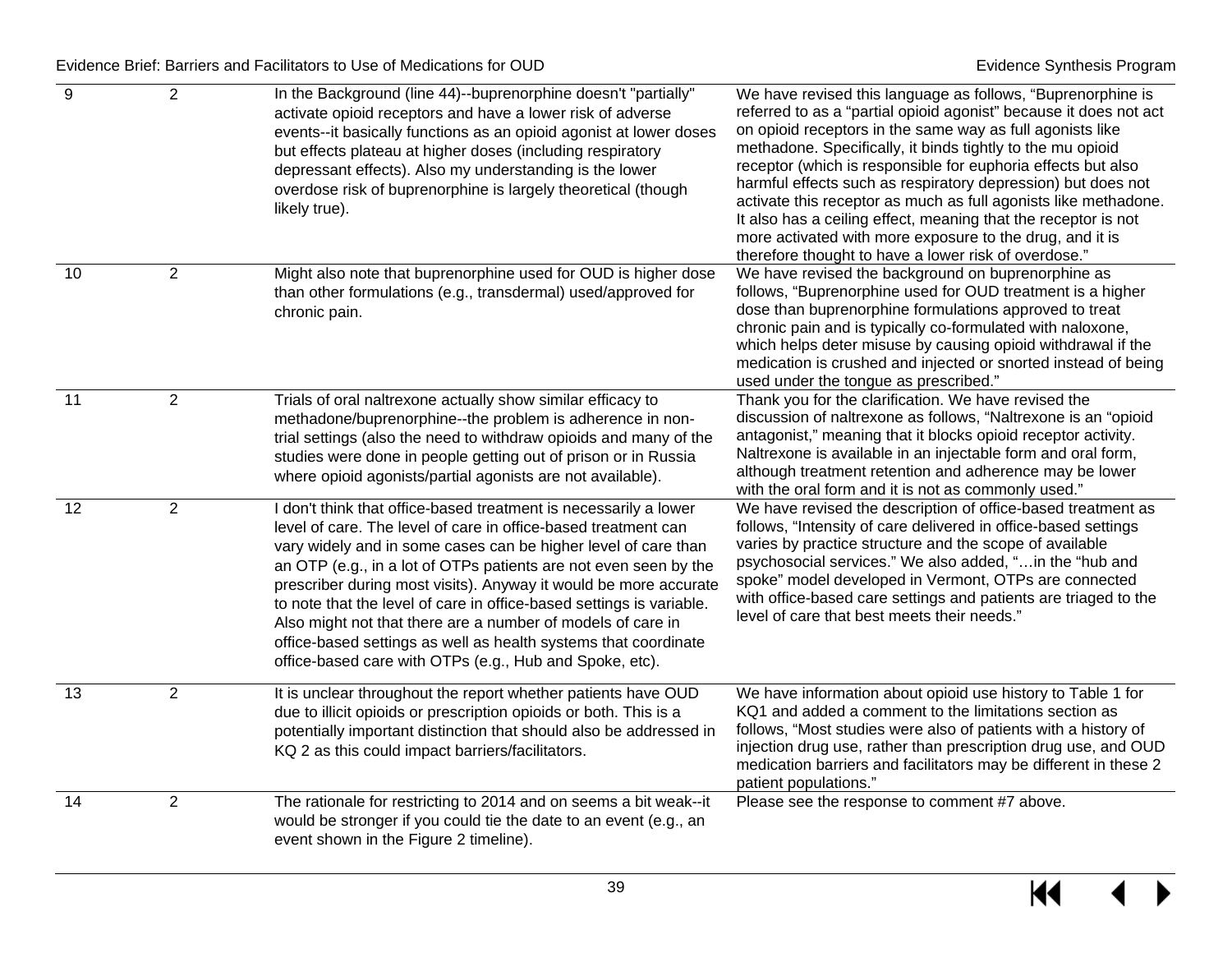| $\overline{15}$ | $\overline{2}$ | The quality criteria feel rather ad hoc and don't clearly<br>distinguish between survey studies and qualitative studies which<br>have quite different methods. Some of the criteria seem more<br>related to understanding applicability than internal bias per se<br>(e.g., pouplation descriptions, setting descriptions) and some of<br>the criteria seem quite subjective and difficult to operationalize.<br>Also is reference 20 correct?                                | Overall, due to our rapid timeline, we purposefully streamlined<br>our quality assessment methods. This streamlining was<br>operationalized by creating a single tool that would be<br>applicable to multiple study designs and that took a<br>categorical approach to classifying studies as "met minimum<br>criteria" or "did not meet minimum criteria." Then, we<br>informally commented on the status of additional study<br>features. As we state in the report, "Our use of a streamlined<br>approach to assessing study quality means that we could not<br>definitively determine which studies were the highest quality<br>studies. However, given our studies reported similar themes,<br>identifying the highest quality studies would have been<br>unlikely to change our conclusions."<br>Regarding your comment about distinguishing between survey<br>and qualitative studies- we did have criteria in the tool that<br>were specific to quantitative vs qualitative studies. Specifically,<br>the prompt "was a statistical analysis method used and was<br>the analysis appropriate?" applied to quantitative studies and<br>the prompt "was a formal process used for recording, |
|-----------------|----------------|-------------------------------------------------------------------------------------------------------------------------------------------------------------------------------------------------------------------------------------------------------------------------------------------------------------------------------------------------------------------------------------------------------------------------------------------------------------------------------|----------------------------------------------------------------------------------------------------------------------------------------------------------------------------------------------------------------------------------------------------------------------------------------------------------------------------------------------------------------------------------------------------------------------------------------------------------------------------------------------------------------------------------------------------------------------------------------------------------------------------------------------------------------------------------------------------------------------------------------------------------------------------------------------------------------------------------------------------------------------------------------------------------------------------------------------------------------------------------------------------------------------------------------------------------------------------------------------------------------------------------------------------------------------------------------------------|
|                 |                |                                                                                                                                                                                                                                                                                                                                                                                                                                                                               | transcribing, and coding themes from interviews and was it<br>appropriate?" applied to qualitative studies.                                                                                                                                                                                                                                                                                                                                                                                                                                                                                                                                                                                                                                                                                                                                                                                                                                                                                                                                                                                                                                                                                        |
|                 |                |                                                                                                                                                                                                                                                                                                                                                                                                                                                                               | Regarding your comment that the tool applied more to<br>applicability than internal bias- we agree that some of our<br>tool's criteria relate to applicability; however, some criteria<br>relate to internal validity (e.g., the prompt "were the sampling<br>methods appropriate for capturing the desired population and<br>response rates high?" assesses selection bias, and prompts<br>"were the survey questions, interview questions, or variables<br>appropriate for capturing desired information?" and "were the<br>barriers and/or facilitators well-defined?" assesses bias from<br>measurement of outcomes.                                                                                                                                                                                                                                                                                                                                                                                                                                                                                                                                                                           |
|                 |                |                                                                                                                                                                                                                                                                                                                                                                                                                                                                               | Finally, reference #20 was erroneously included, so we have<br>removed it from the report.                                                                                                                                                                                                                                                                                                                                                                                                                                                                                                                                                                                                                                                                                                                                                                                                                                                                                                                                                                                                                                                                                                         |
| 16              | $\overline{2}$ | It isn't clear to me how the SOE was graded and whether the<br>AHRQ methods really apply to these types of studies. I am not<br>sure how you assess precision or consistency, for example,<br>from studies that use different study design methods (qualitative<br>vs survey), techniques and survey questions (e.g., open-ended<br>versus directed) to elicit info about barriers/facilitators. Anyway I<br>am not sure that grading SOE for these types of studies/data are | While we agree that AHRQ's strength of evidence (SOE) tool<br>was designed to evaluate studies of interventions, we felt the<br>principles could still be applied to this body of evidence of<br>non-intervention studies. We added a sentence in the<br>"strength of evidence" section to make this point.<br>We have removed the description of the optional domain<br>related to "confounding that would decrease the observed                                                                                                                                                                                                                                                                                                                                                                                                                                                                                                                                                                                                                                                                                                                                                                  |

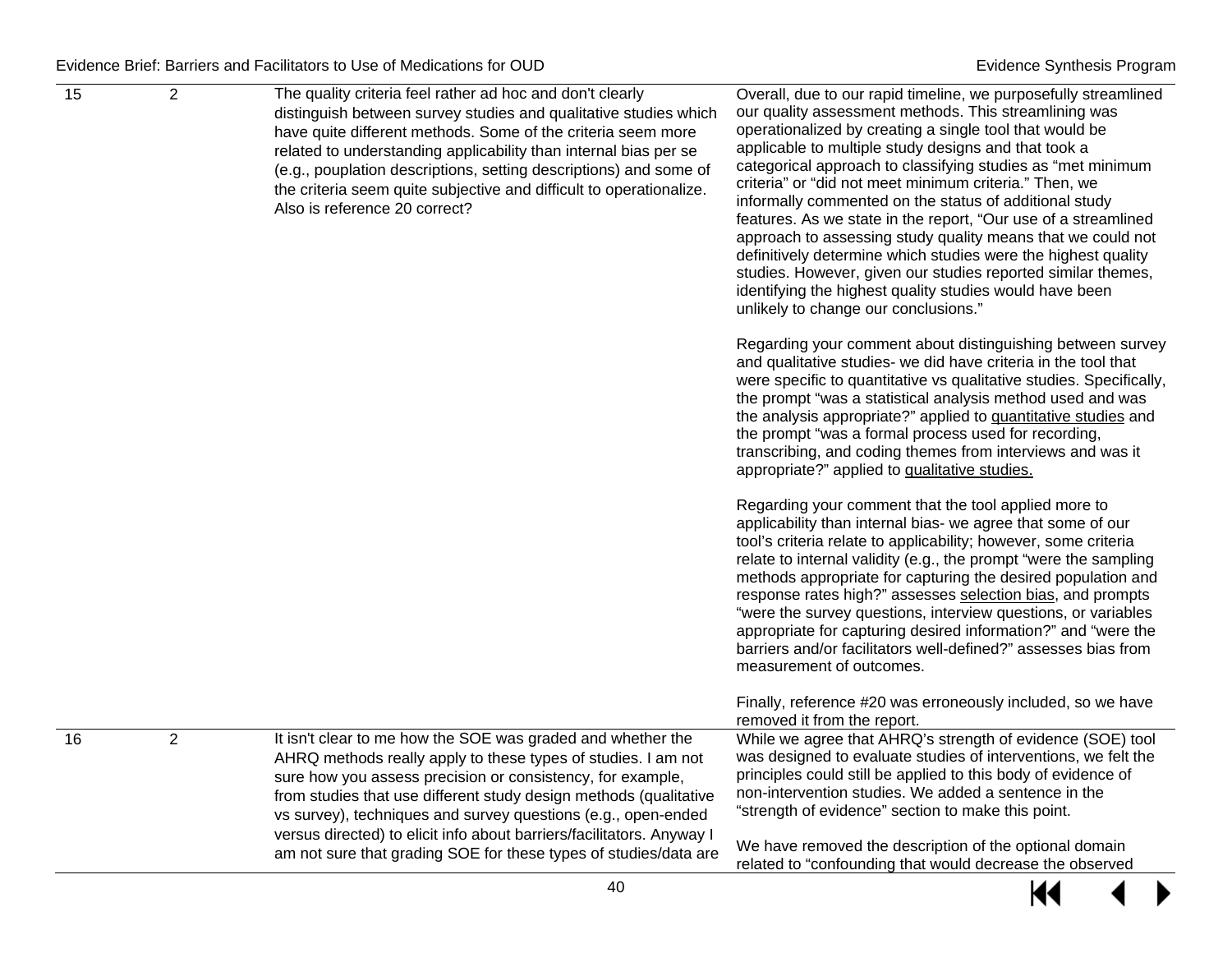|                 |                | needed. The synthesis methods describe a very qualitative<br>method for identifying a barrier (if at least 1 patient describes it<br>as an inhibitor or facilitator). Also you aren't talking about<br>"effects" in the way we normally think of them. Anyway I am not<br>sure that the SOE concept is particularly useful for this kind of<br>review.                                                                                                                                                                                           | effect." We did not evaluate this domain as it was not<br>applicable.<br>In our methods, we describe that we rated SOE informally. On<br>p. 13 where we note our overall confidence in the findings, we<br>have added our reason for rating studies as consistent- "most<br>studies discussed similar barriers and facilitators." We also<br>added a description of how we rated precision- "results<br>wereprecise (studies had appropriate sample sizes based<br>on study design)." |
|-----------------|----------------|--------------------------------------------------------------------------------------------------------------------------------------------------------------------------------------------------------------------------------------------------------------------------------------------------------------------------------------------------------------------------------------------------------------------------------------------------------------------------------------------------------------------------------------------------|---------------------------------------------------------------------------------------------------------------------------------------------------------------------------------------------------------------------------------------------------------------------------------------------------------------------------------------------------------------------------------------------------------------------------------------------------------------------------------------|
| $\overline{17}$ | $\overline{2}$ | The review uses a framework of stigma/logistics/treatment<br>experiences and beliefs/knowledge to describe/organize results<br>but it isn't quite clear how this was generated. Was this a priori<br>or was it based on the Results of the studies?                                                                                                                                                                                                                                                                                              | This framework was developed based on the results of the<br>studies. In the synthesis of data section, we note that "we<br>used content analysis of barriers and facilitators in prioritized<br>studies using coding based on an iterative process without<br>pre-defined categoriesAs we reviewed studies, we grouped<br>content into existing categories or created a new category."                                                                                                |
| 18              | $\overline{2}$ | KQ 2--the results are supposed to be about how barriers and<br>facilitators vary by patient/provider/setting characteristics, but<br>the results are largely about predictors of receipt or non-receipt<br>of meds which don't seem to me to be quite the same thing. If<br>there are no studies that attempt to address the KQ directly that<br>is fine and would just say so, then can note that you looked at<br>the predictor studies as an indirect way of identifying potential<br>barriers/facilitators.                                  | We agree and have added language to KQ2 in the patient and<br>provider section to clarify that these results provide indirect<br>evidence regarding OUD medication barriers and facilitators.                                                                                                                                                                                                                                                                                         |
| 19              | 2              | As mentioned above, describing whether studies were of<br>patients with OUD due to illicit or prescription opioids should be<br>addressed in KQ 2.                                                                                                                                                                                                                                                                                                                                                                                               | Please see the response to comment #13 above.                                                                                                                                                                                                                                                                                                                                                                                                                                         |
| 20              | $\overline{3}$ | I found one typo, Iol! Page 28. 'Additionally comparisons of MAT<br>use among different VHA facilitates could help" Change<br>'facilitates' to 'facilities.' That's it. I wish I had more brilliant<br>comment--but mostly learned a ton from reading this.                                                                                                                                                                                                                                                                                      | Thank you. We corrected this typo.                                                                                                                                                                                                                                                                                                                                                                                                                                                    |
| 21              | 3              | I found it helpful that patient-reported stigma was<br>characterized/broken down into--social, internalized, medication-<br>specific. I found the section on provider stigma (page 17) to be a<br>little less well characterized. The first paragraph of this section<br>noted 4 barriers--2 that seemed associated with stigma: 'lack of<br>desire to be associated with MAT' and 'individual beliefs and<br>attitudes including negative views of patients with OUD'. The<br>other two barriers listed in the opening paragraph were: 'lack of | Thank you for noticing this gap, which was unintentional. We<br>have added a paragraph describing provider-identified barriers<br>related to the role of stigma in OUD prescribing.                                                                                                                                                                                                                                                                                                   |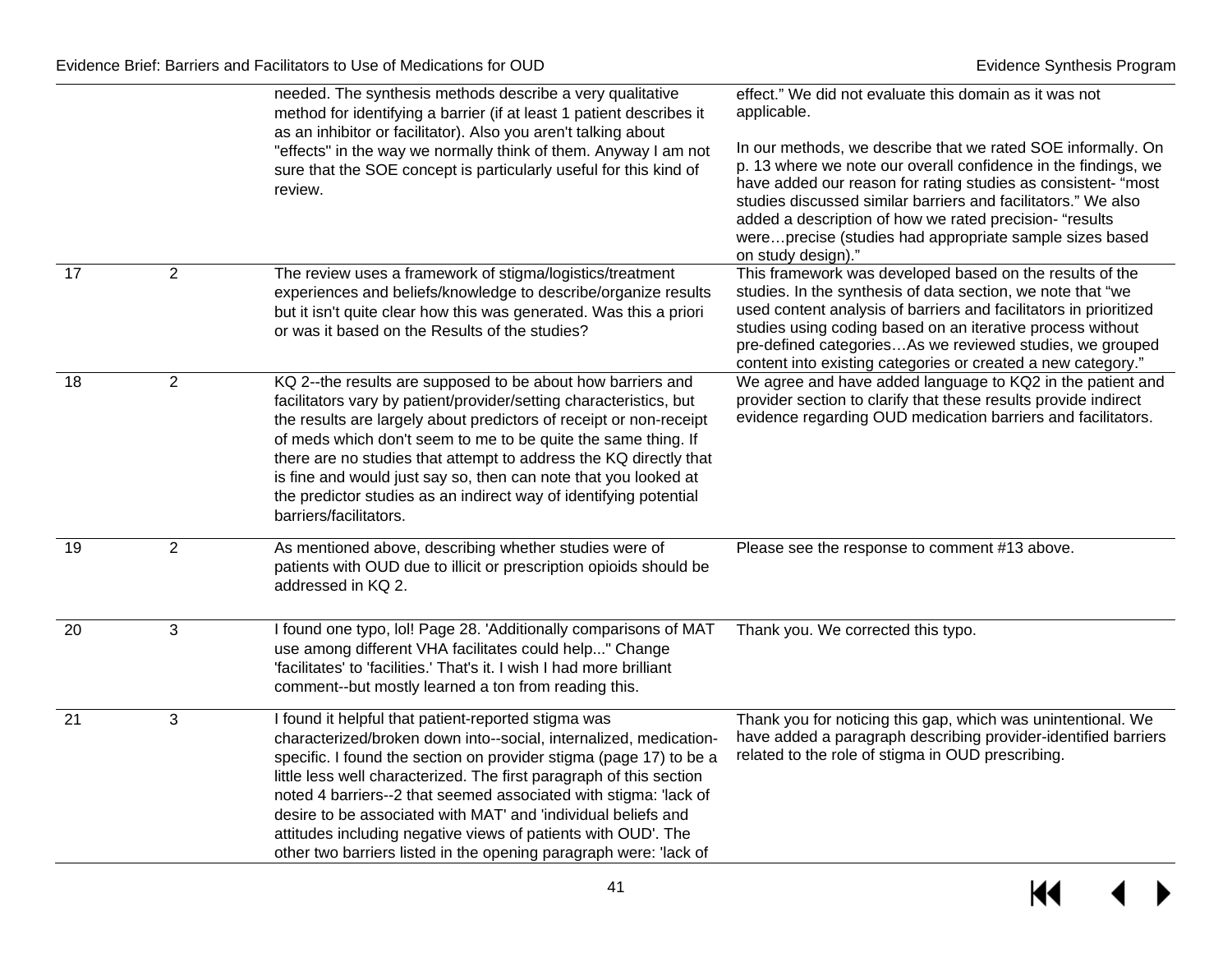|    |                | training' and 'logistic barriers'. These latter two barriers were<br>given a full paragraph of explanation (page 17)--but the first two-<br>-associated with stigma--really weren't mentioned again. Table 4<br>outlines it better--indicating themes of social stigma, medication<br>specific, and individual ideas about patients with OUD--but this<br>wasn't as clear from the text.                                                                                                                                                                                                                                                                     |                                                                                                                                                                                                                                                                                                                                                                                                                                                                                                                                                                                                                                                                                      |
|----|----------------|--------------------------------------------------------------------------------------------------------------------------------------------------------------------------------------------------------------------------------------------------------------------------------------------------------------------------------------------------------------------------------------------------------------------------------------------------------------------------------------------------------------------------------------------------------------------------------------------------------------------------------------------------------------|--------------------------------------------------------------------------------------------------------------------------------------------------------------------------------------------------------------------------------------------------------------------------------------------------------------------------------------------------------------------------------------------------------------------------------------------------------------------------------------------------------------------------------------------------------------------------------------------------------------------------------------------------------------------------------------|
| 22 | 4              | Researchers are moving away from the language of "medication<br>assisted treatment," as medication is increasingly seen as first-<br>line treatment for OUD. Authors might consider saying<br>medications for opioid use disorder instead.                                                                                                                                                                                                                                                                                                                                                                                                                   | We agree and have revised the report accordingly. Please<br>also see our response to comment #8.                                                                                                                                                                                                                                                                                                                                                                                                                                                                                                                                                                                     |
| 23 | 4              | I'm not sure I would call the findings "themes and subthemes."<br>This has a bit of a different connotation in qualitative research. It<br>seems to me that what you have identified are types or<br>categories of barriers and facilitators, and you are reporting on<br>the frequency of the mention of these types/categories of<br>barriers and facilitators in the literature.                                                                                                                                                                                                                                                                          | We have revised the report accordingly and no longer use the<br>terms themes and subthemes. We changed our descriptions<br>to categories and subcategories.                                                                                                                                                                                                                                                                                                                                                                                                                                                                                                                          |
| 24 | 4              | In some places in the text particular barriers/facilitators that were<br>only mentioned in one study seem to be presented with equal<br>weight to those listed in many studies. The tables and figures do<br>a good job differentiating, but a few parts of the text could be<br>altered to clarify (e.g. executive summary listing provider<br>facilitators).                                                                                                                                                                                                                                                                                               | We have made revisions throughout the Results section to<br>highlight which barriers and facilitators were most common.                                                                                                                                                                                                                                                                                                                                                                                                                                                                                                                                                              |
| 25 | $\overline{4}$ | Executive Summary - I find it somewhat odd that "patient<br>interest" is listed as a facilitator for providers-although I know<br>this is an issue with the literature, and not the writers of this<br>report. I find it hard to imagine that "patient interest" would be<br>mentioned as an incentive for providers to prescribe a<br>medication for another chronic disease, like diabetes. Perhaps<br>address in the discussion. Another potential point for discussion:<br>linkages to psychosocial support is listed as a facilitator for<br>providers, but there really isn't good evidence that this is needed<br>for OUD medication to be effective. | We added more explanation of this finding in the Results<br>section, "In a survey of clinicians obtaining an initial<br>buprenorphine waiver or an increase in authorized patient<br>limit, lack of patient demand for treatment was cited as the<br>primary barrier to prescribing. It is unclear whether this lack of<br>demand is based on provider perception, which could indicate<br>a knowledge gap, beliefs that patients with OUD do not need<br>(and are therefore not requesting) buprenorphine, or other<br>subjective or objective factors."<br>In the Discussion section, we also added the following,<br>"reinforcing with providers that office-based treatment with |
|    |                |                                                                                                                                                                                                                                                                                                                                                                                                                                                                                                                                                                                                                                                              | buprenorphine is an option for first-line treatment and does not<br>require psychosocial supports other than those provided in the<br>context of medication management may reduce providers<br>concerns about lack of access to mental health services. A<br>2019 consensus report from the National Academies of<br>Sciences, Engineering, and Medicine states, "Lack of<br>availability or utilization of behavioral interventions is not a                                                                                                                                                                                                                                        |

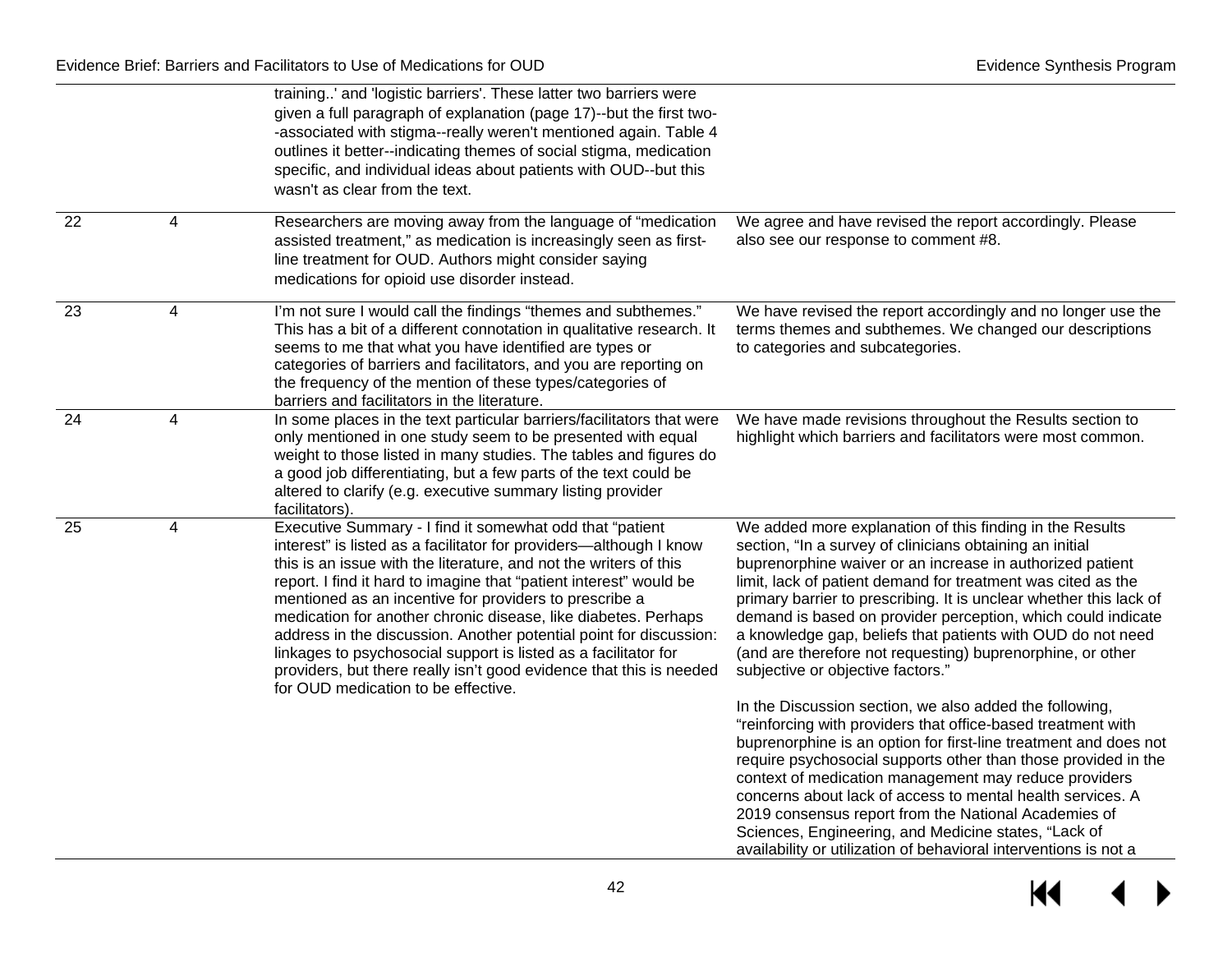|    |                |                                                                                                                                                                                                                                                                                                                                                        | sufficient justification to withhold medications to treat opioid<br>use disorder."                                                                                                                                                                                                                                                                                                                                                                                                                                                                                                                                                                                                                                                                                                                                                                                                                              |
|----|----------------|--------------------------------------------------------------------------------------------------------------------------------------------------------------------------------------------------------------------------------------------------------------------------------------------------------------------------------------------------------|-----------------------------------------------------------------------------------------------------------------------------------------------------------------------------------------------------------------------------------------------------------------------------------------------------------------------------------------------------------------------------------------------------------------------------------------------------------------------------------------------------------------------------------------------------------------------------------------------------------------------------------------------------------------------------------------------------------------------------------------------------------------------------------------------------------------------------------------------------------------------------------------------------------------|
| 26 | 4              | Executive Summary - In paragraph 2, you might mention that<br>OUD is not just "effective" but considered first-line treatment,<br>and that there is insufficient evidence for alternative treatments<br>(like psychosocial treatment alone), thus, failing to provide<br>medication for OUD is not providing evidenced based care.                     | We revised language in the Executive Summary and<br>Background. In the Background, we state the following, "Of<br>note, the term medication-assisted treatment (MAT) has been<br>commonly used to describe these medications but is no longer<br>favored given that medication is considered an option for first-<br>line treatment for OUD (rather than an adjunctive treatment).<br>Guidelines from the Veteran's Administration/Department of<br>Defense (VA/DoD) recommend offering patients with OUD<br>treatment with medication. These guidelines state that while<br>patients receiving methadone should be offered individual<br>counseling and/or contingency management (rewards to<br>reinforce positive behaviors), there is insufficient evidence to<br>recommend for or against any specific psychosocial<br>intervention in addition to office-based medical management<br>with buprenorphine." |
| 27 | 4              | Executive Summary - In paragraph 3, can you clarify that the<br>studies you selected were "26 non-VHA" studies? I got a bit<br>confused by the wording here.                                                                                                                                                                                           | We revised this sentence for clarity as follows, "We included<br>26 studies in non-VA settings and among those, prioritized<br>evidence synthesis of 16 studies with the most relevance to<br>VHA."                                                                                                                                                                                                                                                                                                                                                                                                                                                                                                                                                                                                                                                                                                             |
| 28 | $\overline{4}$ | Executive Summary - Figure 1: Heading says barriers and<br>facilitators, but where are the facilitators? This is a really helpful<br>figure!                                                                                                                                                                                                           | Thank you. We have corrected the figure title.                                                                                                                                                                                                                                                                                                                                                                                                                                                                                                                                                                                                                                                                                                                                                                                                                                                                  |
| 29 | 4              | Background - On page 8, second paragraph, the description<br>seems overly detailed for an introduction-the reader almost<br>thinks you are already describing your findings. You might<br>consider cutting this down a bit.                                                                                                                            | Our intent was to provide sufficient background to interpret the<br>findings in context, but we agree that this paragraph may be<br>overly detailed. We have revised the text and moved it to the<br>Discussion section.                                                                                                                                                                                                                                                                                                                                                                                                                                                                                                                                                                                                                                                                                        |
| 30 | 4              | Background - Last paragraph, I'm not sure it's necessary or<br>important to emphasize the potential to address confounding<br>here 1) because this would be true of all studies conducted<br>within VA, not just OUD treatment and 2) there are lots of other<br>confounders that pop up for VA studies that are less of an issue<br>in other studies. | We have removed this text.                                                                                                                                                                                                                                                                                                                                                                                                                                                                                                                                                                                                                                                                                                                                                                                                                                                                                      |
| 31 | 4              | Literature Overview - I disagree with the decision to exclude<br>previously incarcerated individuals, unless you are talking<br>specifically about patients who are in the process of leaving<br>prison/jail. Would you exclude those with a history of                                                                                                | Neither of the 2 studies that were referenced in this section<br>were excluded, but rather we did not prioritize them as most<br>relevant to VHA. However, we appreciate your point and<br>agree with erring on the side of being more inclusive of<br>studies that describe the patient perspective. We have<br>therefore incorporated the study by Fox et al into our<br>prioritized evidence synthesis. Streisel et al discusses beliefs                                                                                                                                                                                                                                                                                                                                                                                                                                                                     |

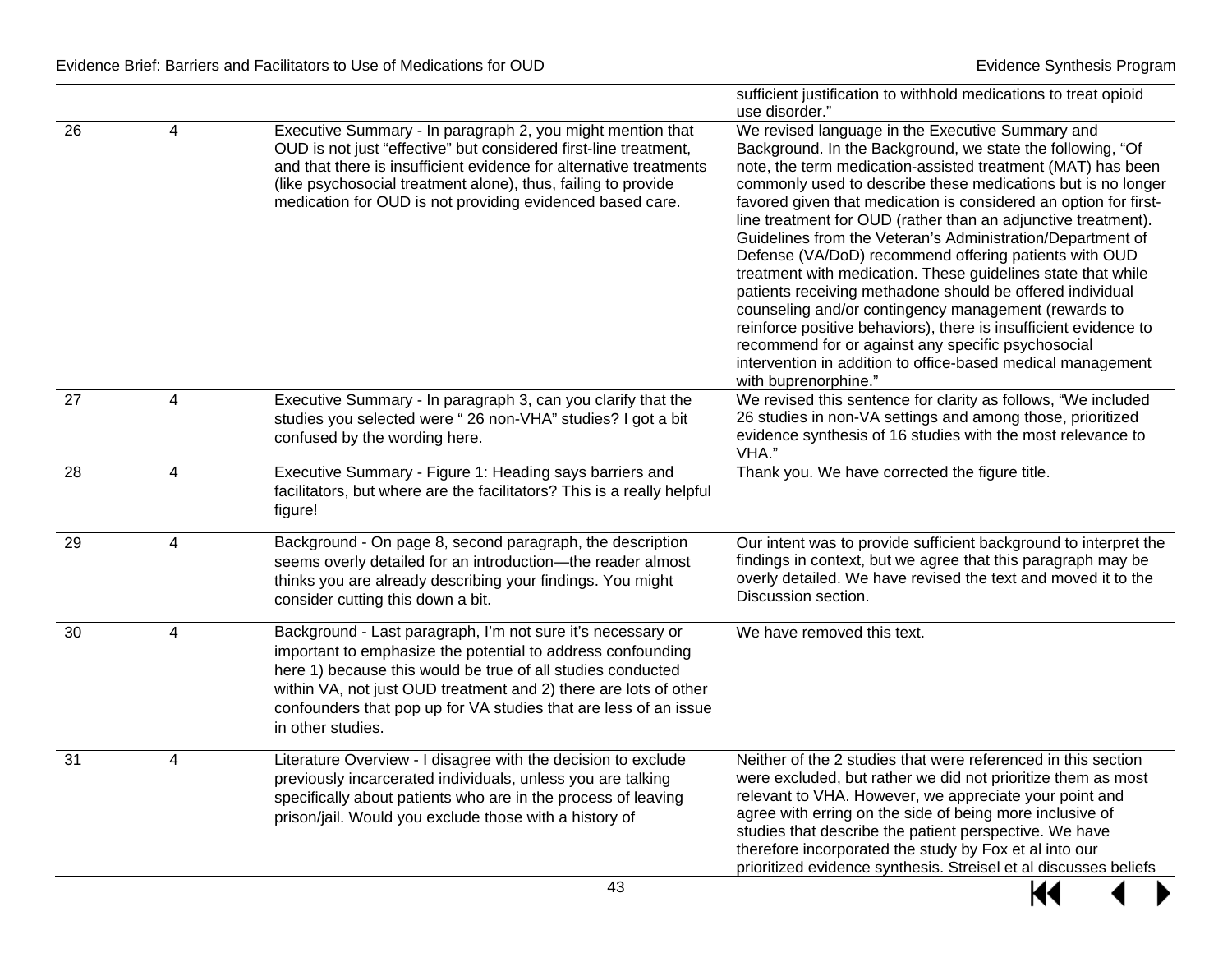|                 |                         | incarceration from studies of heart disease, and if so, why?<br>Consider: Black men have a 1/3 lifetime risk of incarceration.                                                                                                                       | about medications for OUD from the viewpoint of correctional<br>facility staff. Although important, given the aim of this review to<br>inform VHA stakeholder we did not prioritize evidence<br>synthesis of this study.                                                                                                                                                                                                                                                                                                                             |
|-----------------|-------------------------|------------------------------------------------------------------------------------------------------------------------------------------------------------------------------------------------------------------------------------------------------|------------------------------------------------------------------------------------------------------------------------------------------------------------------------------------------------------------------------------------------------------------------------------------------------------------------------------------------------------------------------------------------------------------------------------------------------------------------------------------------------------------------------------------------------------|
| 32              | 4                       | Literature Overview - Page 13-in the paragraph beginning<br>"three of the prioritized studies" I would just say "used qualitative<br>methods." -- interviews are qual. Methods.                                                                      | We made this change.                                                                                                                                                                                                                                                                                                                                                                                                                                                                                                                                 |
| 33              | $\overline{4}$          | Literature Overview - Last paragraph, qualitative methods<br>cannot be used to address magnitude, size or severity. You<br>might say findings are suggestive but require verification with<br>quantitative studies.                                  | We have revised the language as follows, "Although results<br>were generally consistent (most studies discussed similar<br>barriers and facilitators) and precise (studies had appropriate<br>sample sizes based on study design), the studies are indirect<br>(not in the VHA setting) and due to the nature of qualitative<br>methods prohibit conclusions regarding the magnitude of<br>effects for a given barrier or facilitator (do not tell us the size<br>or severity of a barrier or facilitator, just how commonly it was<br>referenced)." |
| 34              | $\overline{4}$          | KQ1 - Stigma: is shame related to treatment or OUD diagnosis,<br>or both?                                                                                                                                                                            | We clarified that the study we cite describes shame "related to<br>having an addiction and seeking treatment."                                                                                                                                                                                                                                                                                                                                                                                                                                       |
| 35              | $\overline{4}$          | KQ1 - Studies where patients were currently engaged in<br>treatment-were they questioned about barriers they had<br>experienced in the past?                                                                                                         | Yes, we added the following clarifying language throughout<br>the report when these studies are discussed to indicate<br>whether they refer to past or present treatment.                                                                                                                                                                                                                                                                                                                                                                            |
| 36              | 4                       | KQ1 - Great table.                                                                                                                                                                                                                                   | Thank you.                                                                                                                                                                                                                                                                                                                                                                                                                                                                                                                                           |
| $\overline{37}$ | 4                       | KQ2 - Although I really like the paragraph about "concerns about<br>bup. Diversion" it seems to be overly detailed for where it is in<br>the text. Consider cutting down a bit and/or addressing some of<br>these points in the discussion instead.  | We have revised this paragraph and moved most of the text to<br>the Discussion section.                                                                                                                                                                                                                                                                                                                                                                                                                                                              |
| 38              | $\overline{4}$          | KQ2 - Table 4: change the language "misconception" to<br>"perception"—although I agree with you, this is interpreting<br>rather than just presenting data.                                                                                           | We have changed "misconception" to "perception."                                                                                                                                                                                                                                                                                                                                                                                                                                                                                                     |
| 39              | $\overline{\mathbf{4}}$ | KQ2 - Interesting that there seems to be some cross-over<br>between knowledge and logistics (e.g., concern for diversion,<br>not knowing how to obtain a waiver, inability to refer to<br>psychosocial supports). Potentially address in discussion. | We expanded text in the discussion section to highlight this<br>cross-over as follows, "The barriers discussed above can<br>overlap and mutually reinforce each other, but given that, it is<br>also plausible that efforts to reduce one barrier may lead to<br>improvements in others. For example, addressing a<br>knowledge gap by providing buprenorphine waiver training<br>also addresses a logistical gap."                                                                                                                                  |

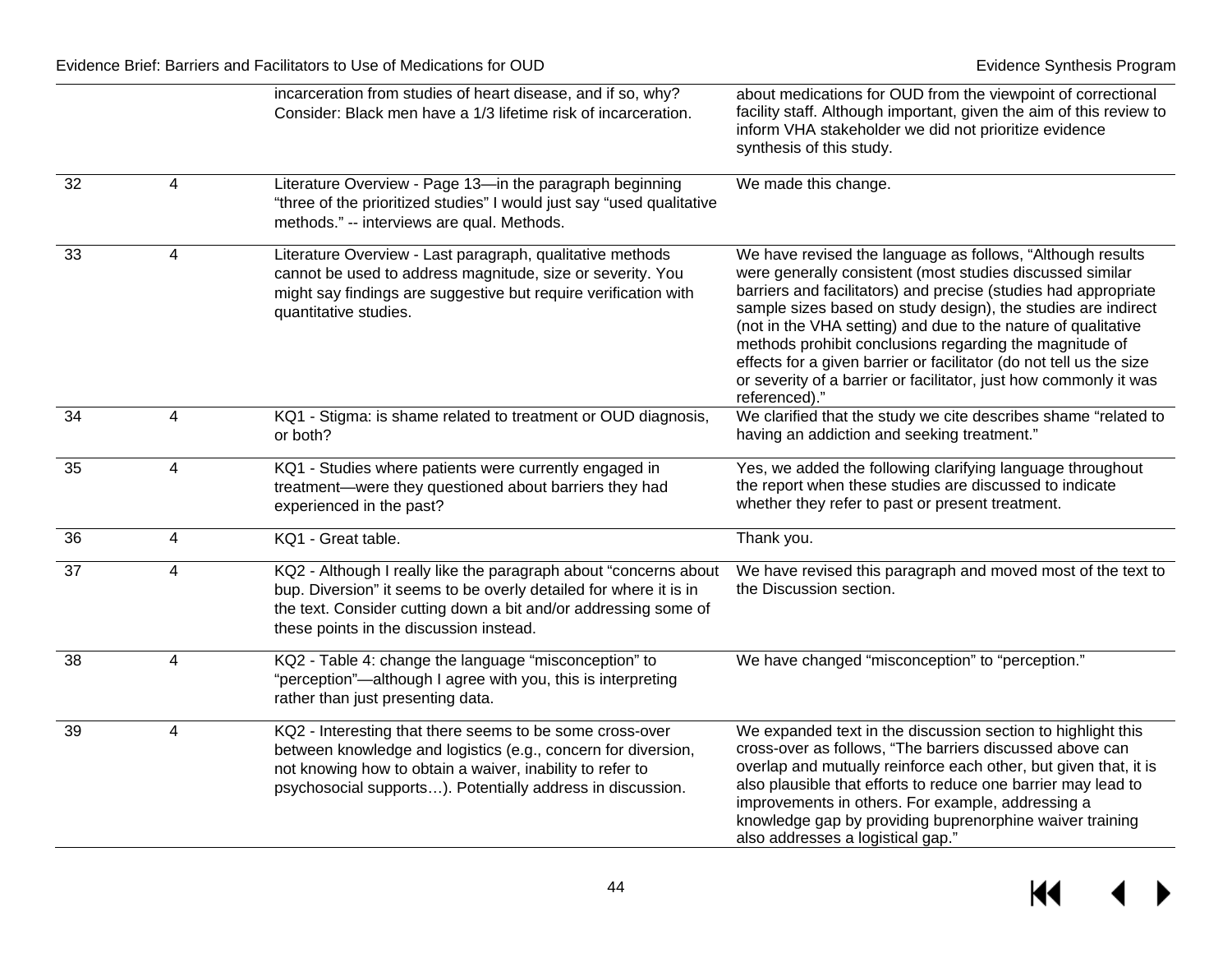| 40 | KQ3 - Paragraph 3—cut "(presumably because OUD treatment<br>We have removed this text. |
|----|----------------------------------------------------------------------------------------|
|    | was court-mandated)." Justice-involved patients are often less-                        |
|    | likely to get treatment while incarcerated/on community                                |
|    | supervision. Lots of barriers to justice-involved populations                          |
|    | getting treatment.                                                                     |
|    | https://www.healthaffairs.org/doi/abs/10.1377/hlthaff.2017.0890                        |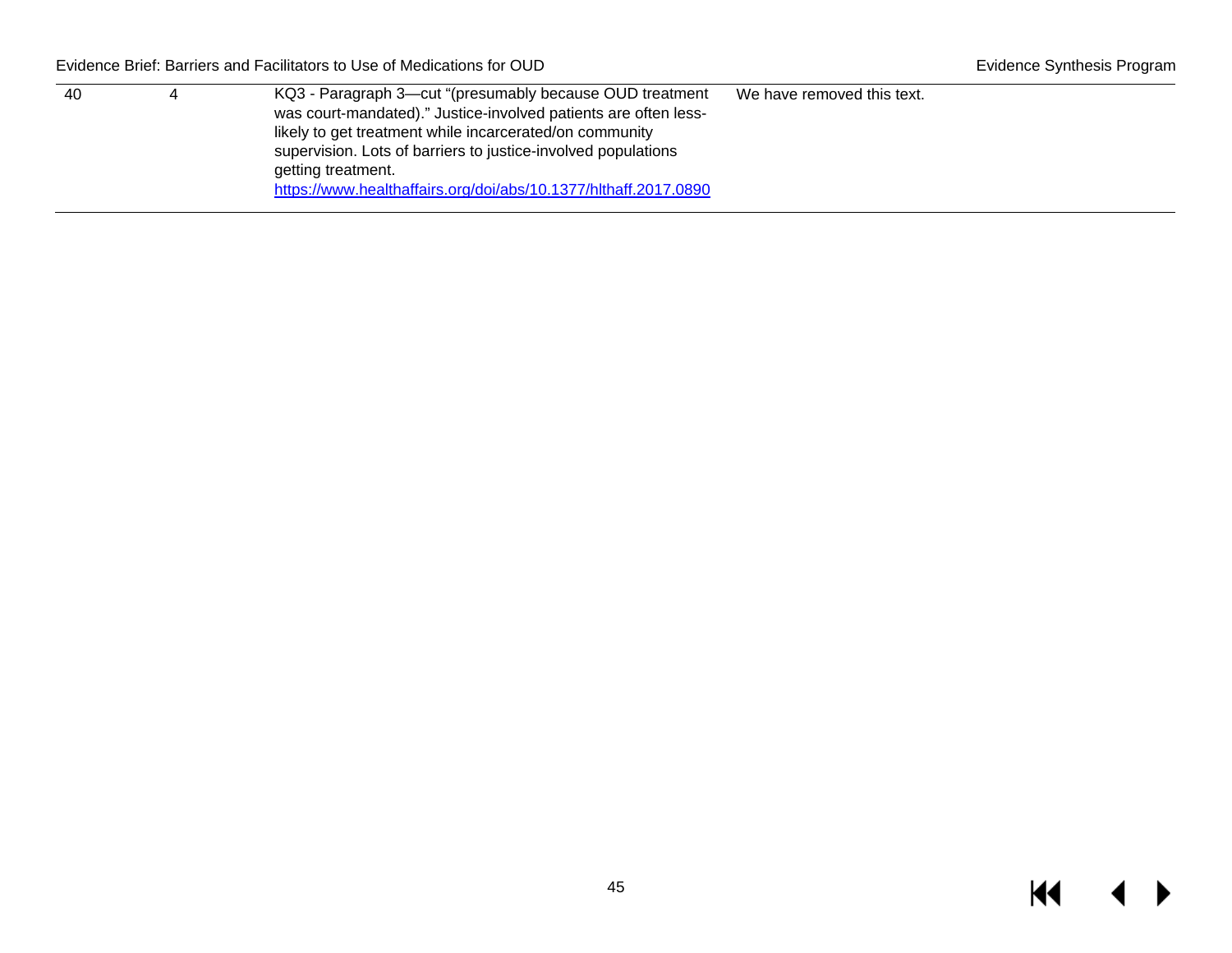# <span id="page-47-5"></span><span id="page-47-4"></span><span id="page-47-3"></span><span id="page-47-2"></span><span id="page-47-1"></span><span id="page-47-0"></span>**REFERENCES**

- <span id="page-47-6"></span>1. Aletraris L, Edmond MB, Paino M, Fields D, Roman PM. Counselor training and attitudes toward pharmacotherapies for opioid use disorder. *Substance Abuse.*  2016;37(1):47-53.
- <span id="page-47-7"></span>2. Andraka-Christou B, Capone MJ. A qualitative study comparing physician-reported barriers to treating addiction using buprenorphine and extended-release naltrexone in u.S. Office-based practices. *International Journal of Drug Policy.* 2018;54:9-17.
- <span id="page-47-8"></span>3. Andrilla CHA, Coulthard C, Patterson DG. Prescribing practices of rural physicians waivered to prescribe buprenorphine. *Am J of Prev Med.* 2018;54(6 Supplement 3):S208- S214.
- <span id="page-47-9"></span>4. Andrilla CHA, Coulthard C, Larson EH. Barriers rural physicians face prescribing buprenorphine for opioid use disorder. *Annals of Family Medicine.* 2017;15(4):359-362.
- 5. Burns RM, Pacula RL, Bauhoff S, et al. Policies related to opioid agonist therapy for opioid use disorders: The evolution of state policies from 2004 to 2013. *Substance Abuse.*  2016;37(1):63-69.
- <span id="page-47-10"></span>6. Cicero TJ, Ellis MS, Chilcoat HD. Understanding the use of diverted buprenorphine. *Drug & Alcohol Dependence.* 2018;193:117-123.
- <span id="page-47-11"></span>7. DeFlavio JR, Rolin SA, Nordstrom BR, Kazal LA, Jr. Analysis of barriers to adoption of buprenorphine maintenance therapy by family physicians. *Rural & Remote Health.*  2015;15:3019.
- <span id="page-47-12"></span>8. Fox AD, Chamberlain A, Sohler NL, Frost T, Cunningham CO. Illicit buprenorphine use, interest in and access to buprenorphine treatment among syringe exchange participants. *Journal of Substance Abuse Treatment.* 2015;48(1):112-116.
- <span id="page-47-14"></span><span id="page-47-13"></span>9. Fox AD, Maradiaga J, Weiss L, Sanchez J, Starrels JL, Cunningham CO. Release from incarceration, relapse to opioid use and the potential for buprenorphine maintenance treatment: A qualitative study of the perceptions of former inmates with opioid use disorder. *Addiction Science & Clinical Practice.* 2015;10:2.
- <span id="page-47-15"></span>10. Hewell VM, Vasquez AR, Rivkin ID. Systemic and individual factors in the buprenorphine treatment-seeking process: A qualitative study. *Substance Abuse Treatment, Prevention, & Policy.* 2017;12(1):3.
- <span id="page-47-16"></span>11. Huhn AS, Dunn KE. Why aren't physicians prescribing more buprenorphine? *Journal of Substance Abuse Treatment.* 2017;78:1-7.
- 12. Huskamp HA, Riedel LE, Barry CL, Busch AB. Coverage of medications that treat opioid use disorder and opioids for pain management in marketplace plans, 2017. *Medical Care.* 2018;56(6):505-509.
- 13. Hutchinson E, Catlin M, Andrilla C, Baldwin L-M, Rosenblatt RA. Barriers to primary care physicians prescribing buprenorphine. *Annals of Family Medicine.* 2014;12(2):128- 133.
- 14. Jones CM, McCance-Katz EF. Characteristics and prescribing practices of clinicians recently waivered to prescribe buprenorphine for the treatment of opioid use disorder. *Addiction.* 2019;114(3):471-482.
- 15. Kermack A, Flannery M, Tofighi B, McNeely J, Lee JD. Buprenorphine prescribing practice trends and attitudes among new york providers. *Journal of Substance Abuse Treatment.* 2017;74:1-6.
- 16. Knudsen HK, Brown R, Jacobson N, et al. Pharmacotherapy, resource needs, and physician recruitment practices in substance use disorder treatment programs. *Journal of addiction medicine.* 2019;13(1):28-34.